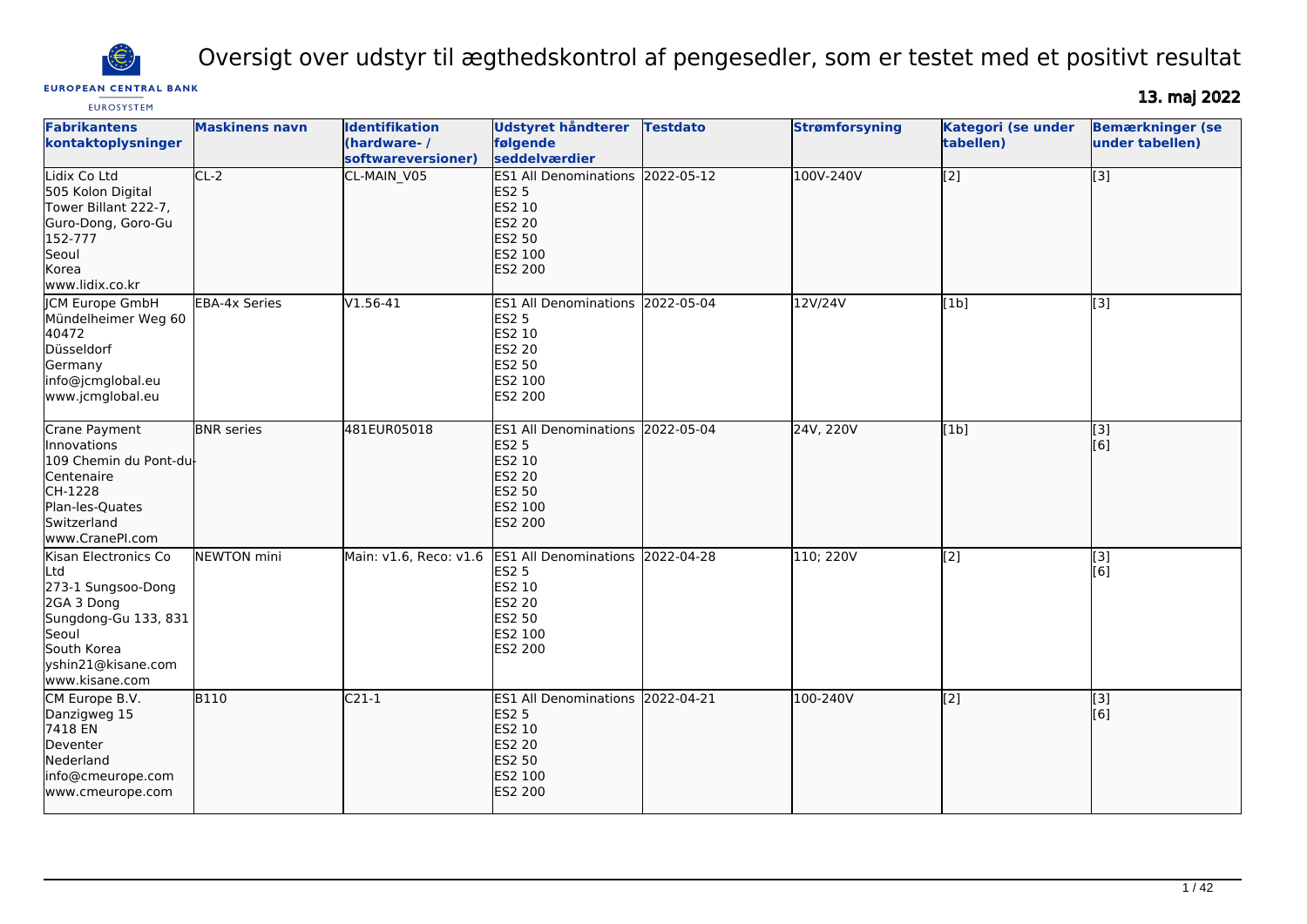

| <b>Fabrikantens</b><br>kontaktoplysninger                                                                                            | <b>Maskinens navn</b> | <b>Identifikation</b><br>(hardware-/<br>softwareversioner) | Udstyret håndterer<br>følgende<br>seddelværdier                                                                    | <b>Testdato</b> | <b>Strømforsyning</b>                                                            | <b>Kategori (se under</b><br>tabellen) | <b>Bemærkninger (se</b><br>under tabellen) |
|--------------------------------------------------------------------------------------------------------------------------------------|-----------------------|------------------------------------------------------------|--------------------------------------------------------------------------------------------------------------------|-----------------|----------------------------------------------------------------------------------|----------------------------------------|--------------------------------------------|
| Iternet-European<br>Distribution<br>Via S. Merli 64/66<br>29122<br>Piacenza<br>Italy<br>www.iternet-<br>securitysystems.com          | HT-6070               | V12                                                        | <b>ES1 All Denominations</b><br><b>ES2 5</b><br>ES2 10<br><b>ES2 20</b><br>ES2 50<br>ES2 100<br>ES2 200            | 2022-04-14      | DC 12 Vdc                                                                        | [1a]                                   | [3]<br>[6]                                 |
| Iternet-European<br>Distribution<br>Via S. Merli 64/66<br>29122<br>Piacenza<br>Italy<br>www.iternet-<br>securitysystems.com          | HT-7100               | CO <sub>2</sub>                                            | ES1 All Denominations 2022-04-14<br><b>ES2 5</b><br>ES2 10<br><b>ES2 20</b><br>ES2 50<br>ES2 100<br><b>ES2 200</b> |                 | Rechargeable battery - [1a]<br>Adapter (INPUT:100-24<br>OVac-<br>OUTPUT:12Vdc/1A |                                        | [3]<br>[6]                                 |
| Masterwork<br>Automodules<br>4F, 223, Chong Yang<br>Rd.<br>115 Nangang<br>Taipei<br>Taiwan<br>www.automodules.com                    | CashPoint (OEM)       | EUR 002.110                                                | ES1 All Denominations 2022-04-14<br><b>ES2 5</b><br>ES2 10<br><b>ES2 20</b><br>ES2 50<br>ES2 100<br>ES2 200        |                 | 110V; 220V                                                                       | [1b]                                   | [3]<br>[6]                                 |
| Cashtester/Amwit<br>Security B.V.<br>De Corridor 9<br>3621 ZA<br>Breukelen<br>Netherlands<br>mw@cashtester.com<br>www.cashtester.com | CT411                 | V1.81                                                      | <b>ES1 All Denominations</b><br><b>ES2 5</b><br>ES2 10<br><b>ES2 20</b><br>ES2 50<br>ES2 100<br>ES2 200            | 2022-04-12      | Other: 12V                                                                       | [1a]                                   | [3]<br>[6]                                 |
| Masterwork<br>Automodules<br>4F, 223, Chong Yang<br><b>Rd</b><br>115 Nangang<br>Taipei<br>Taiwan<br>www.automodules.com              | <b>BEAM</b>           | EUR 002.117                                                | ES1 All Denominations 2022-04-11<br><b>ES2 5</b><br><b>ES2 10</b><br><b>ES2 20</b><br>ES2 50<br>ES2 100<br>ES2 200 |                 | 110-220V                                                                         | [2]                                    | [3]<br>[6]                                 |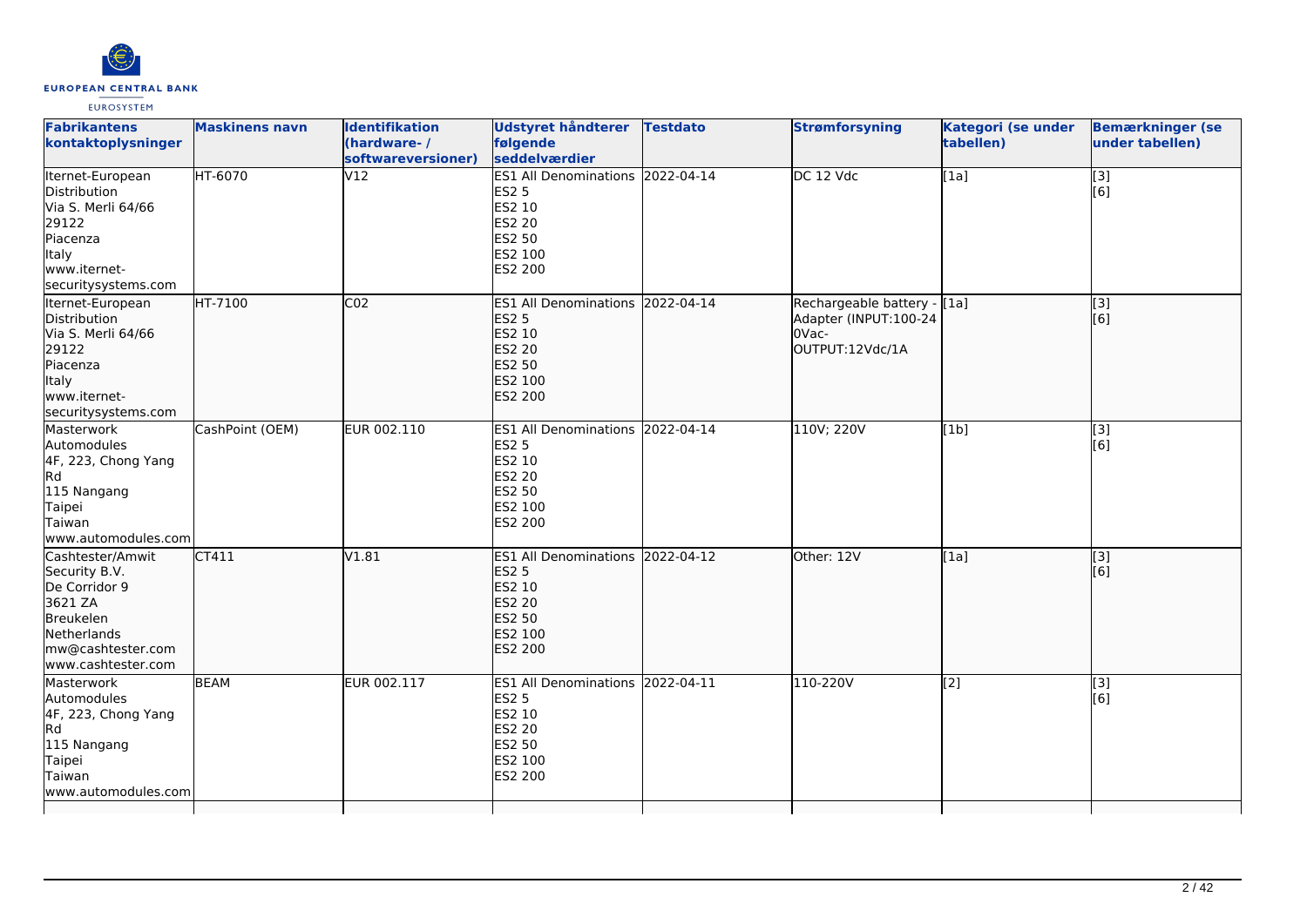

| <b>Fabrikantens</b><br>kontaktoplysninger                                                                                                   | <b>Maskinens navn</b> | <b>Identifikation</b><br>(hardware-/<br>softwareversioner)                                     | <b>Udstyret håndterer</b><br>følgende<br>seddelværdier                                                                              | <b>Testdato</b> | <b>Strømforsyning</b> | Kategori (se under<br>tabellen) | <b>Bemærkninger (se</b><br>under tabellen)                                                                             |
|---------------------------------------------------------------------------------------------------------------------------------------------|-----------------------|------------------------------------------------------------------------------------------------|-------------------------------------------------------------------------------------------------------------------------------------|-----------------|-----------------------|---------------------------------|------------------------------------------------------------------------------------------------------------------------|
| <b>TNSi Europe GmbH</b><br>Amsterdamsestrasse<br>230<br>50735<br>Köln<br>Germany<br>www.t-ns.co.jp                                          | <b>BR-7200B</b>       | <b>Banknote Circulary</b><br>Acceptor for Ticketing<br><b>Validation Software</b><br>Val. V.51 | ES15<br>ES1 10<br>ES1 20<br>ES1 50<br>ES1 100<br>ES1 200<br><b>ES2 5</b><br>ES2 10<br>ES2 20<br>ES2 50<br>ES2 100<br>ES2 200        | 2022-03-30      | Other: 24V            | [1b]                            | $\overline{[2]}$<br>$\begin{bmatrix} 3 \\ 6 \end{bmatrix}$<br>$\left[ \begin{smallmatrix} 8 \end{smallmatrix} \right]$ |
| <b>TNSi Europe GmbH</b><br>Amsterdamsestrasse<br>230<br>50735<br>Köln<br>Germany<br>www.t-ns.co.jp                                          | BV-6200G              | Validation Software<br>Val. V.51                                                               | <b>ES15</b><br>ES1 10<br>ES1 20<br>ES1 50<br>ES1 100<br>ES1 200<br><b>ES2 5</b><br>ES2 10<br>ES2 20<br>ES2 50<br>ES2 100<br>ES2 200 | 2022-03-30      | Other: 24 V           | [1b]                            | [2]<br>$\begin{bmatrix} 3 \\ 6 \end{bmatrix}$<br>$\overline{[}8]$                                                      |
| Cashtester/Amwit<br>Security B.V.<br>De Corridor 9<br>3621 ZA<br><b>Breukelen</b><br>Netherlands<br>mw@cashtester.com<br>www.cashtester.com | BC 141 SD             | C41                                                                                            | ES1 All Denominations 2022-03-29<br><b>ES2 5</b><br>ES2 10<br><b>ES2 20</b><br>ES2 50<br>ES2 100<br>ES2 200                         |                 | 220V                  | $\overline{[2]}$                | $\overline{[3]}$<br>[6]                                                                                                |
| Cashtester/Amwit<br>Security B.V.<br>De Corridor 9<br>3621 ZA<br>Breukelen<br>Netherlands<br>mw@cashtester.com                              | <b>BC 241 SD</b>      | C41                                                                                            | ES1 All Denominations 2022-03-23<br><b>ES2 5</b><br>ES2 10<br>ES2 20<br>ES2 50<br>ES2 100<br>ES2 200                                |                 | 100-240V              | $\sqrt{2}$                      | $\overline{[}3]$<br>[6]                                                                                                |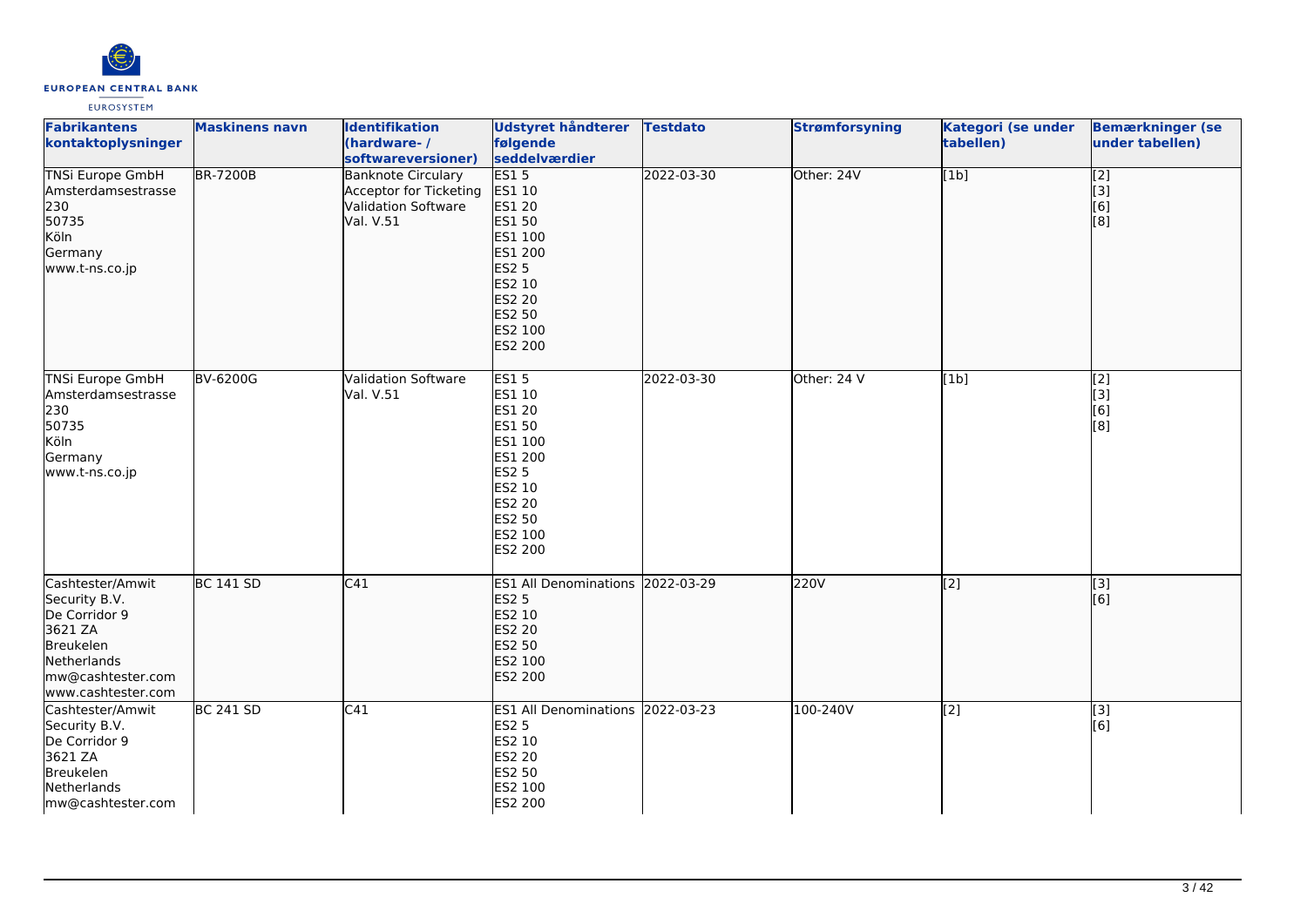

| <b>Fabrikantens</b><br>kontaktoplysninger<br>www.cashtester.com                                                                                                                                                       | <b>Maskinens navn</b> | <b>Identifikation</b><br>(hardware-/<br>softwareversioner) | Udstyret håndterer<br>følgende<br>seddelværdier                                                                    | <b>Testdato</b> | <b>Strømforsyning</b> | Kategori (se under<br>tabellen) | <b>Bemærkninger (se</b><br>under tabellen)                    |
|-----------------------------------------------------------------------------------------------------------------------------------------------------------------------------------------------------------------------|-----------------------|------------------------------------------------------------|--------------------------------------------------------------------------------------------------------------------|-----------------|-----------------------|---------------------------------|---------------------------------------------------------------|
| lCashtester/Amwit<br>Security B.V.<br>De Corridor 9<br>3621 ZA<br>Breukelen<br>Netherlands<br>mw@cashtester.com<br>www.cashtester.com                                                                                 | CT 334                | C12                                                        | ES1 All Denominations 2022-03-23<br><b>ES2 5</b><br>ES2 10<br><b>ES2 20</b><br>ES2 50<br>ES2 100<br>ES2 200        |                 | 12V                   | [1a]                            | $\left[ \begin{matrix} 3 \end{matrix} \right]$<br>[6]<br>[4a] |
| Safescan B.V.<br>Heliumstraat 14<br>2718 SL<br>Zoetermeer<br>Holland<br>info@safescan.com<br>www.safescan.com                                                                                                         | Safescan 2865-S (G2)  | 2865SG2-E04                                                | ES1 All Denominations 2022-03-16<br><b>ES2 5</b><br>ES2 10<br><b>ES2 20</b><br><b>ES2 50</b><br>ES2 100<br>ES2 200 |                 | 100-240V              | [2]                             | [3]<br>[6]                                                    |
| Fujitsu Frontech<br>Limited<br>1766 Yanokuchi, Inagi-<br>shi<br>206-855<br>Tokyo<br>Japan<br>www.frontech.fujitsu.c<br>om/en                                                                                          | G60 BRU               | BV10<br>EU35AA                                             | ES1 All Denominations 2022-03-04<br><b>ES2 5</b><br>ES2 10<br><b>ES2 20</b><br><b>ES2 50</b><br>ES2 100<br>ES2 200 |                 | <b>24V DC</b>         | $\overline{[2]}$                | $\left[ \begin{matrix} 3 \end{matrix} \right]$                |
| Hyundai MIB<br>International Co. Ltd.<br>3301, A Bld, 17, Gosan-<br>ro 148beon-gil<br>15850<br>Gunpo-si, Gyeonggi-do,<br>15850, Gunpo City<br>KOREA (Republic)<br>sjpark5423@hyundaim<br>ib.com<br>www.hyundaimib.com | MIB-1S                | Main: 5.8; Image: 3.0                                      | ES1 All Denominations 2022-02-24<br><b>ES2 5</b><br>ES2 10<br>ES2 20<br>ES2 50<br>ES2 100<br>ES2 200               |                 | Mains                 | $\overline{[2]}$                | $\overline{[3]}$<br>[6]                                       |
| Comercial del Sur de<br>Papelariá, S.L.<br>C/. Bodequeros, 54                                                                                                                                                         | KF14930-N2            | C <sub>22</sub>                                            | ES1 All Denominations 2022-02-22<br><b>ES2 5</b><br>ES2 10                                                         |                 | Adapter 12V DC        | [1a]                            | $\left[ \begin{matrix} 3 \end{matrix} \right]$                |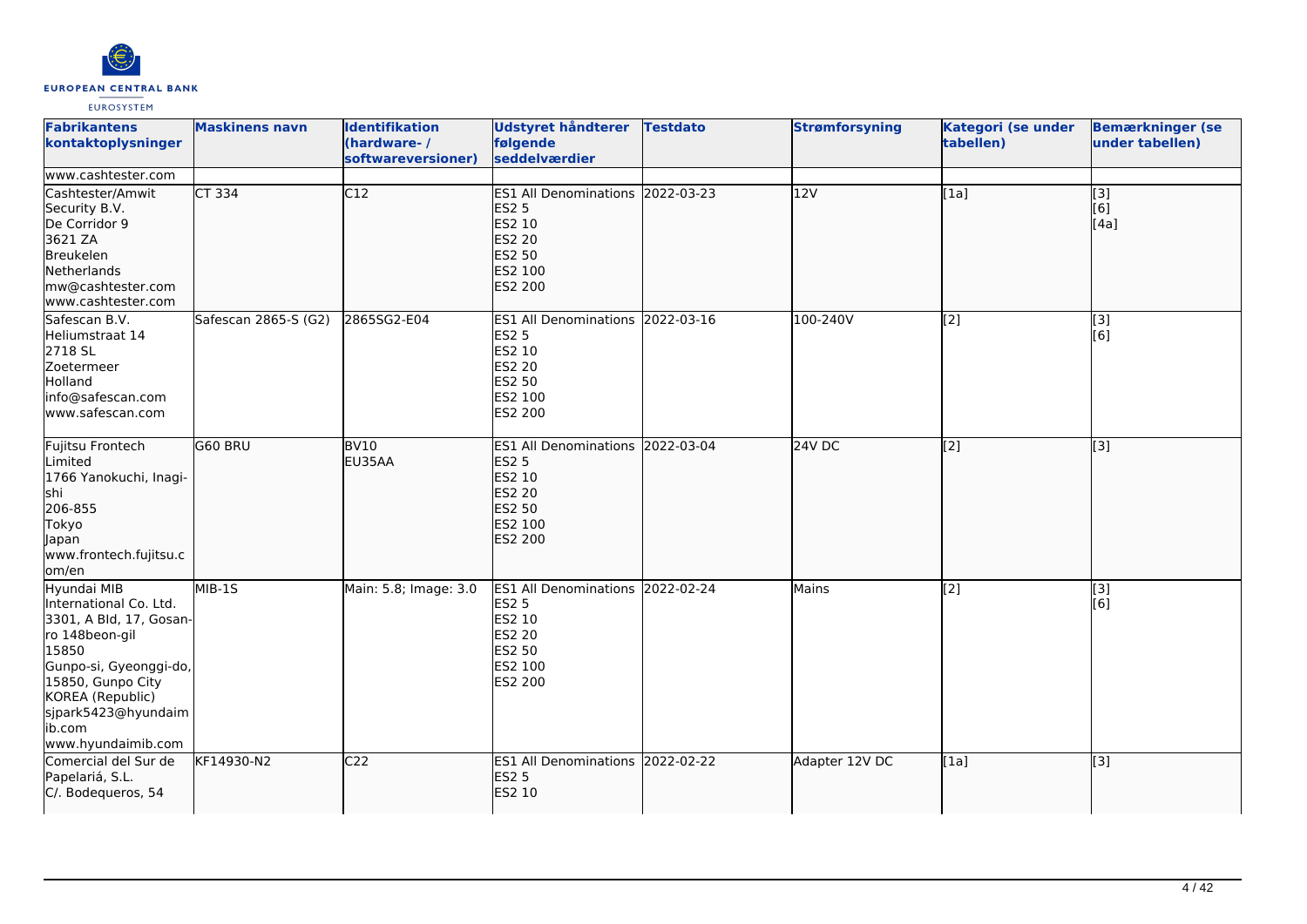

| <b>Fabrikantens</b><br>kontaktoplysninger                                                                                                                                             | <b>Maskinens navn</b> | <b>Identifikation</b><br>(hardware-/<br>softwareversioner)                                                          | Udstyret håndterer<br>følgende<br>seddelværdier                                                                    | <b>Testdato</b> | <b>Strømforsyning</b> | Kategori (se under<br>tabellen) | <b>Bemærkninger (se</b><br>under tabellen) |
|---------------------------------------------------------------------------------------------------------------------------------------------------------------------------------------|-----------------------|---------------------------------------------------------------------------------------------------------------------|--------------------------------------------------------------------------------------------------------------------|-----------------|-----------------------|---------------------------------|--------------------------------------------|
| 29006<br>Málaga<br>Spain<br>www.liderpapel.com                                                                                                                                        |                       |                                                                                                                     | <b>ES2 20</b><br>ES2 50<br>ES2 100<br>ES2 200                                                                      |                 |                       |                                 |                                            |
| Nanjing NUMENMATIC<br>TECH Co., LTD<br>$606#$ , Jiuzhou B<br>Building, PingYang<br>325400<br>WenZhou City<br>China<br>brian@numenmatic.co<br>lm.<br>www.numenmatic.com                | Numenmatic SH-27C     | Mainboard; CIS; IR;<br>MG; UV; Motor<br>SW1:11520<br>SW2:A8611333<br>SW3:CSNM06C10306<br>SW4:20220221190159 ES2 100 | ES1 All Denominations 2022-02-21<br><b>ES2 5</b><br>ES2 10<br><b>ES2 20</b><br><b>ES2 50</b><br>ES2 200            |                 | 110V 220V             | [2]                             | [3]<br>[6]                                 |
| Suzhou Ribao<br>Technology Co., Ltd<br>No.299, YuanQi Rd<br>Yuanhe Technology<br>Park<br>Xiangcheng<br>215133<br>Suzhou<br>China<br>info@nippo.com.cn<br>www.ribaotechnology.c<br>lom | $BC-40$               | <b>ECB: 0002</b>                                                                                                    | ES1 All Denominations 2022-02-14<br><b>ES2 5</b><br>ES2 10<br>ES2 20<br><b>ES2 50</b><br>ES2 100<br><b>ES2 200</b> |                 | 110V, 220V            | [2]                             | $\overline{[3]}$<br>[6]                    |
| Masterwork<br>Automodules<br>4F, 223, Chong Yang<br>Rd<br>115 Nangang<br>Taipei<br>Taiwan<br>www.automodules.com                                                                      | NC-3301               | EUR 002.007                                                                                                         | ES1 All Denominations 2022-02-09<br><b>ES2 5</b><br>ES2 10<br>ES2 20<br>ES2 50<br>ES2 100<br>ES2 200               |                 | 110V - 220V           | [2]                             | [3]<br>[6]                                 |
| Masterwork<br>Automodules<br>4F, 223, Chong Yang<br><b>Rd</b><br>115 Nangang                                                                                                          | <b>NC-3501</b>        | EUR 002.007                                                                                                         | ES1 All Denominations 2022-02-09<br><b>ES2 5</b><br>ES2 10<br><b>ES2 20</b><br><b>ES2 50</b>                       |                 | 110V - 220V           | [2]                             | [3]<br>[6]                                 |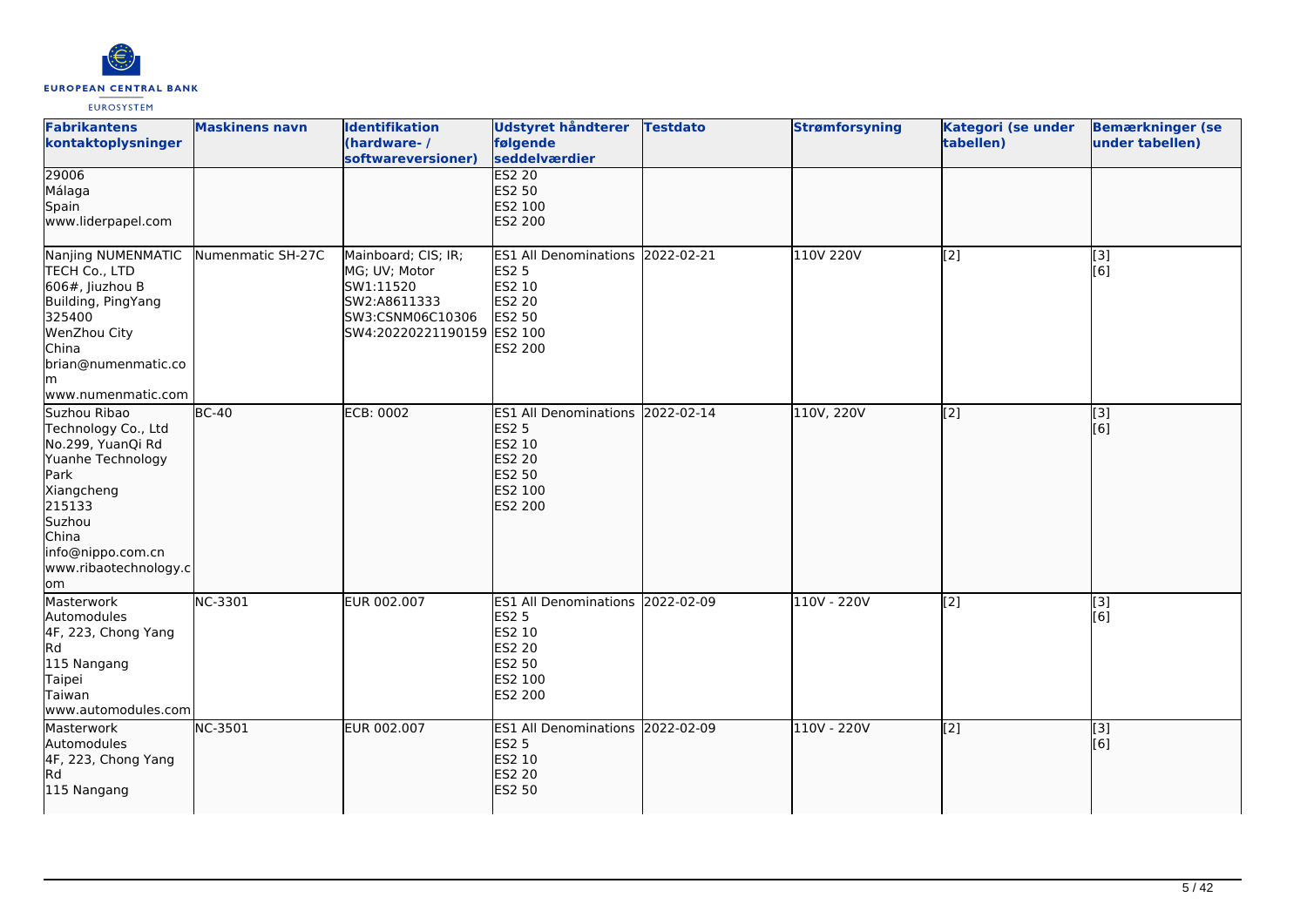

| <b>Fabrikantens</b><br>kontaktoplysninger                                                                                     | <b>Maskinens navn</b> | <b>Identifikation</b><br>(hardware-/<br>softwareversioner) | <b>Udstyret håndterer</b><br>følgende<br>seddelværdier<br><b>ES2 100</b>                                           | <b>Testdato</b> | <b>Strømforsyning</b>                    | Kategori (se under<br>tabellen) | <b>Bemærkninger (se</b><br>under tabellen)            |
|-------------------------------------------------------------------------------------------------------------------------------|-----------------------|------------------------------------------------------------|--------------------------------------------------------------------------------------------------------------------|-----------------|------------------------------------------|---------------------------------|-------------------------------------------------------|
| <b>Taipei</b><br>Taiwan<br>www.automodules.com                                                                                |                       |                                                            | ES2 200                                                                                                            |                 |                                          |                                 |                                                       |
| Masterwork<br>Automodules<br>4F, 223, Chong Yang<br>Rd<br>115 Nangang<br>Taipei<br>Taiwan<br>www.automodules.com              | <b>IIAN</b>           | v1.3                                                       | ES1 All Denominations 2022-02-03<br><b>ES2 5</b><br>ES2 10<br><b>ES2 20</b><br>ES2 50<br>ES2 100<br>ES2 200        |                 | Adapter 5V or AA<br>Batterie             | [1b]                            | [3]<br>[6]                                            |
| Giesecke+Devrient<br>Currency Technology<br>GmbH<br>Prinzregentenstraße<br>159<br>81677<br>Munich<br>Germany<br>www.gi-de.com | ProNote 1a            | 200.3                                                      | ES1 All Denominations 2022-01-19<br><b>ES2 5</b><br>ES2 10<br><b>ES2 20</b><br>ES2 50<br>ES2 100<br><b>ES2 200</b> |                 | 110V/120V, Other:<br>100-240V 50/60Hz 3A | $\overline{[2]}$                | $\sqrt{3}$<br>[6]                                     |
| CM Europe B.V.<br>Danzigweg 15<br>7418 EN<br>Deventer<br>Nederland<br>info@cmeurope.com<br>www.cmeurope.com                   | <b>B108</b>           | 1.0                                                        | ES1 All Denominations 2022-01-17<br><b>ES2 5</b><br>ES2 10<br><b>ES2 20</b><br>ES2 50<br>ES2 100<br>ES2 200        |                 | Mains 220V                               | [2]                             | $\left[ \begin{matrix} 3 \end{matrix} \right]$<br>[6] |
| CM Europe B.V.<br>Danzigweg 15<br>7418 EN<br>Deventer<br>Nederland<br>info@cmeurope.com<br>www.cmeurope.com                   | D001                  | 329                                                        | ES1 All Denominations 2022-01-17<br><b>ES2 5</b><br>ES2 10<br><b>ES2 20</b><br><b>ES2 50</b><br>ES2 100<br>ES2 200 |                 | Mains 220V                               | $\overline{[1a]}$               | $\overline{[}3]$<br>[6]                               |
| CM Europe B.V.<br>Danzigweg 15<br>7418 EN<br>Deventer                                                                         | D005                  | <b>B21</b>                                                 | ES1 All Denominations 2022-01-17<br><b>ES2 5</b><br>ES2 10<br><b>ES2 20</b>                                        |                 | Mains 220V                               | [1a]                            | [3]<br>[6]                                            |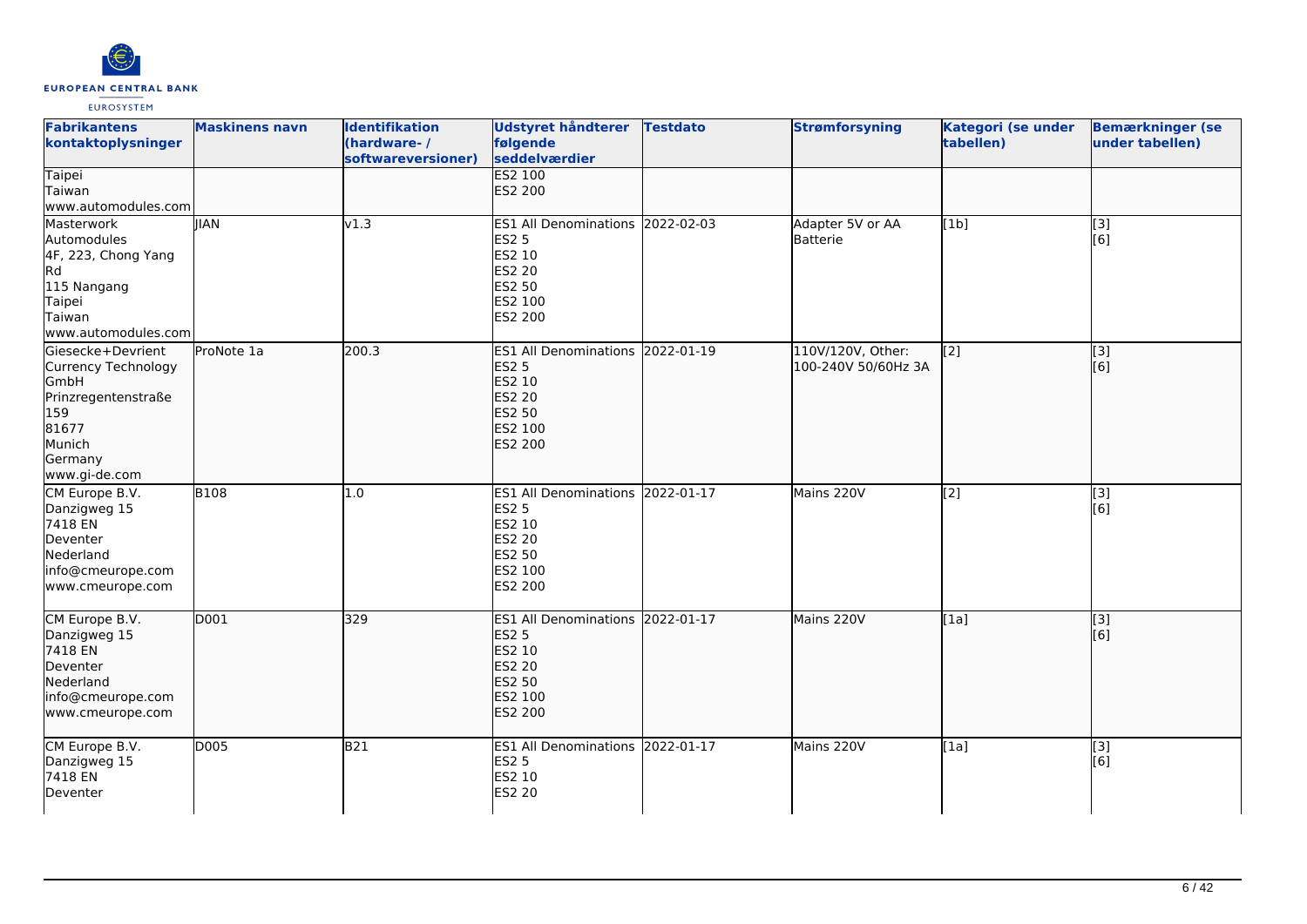

| <b>Fabrikantens</b><br>kontaktoplysninger                                                                                        | <b>Maskinens navn</b>      | <b>Identifikation</b><br>(hardware-/<br>softwareversioner) | <b>Udstyret håndterer</b><br>følgende<br>seddelværdier                                                         | <b>Testdato</b> | <b>Strømforsyning</b> | Kategori (se under<br>tabellen) | <b>Bemærkninger (se</b><br>under tabellen) |
|----------------------------------------------------------------------------------------------------------------------------------|----------------------------|------------------------------------------------------------|----------------------------------------------------------------------------------------------------------------|-----------------|-----------------------|---------------------------------|--------------------------------------------|
| Nederland<br>info@cmeurope.com<br>www.cmeurope.com                                                                               |                            |                                                            | <b>ES2 50</b><br>ES2 100<br>ES2 200                                                                            |                 |                       |                                 |                                            |
| Safescan B.V.<br>Heliumstraat 14<br>2718 SL<br>Zoetermeer<br>Holland<br>info@safescan.com<br>www.safescan.com                    | Safescan 155-S (GD-<br>R2) | S31-71                                                     | ES1 All Denominations 2022-01-12<br><b>ES2 5</b><br>ES2 10<br>ES2 20<br>ES2 50<br>ES2 100<br><b>ES2 200</b>    |                 | 110V-220V             | [1a]                            | $\overline{[}3]$<br>[6]                    |
| Safescan B.V.<br>Heliumstraat 14<br>2718 SL<br>Zoetermeer<br>Holland<br>info@safescan.com<br>www.safescan.com                    | Safescan 155-S (NT-<br>R1) | $531 - 71$                                                 | ES1 All Denominations 2022-01-12<br><b>ES2 5</b><br>ES2 10<br><b>ES2 20</b><br>ES2 50<br>ES2 100<br>ES2 200    |                 | 110V-220V             | [1a]                            | $\overline{[3]}$<br>[6]                    |
| Safescan B.V.<br>Heliumstraat 14<br>2718 SL<br>Zoetermeer<br>Holland<br>info@safescan.com<br>lwww.safescan.com                   | Safescan 2665-S            | S61-11                                                     | <b>ES1 All Denominations</b><br><b>ES2 5</b><br>ES2 10<br><b>ES2 20</b><br>ES2 50<br>ES2 100<br><b>ES2 200</b> | 2022-01-12      | Mains 110V-220V       | $\sqrt{2}$                      | [3]<br>[6]                                 |
| <b>GO Europe GmbH</b><br>Zum Kraftwerk 1<br>45527<br>Hattingen<br>Germany<br>Bemd.koenig@go-<br>europe.com<br>www .go-europe.com | <b>NC 620</b>              | U30 008                                                    | <b>ES2 5</b><br>ES2 10<br>ES2 20<br>ES2 50<br>ES2 100<br>ES2 200                                               | 2021-12-15      | Mains, 220V           | [2]                             | $\overline{[3]}$<br>[6]                    |
| Safescan B.V.<br>Heliumstraat 14<br>2718 SL<br>Zoetermeer                                                                        | Safescan 155-S (G2)        | EU-01                                                      | ES1 All Denominations 2021-12-15<br><b>ES2 5</b><br>ES2 10<br><b>ES2 20</b>                                    |                 | 110V 220V             | [1a]                            | [3]<br>[6]                                 |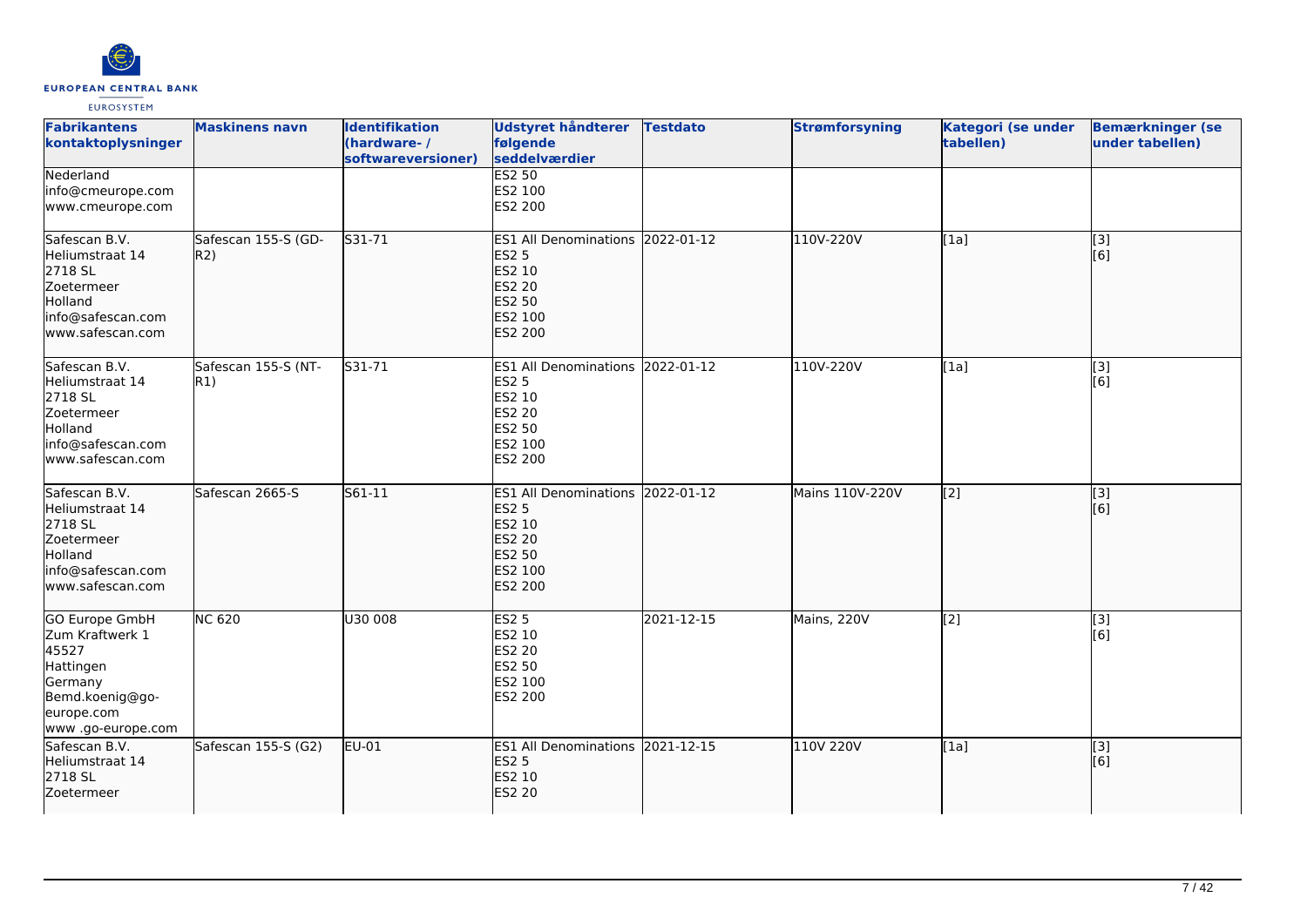

| <b>Fabrikantens</b><br>kontaktoplysninger                                                                                            | <b>Maskinens navn</b>        | <b>Identifikation</b><br>(hardware-/<br>softwareversioner) | Udstyret håndterer<br>følgende<br>seddelværdier                                                             | <b>Testdato</b> | <b>Strømforsyning</b>  | Kategori (se under<br>tabellen) | <b>Bemærkninger (se</b><br>under tabellen) |
|--------------------------------------------------------------------------------------------------------------------------------------|------------------------------|------------------------------------------------------------|-------------------------------------------------------------------------------------------------------------|-----------------|------------------------|---------------------------------|--------------------------------------------|
| Holland<br>info@safescan.com<br>www.safescan.com                                                                                     |                              |                                                            | <b>ES2 50</b><br>ES2 100<br>ES2 200                                                                         |                 |                        |                                 |                                            |
| Safescan B.V.<br>Heliumstraat 14<br>2718 SL<br>Zoetermeer<br>Holland<br>info@safescan.com<br>www.safescan.com                        | Safescan 2465-S              | $555 - 71$                                                 | ES1 All Denominations 2021-12-15<br><b>ES2 5</b><br>ES2 10<br>ES2 20<br>ES2 50<br>ES2 100<br>ES2 200        |                 | <b>Mains 110V 220V</b> | [2]                             | $\overline{[3]}$<br>[6]                    |
| GO Europe GmbH<br>Zum Kraftwerk 1<br>45527<br>Hattingen<br>Germany<br>Bemd.koenig@go-<br>europe.com<br>www.go-europe.com             | <b>NC 590</b>                | BJ-LSJ-MB<br>U30 008                                       | <b>ES2 5</b><br>ES2 10<br><b>ES2 20</b><br>ES2 50<br>ES2 100<br><b>ES2 200</b>                              | 2021-12-15      | Mains, 220V            | [2]                             | [3]<br>[6]                                 |
| GO Europe GmbH<br>Zum Kraftwerk 1<br>45527<br>Hattingen<br>Germany<br>Bemd.koenig@go-<br>europe.com<br>www .go-europe.com            | <b>NC 570</b>                | BJ-82+1000-MB<br>U30 008                                   | <b>ES2 5</b><br>ES2 10<br>ES2 20<br>ES2 50<br>ES2 100<br>ES2 200                                            | 2021-12-15      | Mains, 220V            | [2]                             | [3]<br>[6]                                 |
| Cashtester/Amwit<br>Security B.V.<br>De Corridor 9<br>3621 ZA<br>Breukelen<br>Netherlands<br>mw@cashtester.com<br>www.cashtester.com | <b>BC 242 SD</b>             | $C21 - 1$                                                  | ES1 All Denominations 2021-12-13<br><b>ES2 5</b><br>ES2 10<br>ES2 20<br>ES2 50<br>ES2 100<br><b>ES2 200</b> |                 | 100-240V               | $\overline{[2]}$                | $\overline{[}$ [3]<br>[6]                  |
| ZHEJIANG SEMTOM<br>ELECTRONIC CO. LTD<br>1 Bldg, Section B<br>Shoes Ind. Zone Eco.                                                   | $\overline{\text{ST-1}}$ 400 | V1.0                                                       | ES1 All Denominations 2021-12-13<br><b>ES2 5</b><br>ES2 10<br><b>ES2 20</b>                                 |                 | Mains 220V             | [2]                             | $[3]$<br>[6]                               |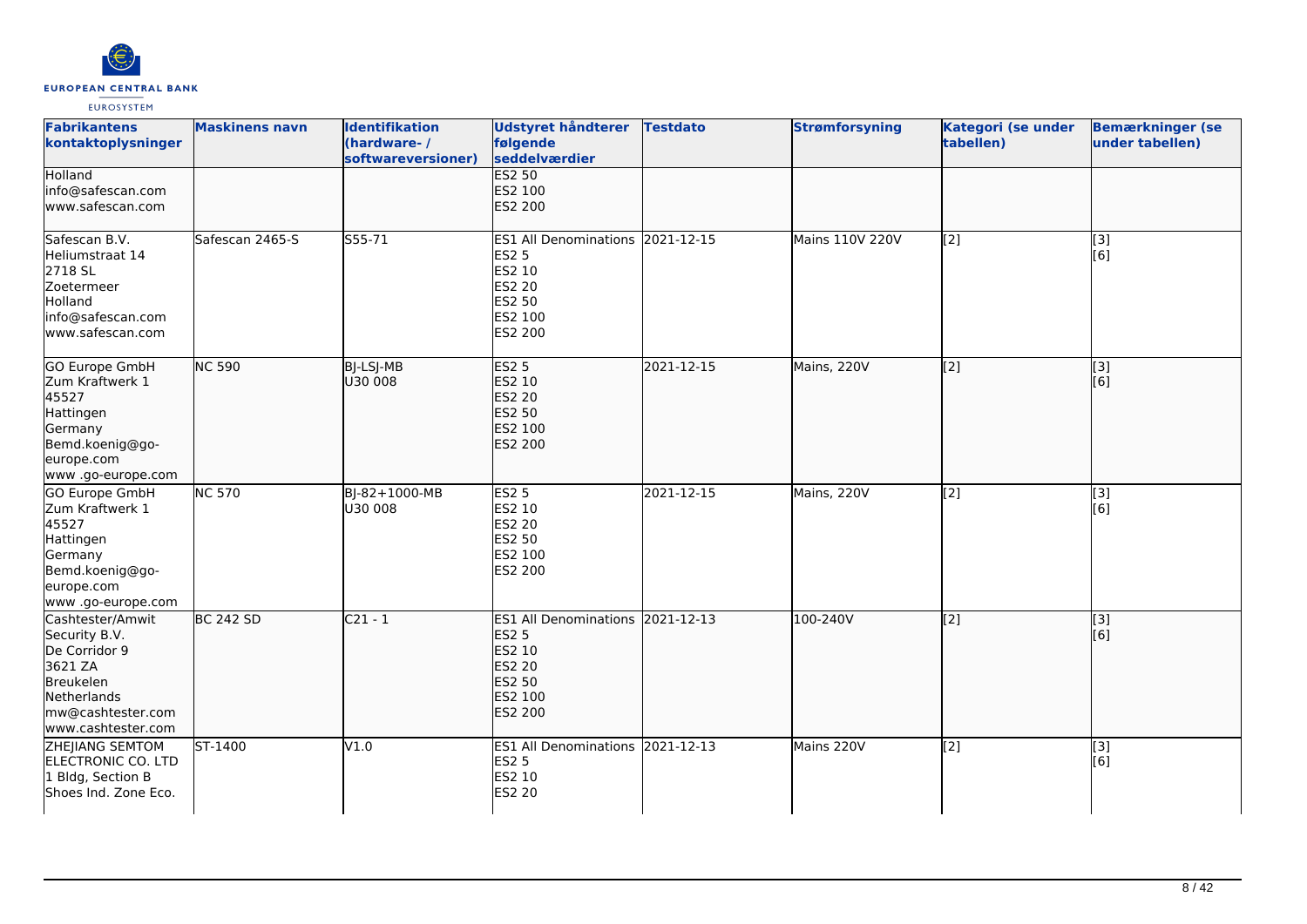

| <b>Fabrikantens</b><br>kontaktoplysninger                                                                                             | <b>Maskinens navn</b>                 | <b>Identifikation</b><br>(hardware-/<br>softwareversioner) | Udstyret håndterer<br>følgende<br>seddelværdier                                                                           | <b>Testdato</b> | <b>Strømforsyning</b> | <b>Kategori (se under</b><br>tabellen) | <b>Bemærkninger (se</b><br>under tabellen) |
|---------------------------------------------------------------------------------------------------------------------------------------|---------------------------------------|------------------------------------------------------------|---------------------------------------------------------------------------------------------------------------------------|-----------------|-----------------------|----------------------------------------|--------------------------------------------|
| Development Area,<br>Pingyan<br>325401 Wenzhou<br>Zhejiang<br><b>CHINA</b><br>sales3@semtom.com<br>http://www.semtom.co<br>m/         |                                       |                                                            | <b>ES2 50</b><br>ES2 100<br>ES2 200                                                                                       |                 |                       |                                        |                                            |
| Suzo international NL.<br>B.V. / Suzohapp<br>Rijnzathe 12<br>3454PV<br>De Meern<br>Netherlands<br>info@suzohapp.nl<br>eu.suzohapp.com | Bill-to-Bill 100/200/300 EU1111<br>XE |                                                            | ES1 All Denominations 2021-12-09<br><b>ES2 5</b><br>ES2 10<br><b>ES2 20</b><br><b>ES2 50</b><br>ES2 100<br>ES2 200        |                 | Other_12/24_V         | [1b]                                   | $\overline{[3]}$<br>[6]                    |
| Suzo international NL.<br>B.V. / Suzohapp<br>Rijnzathe 12<br>3454PV<br>De Meern<br>Netherlands<br>info@suzohapp.nl<br>eu.suzohapp.com | MFL-XXXX-EU1230<br><b>CCNET</b>       | EU1230                                                     | <b>ES1 All Denominations</b><br><b>ES2 5</b><br>ES2 10<br><b>ES2 20</b><br><b>ES2 50</b><br>ES2 100<br>ES2 200            | 2021-12-09      | Other: 12/24_V        | [1b]                                   | [3]<br>[6]                                 |
| Suzo international NL.<br>B.V. / Suzohapp<br>Rijnzathe 12<br>3454PV<br>De Meern<br>Netherlands<br>info@suzohapp.nl<br>eu.suzohapp.com | Bill-to-Bill 100/200/300 EU1192       |                                                            | ES1 All Denominations 2021-12-09<br><b>ES2 5</b><br>ES2 10<br><b>ES2 20</b><br><b>ES2 50</b><br>ES2 100<br><b>ES2 200</b> |                 | Other_12/24_V         | [1b]                                   | $\overline{[}3]$<br>[6]                    |
| Hilton Europe S.L.<br>Principe de Vergara<br>5-bajo dcha.<br>28001<br>Madrid<br>Spain<br>www.hiltoneurope.com                         | b8000                                 | $C21-1$                                                    | ES1 All Denominations 2021-12-02<br><b>ES2 5</b><br><b>ES2 10</b><br><b>ES2 20</b><br>ES2 50<br>ES2 100<br>ES2 200        |                 | Mains, 220V           | $\overline{[2]}$                       | $\overline{[3]}$                           |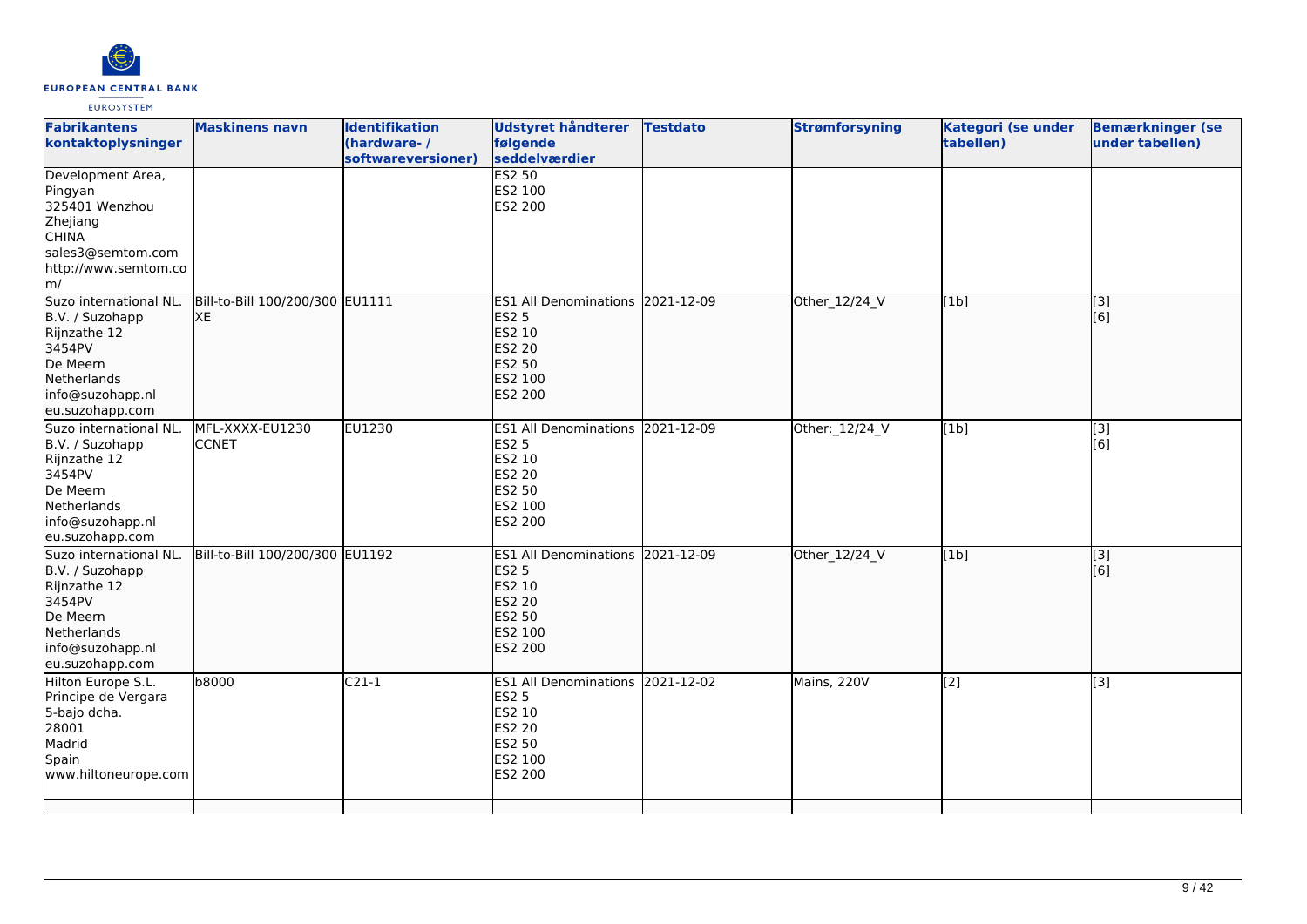

| <b>Fabrikantens</b><br>kontaktoplysninger                                                                                                                                        | <b>Maskinens navn</b> | <b>Identifikation</b><br>(hardware-/<br>softwareversioner) | Udstyret håndterer<br>følgende<br>seddelværdier                                                                       | <b>Testdato</b> | <b>Strømforsyning</b> | Kategori (se under<br>tabellen) | <b>Bemærkninger (se</b><br>under tabellen) |
|----------------------------------------------------------------------------------------------------------------------------------------------------------------------------------|-----------------------|------------------------------------------------------------|-----------------------------------------------------------------------------------------------------------------------|-----------------|-----------------------|---------------------------------|--------------------------------------------|
| Shenzhen Double<br>Power Electronics Co.,<br>Ltd<br>Rm 1281, 12/F,<br>Yunsong Building<br>Tairan 8rh Road<br>District Shenzen<br>Chegongmiao Futian<br>China<br>www.szdpower.com | <b>DP-7300</b>        | $\overline{C21-1}$                                         | <b>ES1 All Denominations</b><br><b>ES2 5</b><br>ES2 10<br><b>ES2 20</b><br><b>ES2 50</b><br>ES2 100<br><b>ES2 200</b> | 2021-11-26      | Other: 100-240V       | $\overline{[2]}$                | $\overline{[}$ [3]<br>[6]                  |
| Shenzhen Double<br>Power Electronics Co.,<br>Ltd<br>Rm 1281, 12/F,<br>Yunsong Building<br>Tairan 8rh Road<br>District Shenzen<br>Chegongmiao Futian<br>China<br>www.szdpower.com | DP-2288               | C <sub>03</sub>                                            | <b>ES1 All Denominations</b><br><b>ES2 5</b><br>ES2 10<br><b>ES2 20</b><br><b>ES2 50</b><br>ES2 100<br>ES2 200        | 2021-11-26      | other: 12V Adapter    | [1a]                            | [3]<br>[6]                                 |
| Laurel Bank Machines<br>Co Ltd<br>1-1-2 Toranomon<br>Minato-ku<br>Tokyo<br>Japan<br>www.lbm.co.jp                                                                                | $-923$                | -923-Main V04<br>Currency Counter                          | <b>ES1 All Denominations</b><br><b>ES2 5</b><br>ES2 10<br>ES2 20<br>ES2 50<br>ES2 100<br><b>ES2 200</b>               | 2021-11-26      | 100V - 240V           | [2]                             | $\overline{[3]}$                           |
| Innovative Technology<br>Ltd<br>Derker Street<br>OL1 4EQ<br>Oldham<br>United Kingdom<br>sales@innovativetechn<br>ology.co.uk                                                     | NV201 Spectral        | <b>BNV</b><br>EUR01011                                     | ES1 All Denominations 2021-11-25<br><b>ES2 5</b><br>ES2 10<br>ES2 20<br>ES2 50<br>ES2 100<br>ES2 200                  |                 | $24V$ DC              | [1b]                            | $\overline{[}3]$<br>[6]                    |
| Innovative Technology<br>Ltd<br>Derker Street                                                                                                                                    | NV9 Spectral          | <b>BNV</b><br>EUR01015                                     | ES1 All Denominations 2021-11-25<br><b>ES2 5</b><br>ES2 10                                                            |                 | 12V DC 24V DC         | [1b]                            | [3]<br>[6]                                 |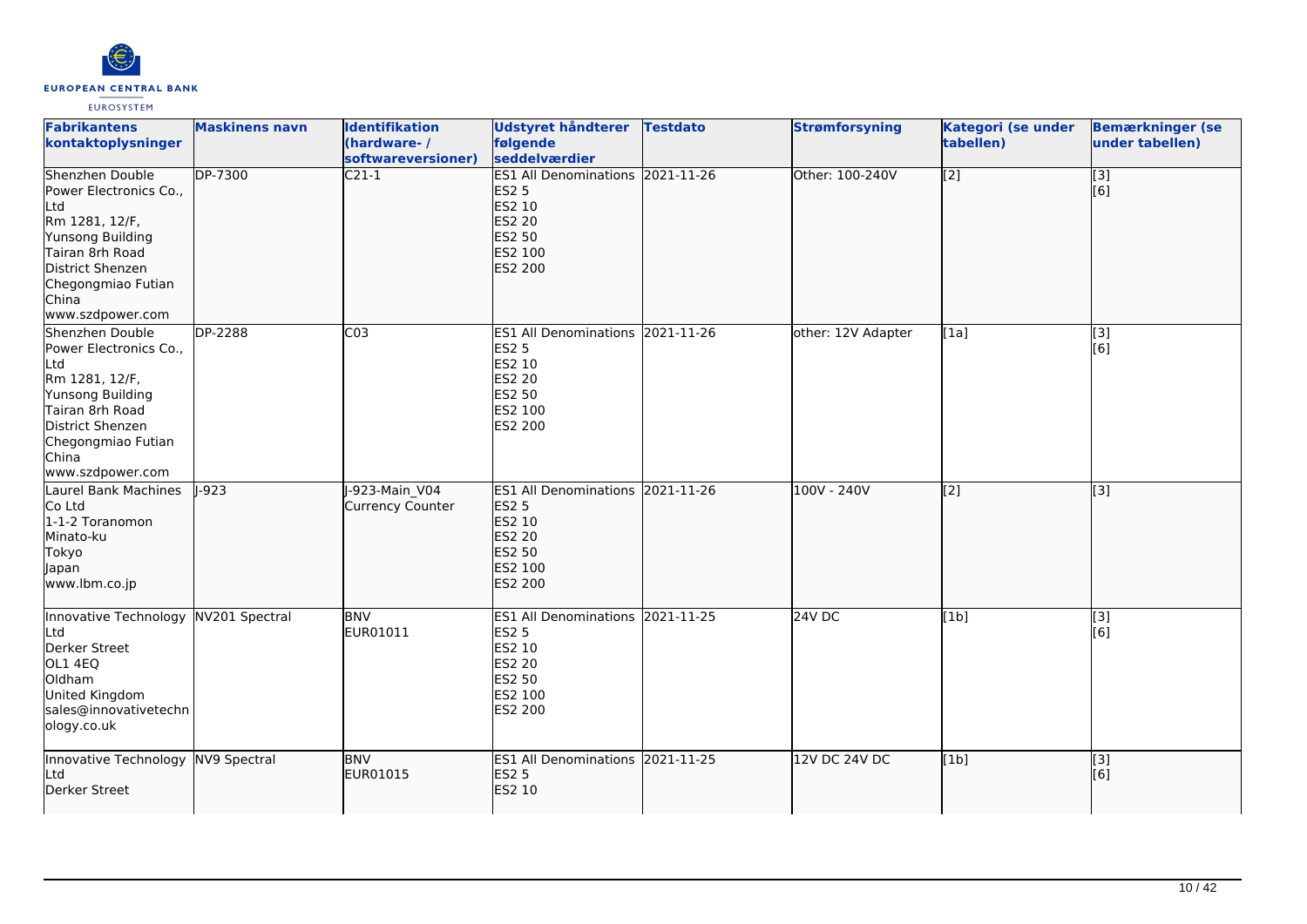

| <b>Fabrikantens</b><br>kontaktoplysninger                                                                                             | <b>Maskinens navn</b> | <b>Identifikation</b><br>(hardware-/<br>softwareversioner) | Udstyret håndterer<br>følgende<br>seddelværdier                                                                       | <b>Testdato</b> | <b>Strømforsyning</b> | Kategori (se under<br>tabellen) | <b>Bemærkninger (se</b><br>under tabellen) |
|---------------------------------------------------------------------------------------------------------------------------------------|-----------------------|------------------------------------------------------------|-----------------------------------------------------------------------------------------------------------------------|-----------------|-----------------------|---------------------------------|--------------------------------------------|
| OL1 4EQ<br>Oldham<br>United Kingdom<br>sales@innovativetechn<br>ology.co.uk                                                           |                       |                                                            | <b>ES2 20</b><br><b>ES2 50</b><br>ES2 100<br><b>ES2 200</b>                                                           |                 |                       |                                 |                                            |
| Innovative Technology NV9USB+<br>Ltd<br>Derker Street<br>OL1 4EQ<br>Oldham<br>United Kingdom<br>sales@innovativetechn<br>ology.co.uk  |                       | <b>BNV</b><br><b>EUR45F66</b>                              | ES1 All Denominations 2021-11-25<br><b>ES2 5</b><br>ES2 10<br><b>ES2 20</b><br><b>ES2 50</b><br>ES2 100<br>ES2 200    |                 | 12V DC                | [1b]                            | [3]<br>[6]                                 |
| Innovative Technology NV10USB+<br>Ltd<br>Derker Street<br>OL1 4EQ<br>Oldham<br>United Kingdom<br>sales@innovativetechn<br>ology.co.uk |                       | <b>BNV</b><br><b>EUR45H56</b>                              | ES1 All Denominations 2021-11-25<br><b>ES2 5</b><br>ES2 10<br><b>ES2 20</b><br><b>ES2 50</b><br>ES2 100<br>ES2 200    |                 | 12VDC                 | [1b]                            | $\overline{[3]}$<br>[6]                    |
| Innovative Technology NV200<br>Ltd<br>Derker Street<br>OL1 4EQ<br>Oldham<br>United Kingdom<br>sales@innovativetechn<br>ology.co.uk    |                       | <b>BNV</b><br>EUR01G47                                     | ES1 All Denominations 2021-11-25<br><b>ES2 5</b><br><b>ES2 10</b><br><b>ES2 20</b><br>ES2 50<br>ES2 100<br>ES2 200    |                 | 12V/24V DC            | [1b]                            | $\overline{[3]}$<br>[6]                    |
| Innovative Technology NV200 Spectral<br>Ltd<br>Derker Street<br>OL1 4EQ<br>Oldham<br>United Kingdom<br>sales@innovativetechn          |                       | <b>BNV</b><br>EUR01039                                     | <b>ES1 All Denominations</b><br><b>ES2 5</b><br>ES2 10<br><b>ES2 20</b><br><b>ES2 50</b><br>ES2 100<br><b>ES2 200</b> | 2021-11-25      | 12V/24V DC            | [1b]                            | [3]<br>[6]                                 |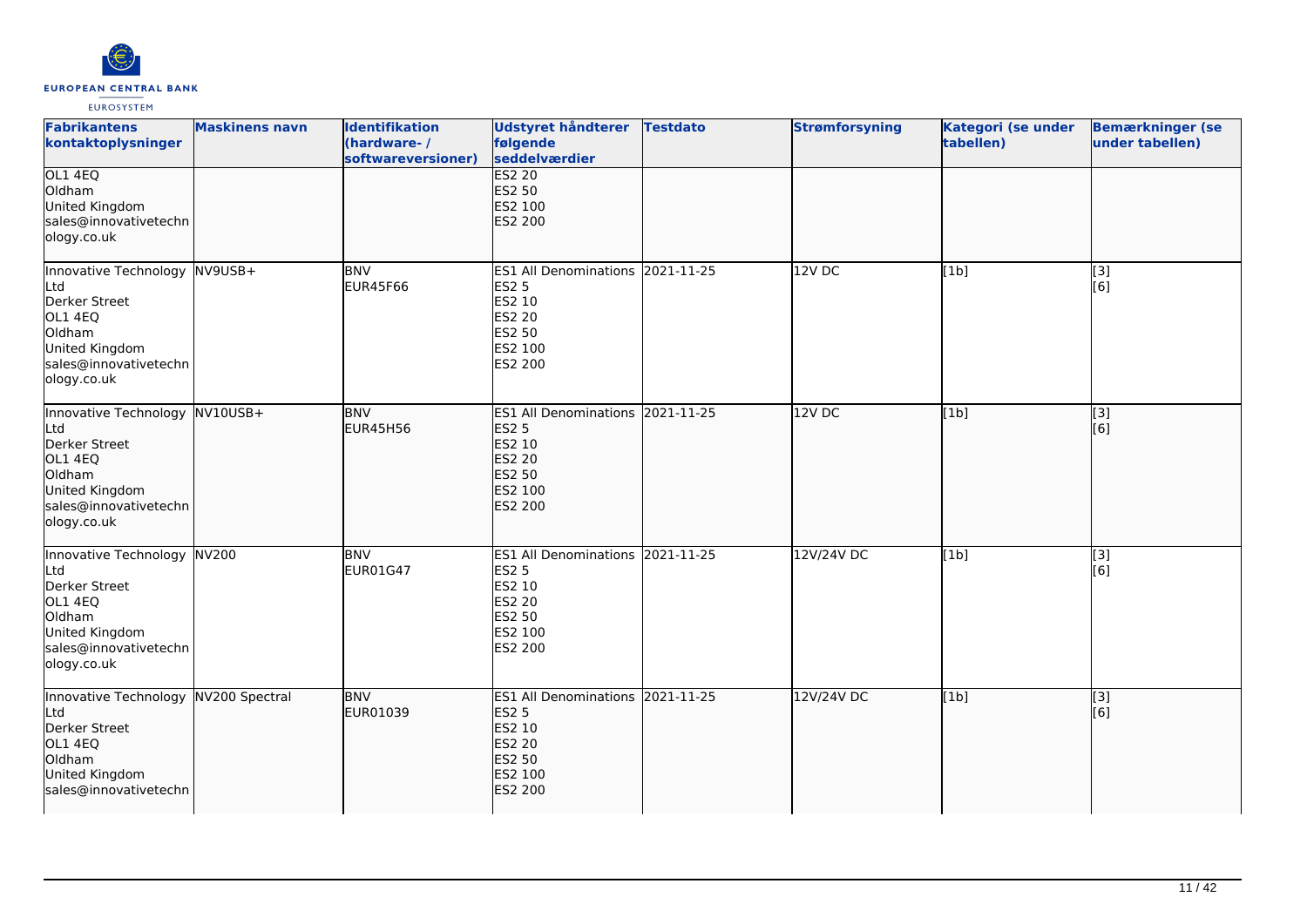

| <b>Fabrikantens</b><br>kontaktoplysninger                                                                                                               | <b>Maskinens navn</b> | <b>Identifikation</b><br>(hardware-/<br>softwareversioner)                      | <b>Udstyret håndterer</b><br>følgende<br>seddelværdier                                               | <b>Testdato</b> | <b>Strømforsyning</b> | Kategori (se under<br>tabellen) | <b>Bemærkninger (se</b><br>under tabellen) |
|---------------------------------------------------------------------------------------------------------------------------------------------------------|-----------------------|---------------------------------------------------------------------------------|------------------------------------------------------------------------------------------------------|-----------------|-----------------------|---------------------------------|--------------------------------------------|
| ology.co.uk                                                                                                                                             |                       |                                                                                 |                                                                                                      |                 |                       |                                 |                                            |
| Innovative Technology NV201<br><b>L</b> td<br>Derker Street<br>OL1 4EQ<br>Oldham<br>United Kingdom<br>sales@innovativetechn<br>ology.co.uk              |                       | <b>BNV</b><br>EUR01C68                                                          | ES1 All Denominations 2021-11-25<br>ES2 5<br>ES2 10<br>ES2 20<br>ES2 50<br>ES2 100<br>ES2 200        |                 | 24V DC                | [1b]                            | [3]<br>[6]                                 |
| e-Banking Tech Co, Ltd EB-1500+<br>A-1104 Digital Empire<br>906-1, Gwanyangdong<br>431-060<br>Dongangu, Anyang-si<br>Korea<br>www.ebankingtech.co<br>lm |                       | Banknote Discriminator ES1 All Denominations 2021-11-24<br>with CIS<br>09.01.01 | ES2 5<br>ES2 10<br>ES2 20<br>ES2 50<br>ES2 100<br>ES2 200                                            |                 | 220V                  | $\overline{[2]}$                | $\overline{[}3]$<br>[6]                    |
| e-Banking Tech Co, Ltd EB-1500<br>A-1104 Digital Empire<br>906-1, Gwanyangdong<br>431-060<br>Dongangu, Anyang-si<br>Korea<br>www.ebankingtech.co<br>lm. |                       | <b>Banknote Discriminator</b><br>with CIS<br>09.01.01                           | ES1 All Denominations 2021-11-24<br>ES2 5<br>ES2 10<br>ES2 20<br>ES2 50<br>ES2 100<br>ES2 200        |                 | 220V                  | [2]                             | [3]<br>[6]                                 |
| Plus Banking Machines P16<br>Co Ltd<br>Dangsandong-6Ka,<br>Youngdeungpo-Ku<br>340-4<br>Seoul<br>Korea<br>plus@plus.co.kr<br>www.plus.co.kr              |                       | Micro Processor type<br>Main P-1.7.1 14.2.4                                     | ES1 All Denominations 2021-11-18<br><b>ES2 5</b><br>ES2 10<br>ES2 20<br>ES2 50<br>ES2 100<br>ES2 200 |                 | 110V/220V             | $\left[2\right]$                | [[3]<br>[[6]                               |
| Suzhou Ribao<br>Technology Co., Ltd<br>No.299, YuanQi Rd<br>Yuanhe Technology                                                                           | <b>BC-55</b>          | 020105                                                                          | ES1 All Denominations 2021-11-10<br>ES2 5<br>ES2 10<br>ES2 20                                        |                 | 110V, 220V            | [2]                             | [3]<br>[6]                                 |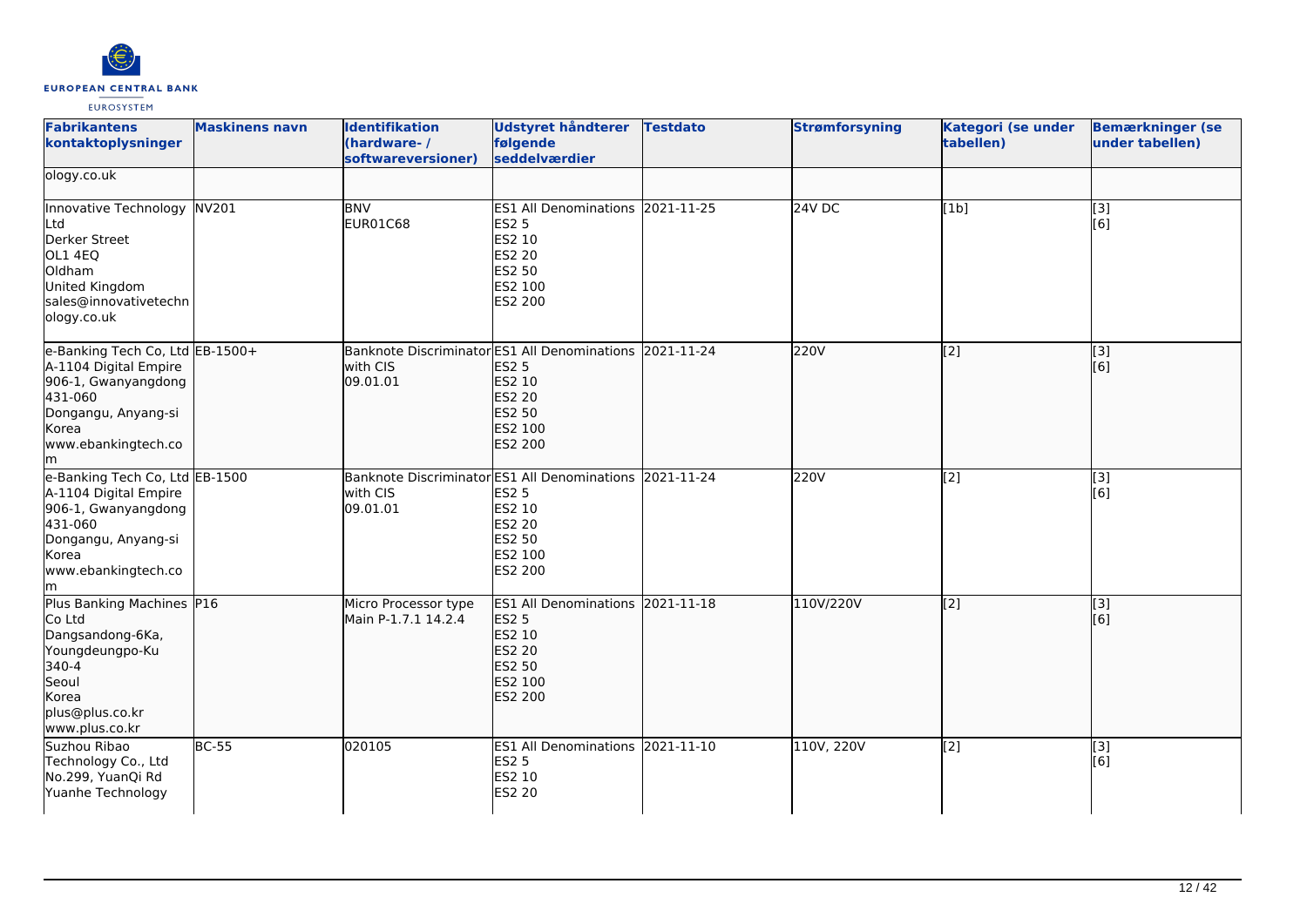

| <b>Fabrikantens</b><br>kontaktoplysninger                                                                                                                                             | <b>Maskinens navn</b> | <b>Identifikation</b><br>(hardware-/<br>softwareversioner) | <b>Udstyret håndterer</b><br>følgende<br>seddelværdier                                                             | <b>Testdato</b> | <b>Strømforsyning</b> | Kategori (se under<br>tabellen) | <b>Bemærkninger (se</b><br>under tabellen)         |
|---------------------------------------------------------------------------------------------------------------------------------------------------------------------------------------|-----------------------|------------------------------------------------------------|--------------------------------------------------------------------------------------------------------------------|-----------------|-----------------------|---------------------------------|----------------------------------------------------|
| Park<br>Xiangcheng<br>215133<br>Suzhou<br>China<br>info@nippo.com.cn<br>www.ribaotechnology.c<br>om                                                                                   |                       |                                                            | <b>ES2 50</b><br>ES2 100<br>ES2 200                                                                                |                 |                       |                                 |                                                    |
| Suzhou Ribao<br>Technology Co., Ltd<br>No.299, YuanQi Rd<br>Yuanhe Technology<br>Park<br>Xiangcheng<br>215133<br>Suzhou<br>China<br>info@nippo.com.cn<br>www.ribaotechnology.c<br>om/ | Magner 125            | 020105                                                     | ES1 All Denominations 2021-11-10<br><b>ES2 5</b><br>ES2 10<br>ES2 20<br>ES2 50<br>ES2 100<br>ES2 200               |                 | 110V, 220V            | $\overline{[2]}$                | $\sqrt{3}$<br>[6]                                  |
| Astrosystems Ltd<br>Grove Technology Park<br>Wantage, Oxfordshire<br>United Kingdom<br>www.globalbillacceptor<br>s.com                                                                | <b>STIC</b>           | ST2 S 99 144<br>2021-08-10                                 | ES15<br>ES1 10<br><b>ES2 5</b><br>ES2 10                                                                           | 2021-11-10      | 12V                   | [1b]                            | $\overline{[2]}$<br>$\overline{[}3]$<br>[6]<br>[8] |
| Fujitsu Frontech<br>Limited<br>1766 Yanokuchi, Inagi-<br><b>s</b> hi<br>206-855<br>Tokyo<br>Japan<br>www.frontech.fujitsu.c<br>lom/en                                                 | G60 BRU               | BV <sub>10</sub><br>EU32AA                                 | ES1 All Denominations 2021-11-04<br><b>ES2 5</b><br>ES2 10<br><b>ES2 20</b><br>ES2 50<br>ES2 100<br><b>ES2 200</b> |                 | $24V$ DC              | [2]                             | [3]                                                |
| <b>BellCon Aps</b><br>Messingvei 64A<br>8940<br>Randers SV<br>Denmark                                                                                                                 | <b>Evision SD</b>     | C20(039)                                                   | ES2 <sub>5</sub><br>ES2 10<br>ES2 20<br>ES2 50<br>ES2 100                                                          | 2021-11-03      | Mains, 230V           | [1a]                            | $\boxed{[3]}$<br>[6]                               |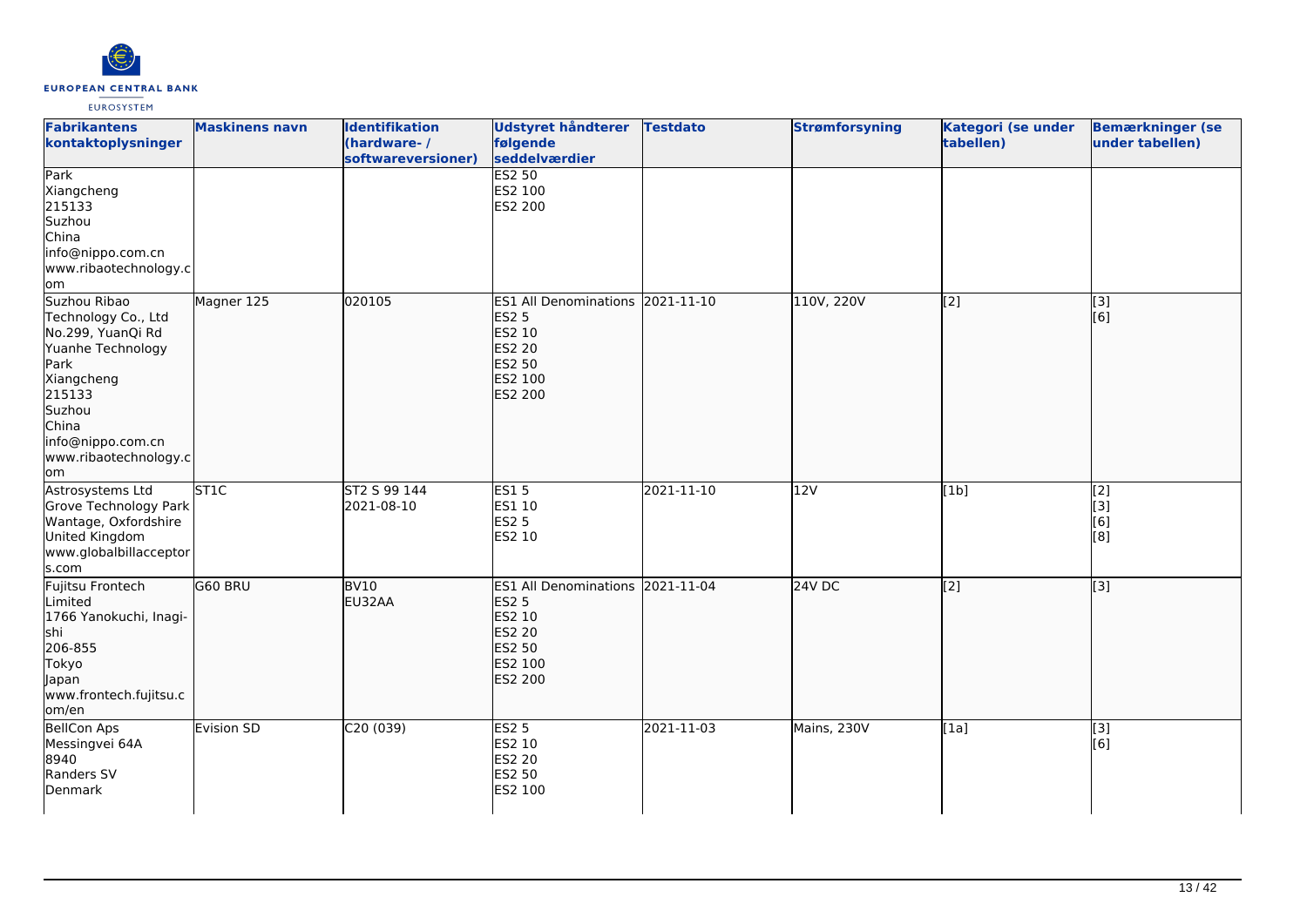

| <b>Fabrikantens</b><br>kontaktoplysninger                                                                                    | <b>Maskinens navn</b> | <b>Identifikation</b><br>(hardware-/<br>softwareversioner) | <b>Udstyret håndterer</b><br>følgende<br>seddelværdier                                                               | <b>Testdato</b> | <b>Strømforsyning</b> | Kategori (se under<br>tabellen) | <b>Bemærkninger (se</b><br>under tabellen)                |
|------------------------------------------------------------------------------------------------------------------------------|-----------------------|------------------------------------------------------------|----------------------------------------------------------------------------------------------------------------------|-----------------|-----------------------|---------------------------------|-----------------------------------------------------------|
| www.bellcon.com                                                                                                              |                       |                                                            | <b>ES2 200</b>                                                                                                       |                 |                       |                                 |                                                           |
| <b>BellCon Aps</b><br>Messingvei 64A<br>8940<br>Randers SV<br>Denmark<br>www.bellcon.com                                     | BellCount V610        | SW: 002.006                                                | ES1 All Denominations 2021-11-03<br><b>ES2 5</b><br>ES2 10<br><b>ES2 20</b><br>ES2 50<br>ES2 100<br><b>ES2 200</b>   |                 | Mains, 110V, 220V     | [2]                             | $\vert$ [3]<br>[6]                                        |
| <b>BellCon Aps</b><br>Messingvei 64A<br>8940<br>Randers SV<br>Denmark<br>lwww.bellcon.com                                    | <b>Evision SD</b>     | C10(039)                                                   | <b>ES15</b><br>ES1 10<br>ES1 20<br><b>ES1 50</b><br><b>ES2 5</b><br>ES2 10<br>ES2 20<br>ES2 50<br>ES2 100<br>ES2 200 | 2021-11-03      | Mains, 230V           | [1a]                            | $\left[ \begin{matrix} 1 & 3 \end{matrix} \right]$<br>[6] |
| Cummins-Allison Corp<br>891 Feehandville Drive<br>IL 60056<br>MT. Prospect<br>USA<br>www.cumminsallison.c<br>lom             | let Scan iFX1-LC i106 | EURO REVISION 7.31                                         | ES1 All Denominations 2021-11-03<br><b>ES2 5</b><br>ES2 10<br><b>ES2 20</b><br>ES2 50<br>ES2 100<br><b>ES2 200</b>   |                 | 110V, 220V            | [2]                             | [3]<br>[6]                                                |
| Fujitsu Frontech<br>Limited<br>1766 Yanokuchi, Inagi-<br>shi<br>206-855<br>Tokyo<br>Japan<br>www.frontech.fujitsu.c<br>om/en | GSR50-BNA             | GSR50-BV<br>EU0129                                         | ES1 All Denominations 2021-11-03<br><b>ES2 5</b><br>ES2 10<br><b>ES2 20</b><br>ES2 50<br>ES2 100<br>ES2 200          |                 | 24V DC                | $\overline{[2]}$                | $\overline{[3]}$                                          |
| <b>BellCon Aps</b><br>Messingvei 64A                                                                                         | BellCount V2510M      | C20 (EUR: V2.003)                                          | ES1 All Denominations 2021-10-29<br><b>ES2 5</b>                                                                     |                 | Mains, 110V, 220V     | [2]                             | [3]<br>[6]                                                |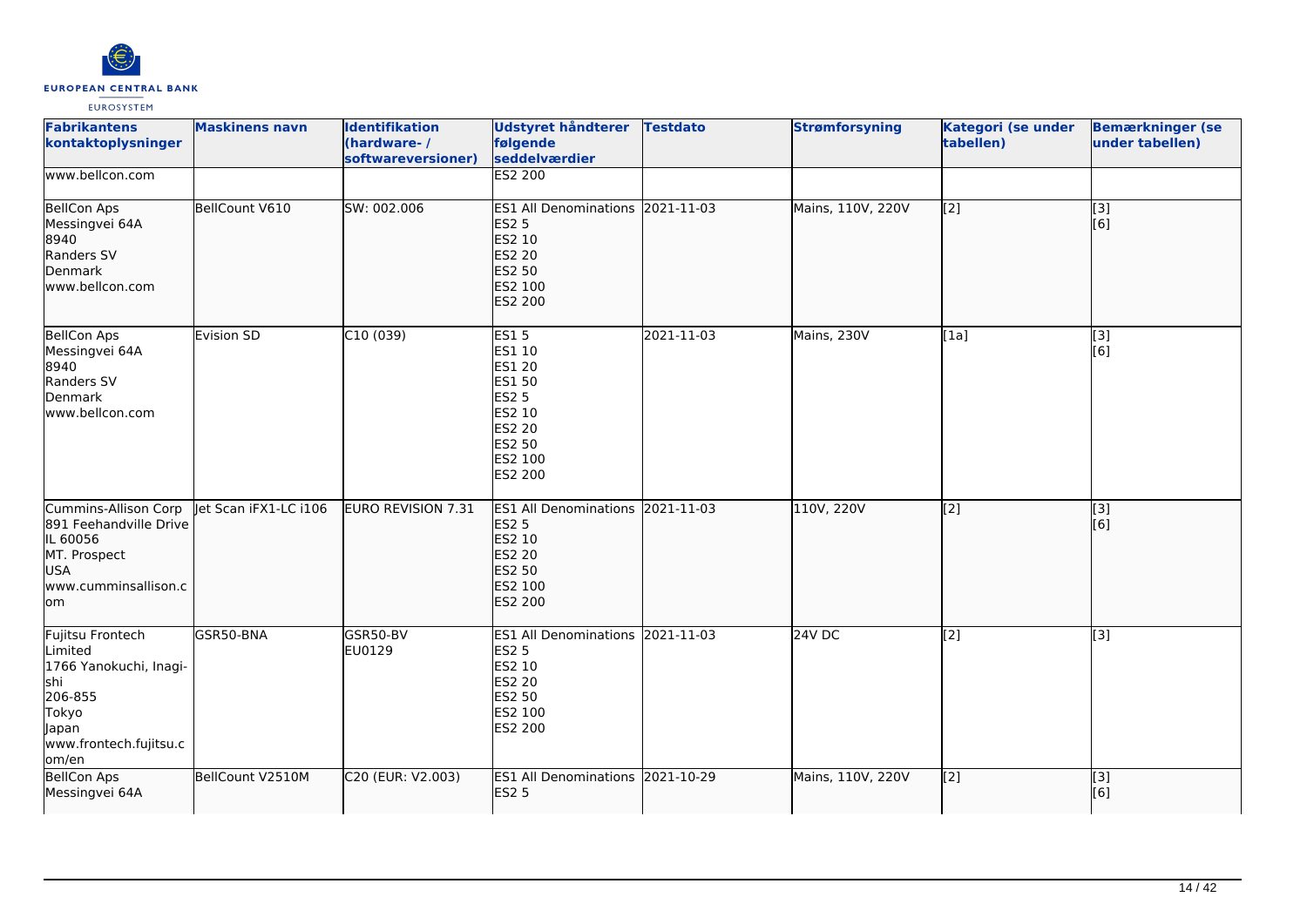

| <b>Fabrikantens</b><br>kontaktoplysninger                                                                                   | <b>Maskinens navn</b> | <b>Identifikation</b><br>(hardware-/<br>softwareversioner) | Udstyret håndterer<br>følgende<br>seddelværdier                                                                                  | <b>Testdato</b> | <b>Strømforsyning</b>                          | Kategori (se under<br>tabellen) | <b>Bemærkninger (se</b><br>under tabellen) |
|-----------------------------------------------------------------------------------------------------------------------------|-----------------------|------------------------------------------------------------|----------------------------------------------------------------------------------------------------------------------------------|-----------------|------------------------------------------------|---------------------------------|--------------------------------------------|
| 8940<br>Randers SV<br>Denmark<br>www.bellcon.com                                                                            |                       |                                                            | <b>ES2 10</b><br>ES2 20<br><b>ES2 50</b><br>ES2 100<br><b>ES2 200</b>                                                            |                 |                                                |                                 |                                            |
| Iternet-European<br>Distribution<br>Via S. Merli 64/66<br>29122<br>Piacenza<br>Italy<br>www.iternet-<br>securitysystems.com | Holenburg PIXEL S2    | V12                                                        | ES1 All Denominations 2021-10-28<br>ES2 5<br>ES2 10<br><b>ES2 20</b><br>ES2 50<br>ES2 100<br>ES2 200                             |                 | DC 12 Vdc                                      | [1a]                            | [3]<br>[6]                                 |
| Cummins-Allison Corp<br>891 Feehandville Drive<br>IL 60056<br>MT. Prospect<br>USA<br>www.cumminsallison.c<br>lom            | let Scan iFX1 i126    | EURO REVISION 7.31                                         | ES1 All Denominations 2021-10-28<br><b>ES2 5</b><br><b>ES2 10</b><br><b>ES2 20</b><br>ES2 50<br>ES2 100<br><b>ES2 200</b>        |                 | 110V, 220V                                     | [2]                             | $\overline{[}3]$<br>[6]                    |
| Cummins-Allison Corp<br>891 Feehandville Drive<br>IL 60056<br>MT. Prospect<br><b>USA</b><br>www.cumminsallison.c<br>lom     | let Scan iFX1-LC i104 | EURO REVISION 7.31                                         | ES1 All Denominations 2021-10-28<br><b>ES2 5</b><br>ES2 10<br>ES2 20<br><b>ES2 50</b><br>ES2 100<br>ES2 200                      |                 | 110V, 220V                                     | [2]                             | $\overline{[3]}$<br>[6]                    |
| Cummins-Allison Corp<br>891 Feehandville Drive<br>IL 60056<br>MT. Prospect<br>USA<br>www.cumminsallison.c<br>lom            | let Scan iFX2 i126    | EURO REVISION 7.31                                         | ES1 All Denominations 2021-10-28<br><b>ES2 5</b><br><b>ES2 10</b><br><b>ES2 20</b><br><b>ES2 50</b><br>ES2 100<br><b>ES2 200</b> |                 | 110V/220V                                      | [2]                             | [3]<br>[6]                                 |
| Iternet-European<br>Distribution                                                                                            | Holenburg HT 8913     | CO <sub>3</sub>                                            | ES1 All Denominations 2021-10-28<br><b>ES2 5</b>                                                                                 |                 | Rechargeable battery - [1a]<br>Adapter (INPUT: |                                 | [3]<br>[6]                                 |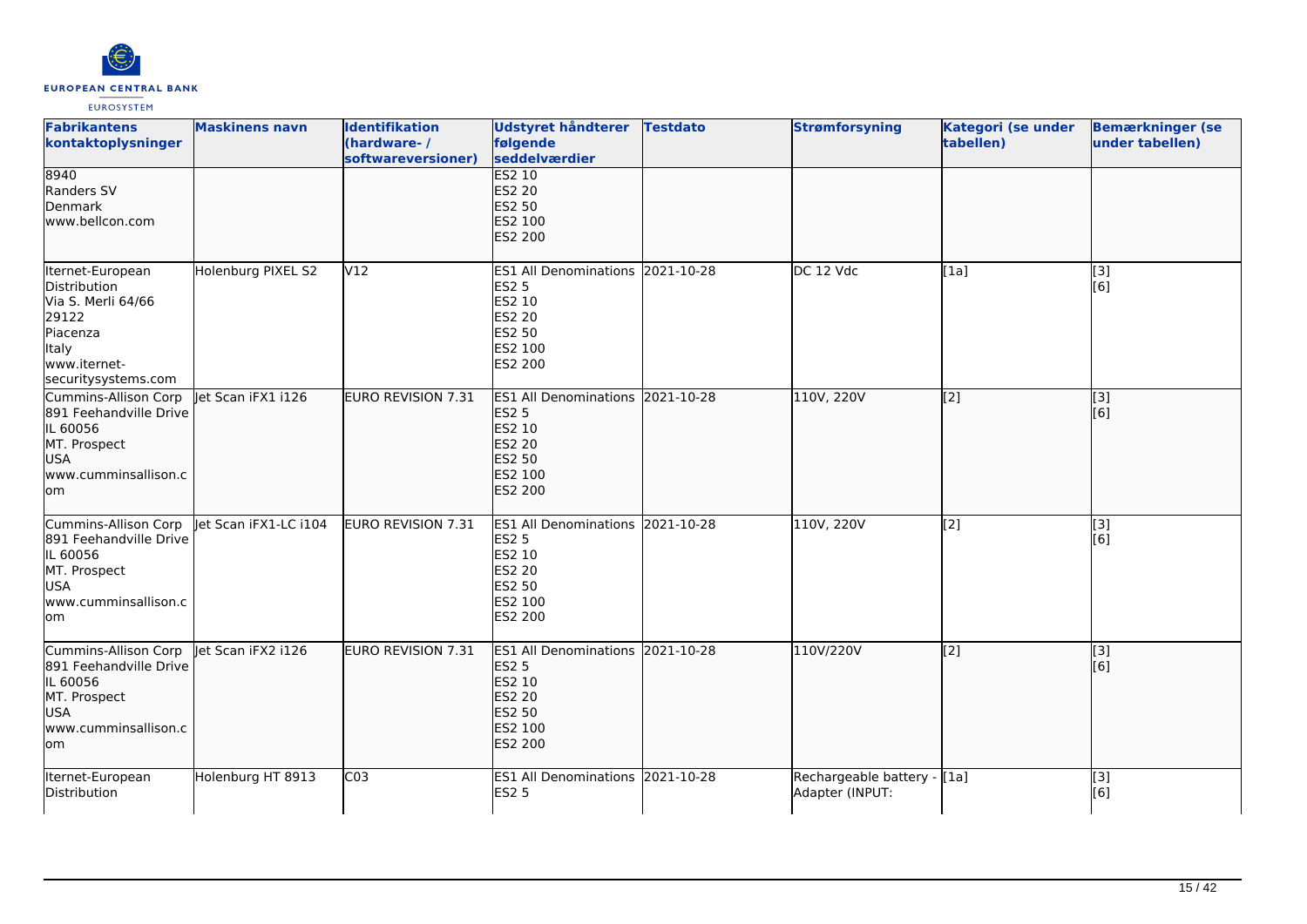

| <b>Fabrikantens</b><br>kontaktoplysninger                                                                                   | <b>Maskinens navn</b> | <b>Identifikation</b><br>(hardware-/<br>softwareversioner) | <b>Udstyret håndterer</b><br>følgende<br>seddelværdier                                                      | <b>Testdato</b> | <b>Strømforsyning</b>                                                             | <b>Kategori (se under</b><br>tabellen) | <b>Bemærkninger (se</b><br>under tabellen) |
|-----------------------------------------------------------------------------------------------------------------------------|-----------------------|------------------------------------------------------------|-------------------------------------------------------------------------------------------------------------|-----------------|-----------------------------------------------------------------------------------|----------------------------------------|--------------------------------------------|
| Via S. Merli 64/66<br>29122<br>Piacenza<br>Italy<br>www.iternet-<br>securitysystems.com                                     |                       |                                                            | <b>ES2 10</b><br>ES2 20<br>ES2 50<br>ES2 100<br>ES2 200                                                     |                 | 100-240Vac OUTPUT:<br>12                                                          |                                        |                                            |
| Iternet-European<br>Distribution<br>Via S. Merli 64/66<br>29122<br>Piacenza<br>ltaly<br>www.iternet-<br>securitysystems.com | Holenburg HT 7.0      | CO <sub>2</sub>                                            | <b>ES1 All Denominations</b><br><b>ES2 5</b><br>ES2 10<br>ES2 20<br>ES2 50<br>ES2 100<br>ES2 200            | 2021-10-28      | Rechargeable battery - [[1a]<br>Adapter (INPUT:100-24<br>0Vac-<br>OUTPUT:12Vdc/1A |                                        | [[3]<br>[[6]                               |
| Iternet-European<br>Distribution<br>Via S. Merli 64/66<br>29122<br>Piacenza<br>Italy<br>www.iternet-<br>securitysystems.com | Holenburg HT 3000     | C <sub>21</sub>                                            | ES1 All Denominations 2021-10-28<br>ES2 5<br>ES2 10<br>ES2 20<br>ES2 50<br>ES2 100<br>ES2 200               |                 | Mains - 220V                                                                      | [2]                                    | [3]<br>[6]                                 |
| YOUGO srl<br>Strada Albareto 11<br>10012<br>Bollengo (TO)<br><b>Italy</b><br>info@yougo-tech.com<br>www.yougo-tech.com      | U-ONE_600             | 0.12                                                       | ES1 All Denominations 2021-10-26<br><b>ES2 5</b><br>ES2 10<br><b>ES2 20</b><br>ES2 50<br>ES2 100<br>ES2 200 |                 | 220V                                                                              | [1a]                                   | [3]<br>[6]                                 |
| YOUGO srl<br>Strada Albareto 11<br>10012<br>Bollengo (TO)<br><b>Italy</b><br>info@yougo-tech.com<br>www.yougo-tech.com      | U-ONE_1200            | 0.12                                                       | ES1 All Denominations 2021-10-26<br>ES2 5<br>ES2 10<br>ES2 20<br>ES2 50<br>ES2 100<br>ES2 200               |                 | 110V-220V                                                                         | [1a]                                   | [3]<br>[6]                                 |
| YOUGO srl<br>Strada Albareto 11                                                                                             | U-ONE                 | 0.12                                                       | ES1 All Denominations 2021-10-26<br><b>ES2 5</b>                                                            |                 | 220V                                                                              | [1a]                                   | [3]<br>[6]                                 |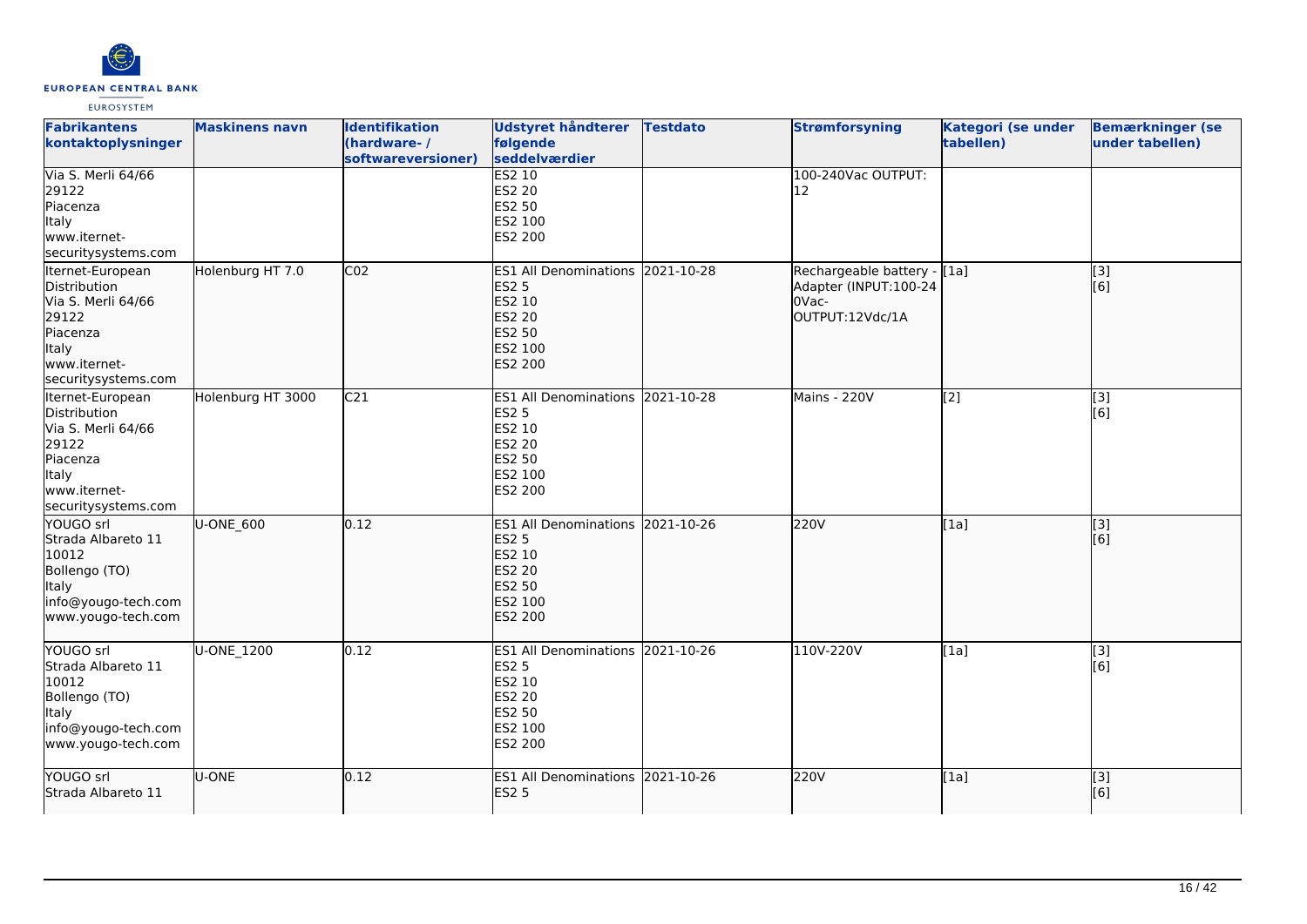

| <b>Fabrikantens</b><br>kontaktoplysninger                                                                               | <b>Maskinens navn</b> | <b>Identifikation</b><br>(hardware-/<br>softwareversioner) | Udstyret håndterer<br>følgende<br>seddelværdier                                                                    | <b>Testdato</b> | <b>Strømforsyning</b> | Kategori (se under<br>tabellen) | <b>Bemærkninger (se</b><br>under tabellen) |
|-------------------------------------------------------------------------------------------------------------------------|-----------------------|------------------------------------------------------------|--------------------------------------------------------------------------------------------------------------------|-----------------|-----------------------|---------------------------------|--------------------------------------------|
| 10012<br>Bollengo (TO)<br>Italy<br>info@yougo-tech.com<br>www.yougo-tech.com                                            |                       |                                                            | <b>ES2 10</b><br>ES2 20<br><b>ES2 50</b><br>ES2 100<br><b>ES2 200</b>                                              |                 |                       |                                 |                                            |
| YOUGO srl<br>Strada Albareto 11<br>10012<br>Bollengo (TO)<br>Italy<br>info@yougo-tech.com<br>www.yougo-tech.com         | U-ONE_2000            | 0.12                                                       | <b>ES1 All Denominations</b><br>ES2 5<br>ES2 10<br>ES2 20<br>ES2 50<br>ES2 100<br>ES2 200                          | 2021-10-26      | 220V                  | [1a]                            | [3]<br>[6]                                 |
| YOUGO srl<br>Strada Albareto 11<br>10012<br>Bollengo (TO)<br>Italy<br>info@yougo-tech.com<br>www.yougo-tech.com         | U-ONE_5000            | 0.12                                                       | ES1 All Denominations 2021-10-26<br><b>ES2 5</b><br>ES2 10<br>ES2 20<br><b>ES2 50</b><br>ES2 100<br><b>ES2 200</b> |                 | 220V                  | [[1a]                           | $\overline{[}$ [3]<br>[6]                  |
| Cummins-Allison Corp<br>891 Feehandville Drive<br>IL 60056<br>MT. Prospect<br><b>USA</b><br>www.cumminsallison.c<br>lom | let Scan iFX3 i136    | <b>EURO REVISION 7.31</b>                                  | ES1 All Denominations 2021-10-22<br><b>ES2 5</b><br>ES2 10<br><b>ES2 20</b><br>ES2 50<br>ES2 100<br>ES2 200        |                 | 110V, 220V            | [2]                             | [3]<br>[6]                                 |
| Cummins-Allison Corp<br>891 Feehandville Drive<br>IL 60056<br>MT. Prospect<br><b>USA</b><br>www.cumminsallison.c<br>lom | let Scan iFX1-LC i126 | EURO REVISION 7.31                                         | ES1 All Denominations 2021-10-22<br><b>ES2 5</b><br>ES2 10<br><b>ES2 20</b><br>ES2 50<br>ES2 100<br><b>ES2 200</b> |                 | 110V, 220V            | $\sqrt{2}$                      | [3]<br>[6]                                 |
| Cummins-Allison Corp<br>891 Feehandville Drive                                                                          | let Scan iFX1 i104    | EURO REVISION 7.31                                         | ES1 All Denominations 2021-10-22<br><b>ES2 5</b>                                                                   |                 | 110V, 220V            | $\overline{[2]}$                | $\overline{[3]}$<br>[6]                    |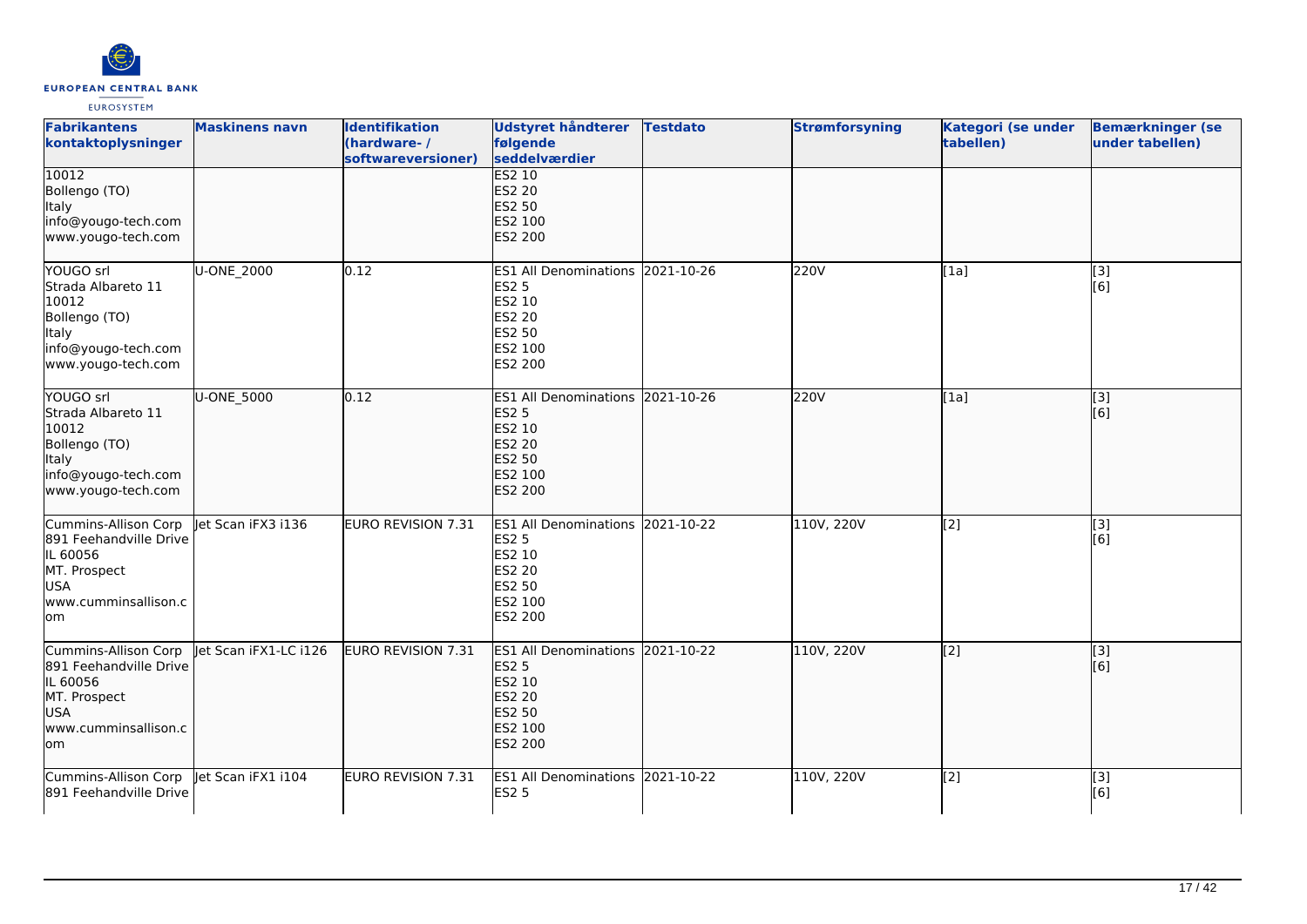

| <b>Fabrikantens</b><br>kontaktoplysninger                                                                               | <b>Maskinens navn</b> | <b>Identifikation</b><br>(hardware-/<br>softwareversioner) | <b>Udstyret håndterer</b><br>følgende<br>seddelværdier                                                                    | <b>Testdato</b> | <b>Strømforsyning</b> | Kategori (se under<br>tabellen) | <b>Bemærkninger (se</b><br>under tabellen) |
|-------------------------------------------------------------------------------------------------------------------------|-----------------------|------------------------------------------------------------|---------------------------------------------------------------------------------------------------------------------------|-----------------|-----------------------|---------------------------------|--------------------------------------------|
| IL 60056<br>MT. Prospect<br><b>USA</b><br>www.cumminsallison.c<br>lom                                                   |                       |                                                            | <b>ES2 10</b><br>ES2 20<br><b>ES2 50</b><br>ES2 100<br>ES2 200                                                            |                 |                       |                                 |                                            |
| Cummins-Allison Corp<br>891 Feehandville Drive<br>IL 60056<br>MT. Prospect<br>USA<br>www.cumminsallison.c<br>lom        | let Scan iFX1 i106    | EURO REVISION 7.31                                         | <b>ES1 All Denominations</b><br><b>ES2 5</b><br>ES2 10<br><b>ES2 20</b><br><b>ES2 50</b><br>ES2 100<br><b>ES2 200</b>     | 2021-10-22      | 110V, 220V            | [[2]                            | [[3]<br>[[6]                               |
| Cummins-Allison Corp<br>891 Feehandville Drive<br>IL 60056<br>MT. Prospect<br><b>USA</b><br>www.cumminsallison.c<br>lom | let Scan iFX2 i106    | <b>EURO REVISION 7.31</b>                                  | <b>ES1 All Denominations</b><br><b>ES2 5</b><br>ES2 10<br><b>ES2 20</b><br><b>ES2 50</b><br>ES2 100<br><b>ES2 200</b>     | 2021-10-22      | 110V, 220V            | [2]                             | [3]<br>[6]                                 |
| Cummins-Allison Corp<br>891 Feehandville Drive<br>IL 60056<br>MT. Prospect<br><b>USA</b><br>www.cumminsallison.c<br>lom | let Scan iFX3 i138    | EURO REVISION 7.31                                         | ES1 All Denominations 2021-10-22<br><b>ES2 5</b><br>ES2 10<br><b>ES2 20</b><br><b>ES2 50</b><br>ES2 100<br><b>ES2 200</b> |                 | 110V, 220V            | [2]                             | [3]<br>[6]                                 |
| JCM Europe GmbH<br>Mündelheimer Weg 60<br>40472<br>Düsseldorf<br>Germany<br>info@jcmglobal.eu<br>www.jcmglobal.eu       | <b>VEGA-100</b>       | VEGA-10x<br>$V2.52 - 18$                                   | <b>ES1 All Denominations</b><br><b>ES2 5</b><br>ES2 10<br><b>ES2 20</b><br><b>ES2 50</b><br>ES2 100<br>ES2 200            | 2021-10-20      | 12V                   | [1b]                            | [3]<br>[6]                                 |
| Volumatic Ltd<br>Taurus House,                                                                                          | CCi                   | <b>EBA-40</b><br>V1.49-33                                  | ES1 All Denominations 2021-10-19<br><b>ES2 5</b>                                                                          |                 | 12V AC Adapter        | [1b]                            | $\overline{[3]}$<br>[6]                    |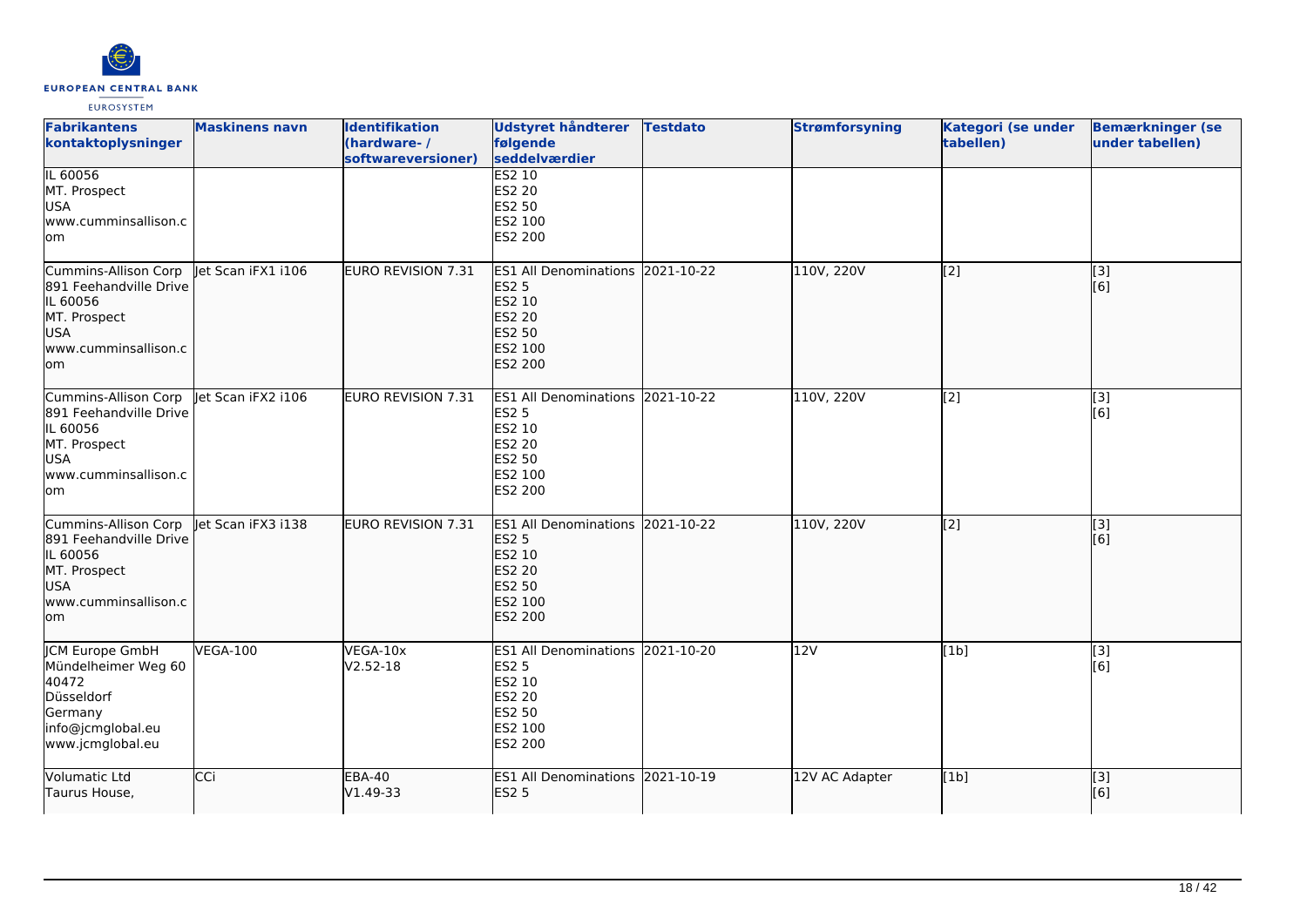

| <b>Fabrikantens</b><br>kontaktoplysninger                                                                                                                               | <b>Maskinens navn</b> | <b>Identifikation</b><br>(hardware-/<br>softwareversioner) | Udstyret håndterer<br>følgende<br>seddelværdier                                                             | <b>Testdato</b> | <b>Strømforsyning</b> | Kategori (se under<br>tabellen) | <b>Bemærkninger (se</b><br>under tabellen) |
|-------------------------------------------------------------------------------------------------------------------------------------------------------------------------|-----------------------|------------------------------------------------------------|-------------------------------------------------------------------------------------------------------------|-----------------|-----------------------|---------------------------------|--------------------------------------------|
| <b>Endemere Road</b><br>Warwicks<br>CV6 5PY<br>Coventry<br>United Kingdom<br>www.volumatic.com                                                                          |                       |                                                            | <b>ES2 10</b><br><b>ES2 20</b><br><b>ES2 50</b><br>ES2 100<br><b>ES2 200</b>                                |                 |                       |                                 | $\overline{[8]}$                           |
| <b>ICM Europe GmbH</b><br>Mündelheimer Weg 60<br>40472<br>Düsseldorf<br>Germany<br>info@jcmglobal.eu<br>www.jcmglobal.eu                                                | RDM-100 Series        | 3590T0302607                                               | ES1 All Denominations 2021-10-19<br><b>ES2 5</b><br>ES2 10<br><b>ES2 20</b><br>ES2 50<br>ES2 100<br>ES2 200 |                 | other: 24V            | [1b]                            | [3]<br>[6]<br>[8]                          |
| <b>JCM Europe GmbH</b><br>Mündelheimer Weg 60<br>40472<br>Düsseldorf<br>Germany<br>info@jcmglobal.eu<br>www.jcmglobal.eu                                                | <b>MRX</b> Series     | V110011-219                                                | ES1 All Denominations 2021-10-19<br><b>ES2 5</b><br>ES2 10<br>ES2 20<br>ES2 50<br>ES2 100<br><b>ES2 200</b> |                 | lOther: 24V           | [1b]                            | $\overline{[}3]$<br>[6]<br>[8]             |
| Kobo Science &<br>Technology Co Ltd<br>Room 906 No.1<br><b>Building Runjie</b><br>Mansion Dengwei Rd<br>PC 215011<br>Suzhou Jiangsu<br>China<br>www.kobotechweb.co<br>m | BC-8EI                | DSP <sub>18</sub>                                          | ES1 All Denominations 2021-10-15<br><b>ES2 5</b><br>ES2 10<br>ES2 20<br>ES2 50<br>ES2 100<br>ES2 200        |                 | Mains, 220V           | [2]                             | $\overline{[3]}$                           |
| Kobo Science &<br>Technology Co Ltd<br>Room 906 No.1<br>Building Runjie<br>Mansion Dengwei Rd<br>PC 215011<br>Suzhou Jiangsu<br>China                                   | <b>BT-6000</b>        | IMAGE 2.9.3.9                                              | ES1 All Denominations 2021-10-15<br><b>ES2 5</b><br>ES2 10<br>ES2 20<br>ES2 50<br>ES2 100<br><b>ES2 200</b> |                 | Mains, 220V           | $\overline{[2]}$                | $\overline{[}3]$                           |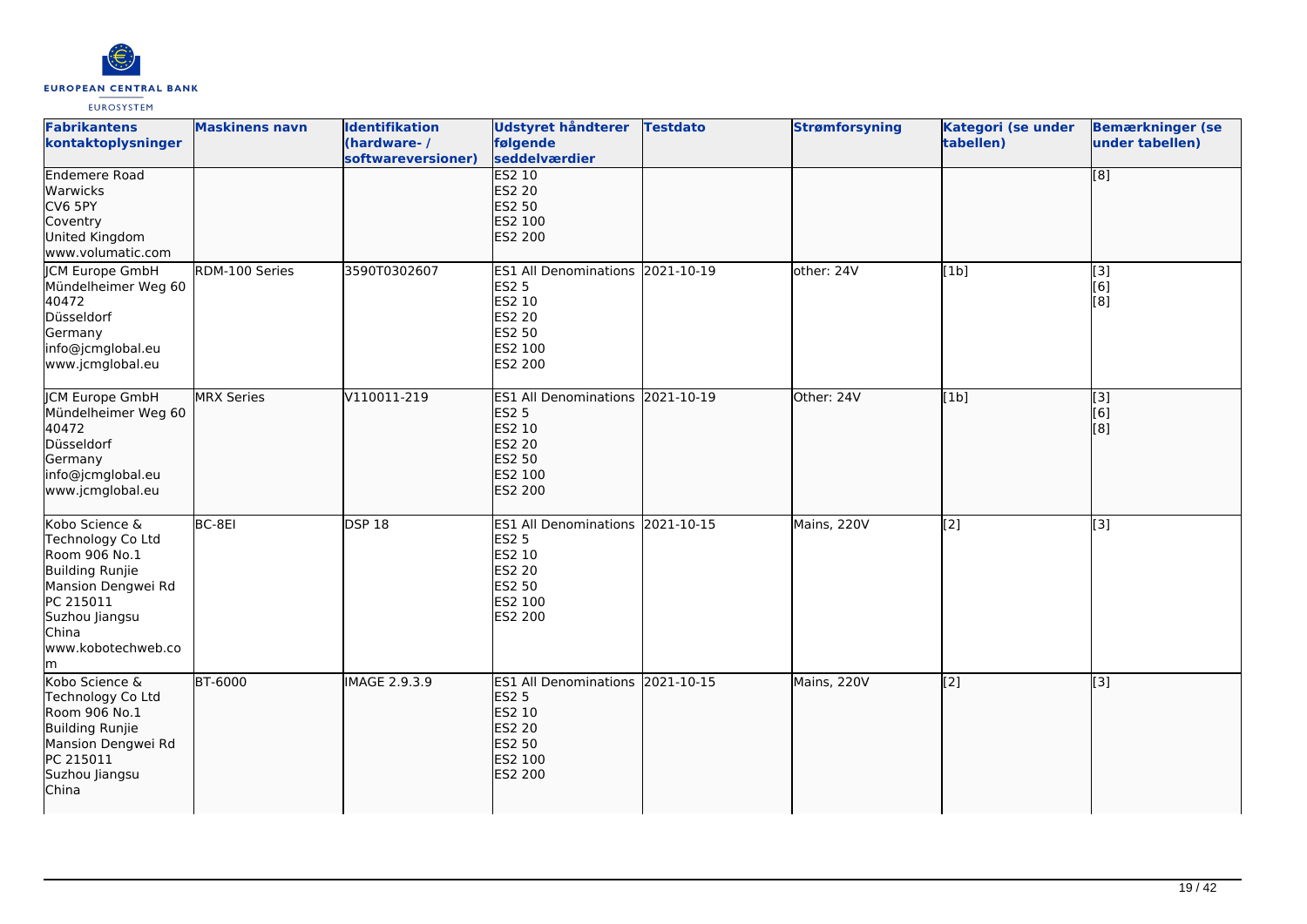

| <b>Maskinens navn</b>                       | <b>Identifikation</b> | <b>Udstyret håndterer</b><br>følgende                                    | <b>Testdato</b>                                                                                                                                                                                                                                                                                                                                           | <b>Strømforsyning</b>                                                                                                       | Kategori (se under<br>tabellen) | <b>Bemærkninger (se</b><br>under tabellen) |
|---------------------------------------------|-----------------------|--------------------------------------------------------------------------|-----------------------------------------------------------------------------------------------------------------------------------------------------------------------------------------------------------------------------------------------------------------------------------------------------------------------------------------------------------|-----------------------------------------------------------------------------------------------------------------------------|---------------------------------|--------------------------------------------|
|                                             |                       |                                                                          |                                                                                                                                                                                                                                                                                                                                                           |                                                                                                                             |                                 |                                            |
| ProNote1                                    |                       |                                                                          |                                                                                                                                                                                                                                                                                                                                                           | 110V, 220V                                                                                                                  | $\overline{[2]}$                | $\overline{[3]}$<br>[6]                    |
| ProNote 200                                 |                       |                                                                          |                                                                                                                                                                                                                                                                                                                                                           | 110V, 220V                                                                                                                  |                                 | $\overline{[}3]$<br>[6]                    |
| SCN series - SCN83<br>109 Chemin du Pont-du |                       | <b>ES2 20</b>                                                            |                                                                                                                                                                                                                                                                                                                                                           | 24V, 220V                                                                                                                   | [1b]                            | [3]<br>[6]<br>[8]                          |
| Olympia NC 315                              |                       |                                                                          | 2021-10-05                                                                                                                                                                                                                                                                                                                                                | 12V                                                                                                                         | [1a]                            | $\overline{[2]}$<br>[3]<br>[6]<br>[8]      |
|                                             |                       | (hardware-/<br>softwareversioner)<br>200.3<br>200.4<br>$BT-112$<br>u6.04 | seddelværdier<br><b>ES2 5</b><br>ES2 10<br>ES2 20<br>ES2 50<br>ES2 100<br>ES2 200<br><b>ES2 5</b><br>ES2 10<br><b>ES2 20</b><br>ES2 50<br>ES2 100<br>ES2 200<br>ES2 5<br>ES2 10<br>ES2 50<br>ES2 100<br>ES2 200<br><b>ES15</b><br>ES1 10<br>ES1 20<br>ES1 50<br>ES1 200<br><b>ES2 5</b><br>ES2 10<br><b>ES2 20</b><br>ES2 50<br>ES2 100<br><b>ES2 200</b> | ES1 All Denominations 2021-10-13<br>ES1 All Denominations 2021-10-12<br>520025431_SCN83_EU ES1 All Denominations 2021-10-05 |                                 | $\overline{[2]}$                           |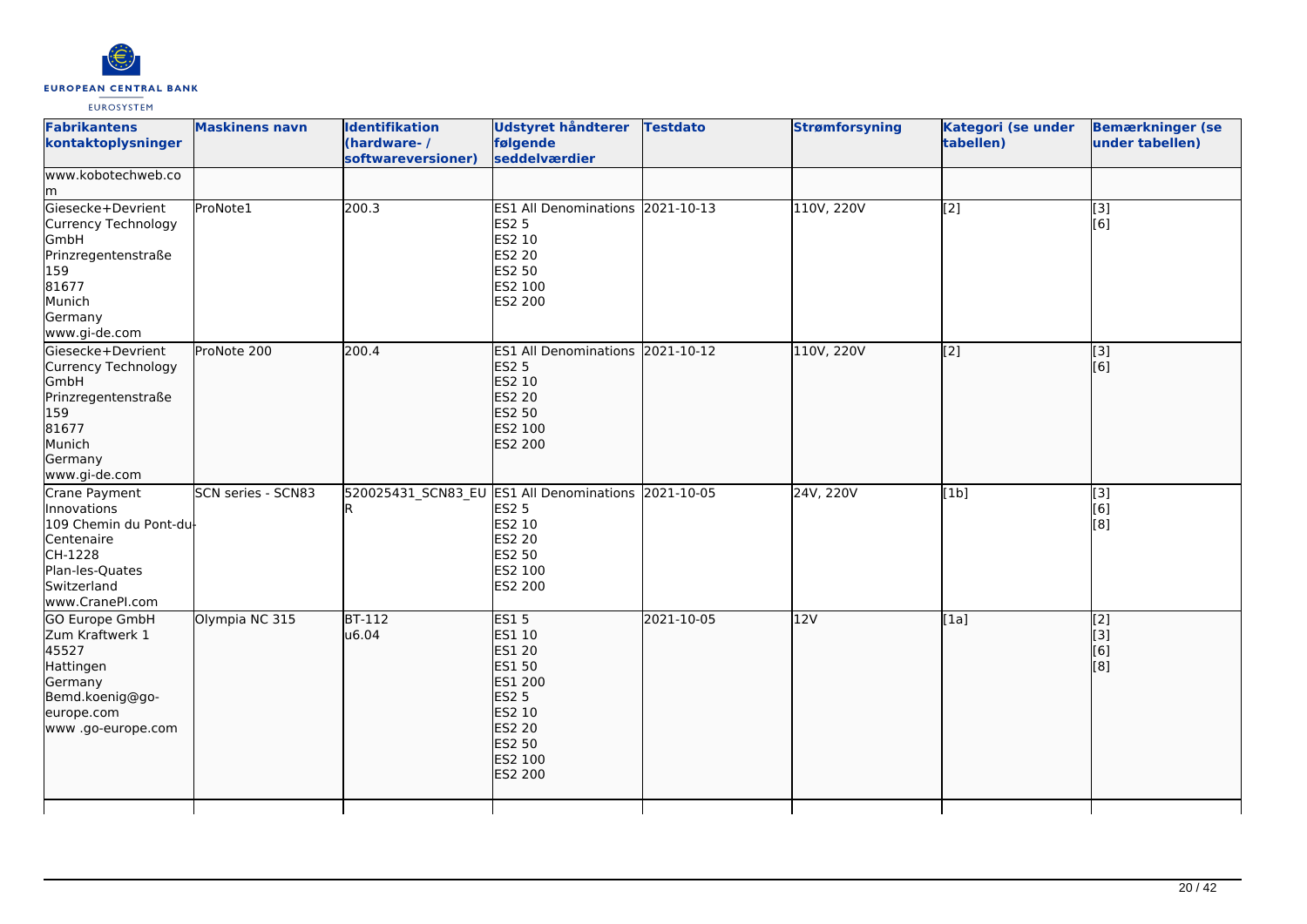

| <b>Fabrikantens</b><br>kontaktoplysninger                                                                                       | <b>Maskinens navn</b> | <b>Identifikation</b><br>(hardware-/<br>softwareversioner) | <b>Udstyret håndterer</b><br>følgende<br>seddelværdier                                                                                 | <b>Testdato</b> | <b>Strømforsyning</b> | Kategori (se under<br>tabellen) | <b>Bemærkninger (se</b><br>under tabellen)    |
|---------------------------------------------------------------------------------------------------------------------------------|-----------------------|------------------------------------------------------------|----------------------------------------------------------------------------------------------------------------------------------------|-----------------|-----------------------|---------------------------------|-----------------------------------------------|
| <b>GO Europe GmbH</b><br>Zum Kraftwerk 1<br>45527<br>Hattingen<br>Germany<br>Bemd.koenig@go-<br>europe.com<br>www.go-europe.com | Olympia NC 325        | $BT-112$<br>u6.04                                          | ES15<br>ES1 10<br>ES1 20<br>ES1 50<br>ES1 200<br><b>ES2 5</b><br>ES2 10<br>ES2 20<br>ES2 50<br>ES2 100<br>ES2 200                      | 2021-10-05      | other: 12V            | [1a]                            | $\begin{bmatrix} 2 \\ 3 \end{bmatrix}$<br>[6] |
| GO Europe GmbH<br>Zum Kraftwerk 1<br>45527<br>Hattingen<br>Germany<br>Bemd.koenig@go-<br>europe.com<br>www.go-europe.com        | Olympia NC 335        | <b>BT-112</b><br>u6-07                                     | <b>ES15</b><br>ES1 10<br><b>ES1 20</b><br>ES1 50<br>ES1 200<br><b>ES2 5</b><br>ES2 10<br><b>ES2 20</b><br>ES2 50<br>ES2 100<br>ES2 200 | 2021-10-05      | other: 12V            | [1a]                            | $\begin{bmatrix} 2 \\ 3 \end{bmatrix}$<br>[6] |
| Safescan B.V.<br>Heliumstraat 14<br>2718 SL<br>Zoetermeer<br>Holland<br>info@safescan.com<br>www.safescan.com                   | Safescan 185-S        | S32-81                                                     | ES1 All Denominations 2021-09-30<br><b>ES2 5</b><br>ES2 10<br><b>ES2 20</b><br>ES2 50<br>ES2 100<br>ES2 200                            |                 | 110V 220V             | [1a]                            | [3]<br>[6]                                    |
| BellCon Aps<br>Messingvei 64A<br>8940<br>Randers SV<br>Denmark<br>www.bellcon.com                                               | SuperVision mc2       | FW 01.22, DM 01.36                                         | ES1 All Denominations 2021-09-29<br><b>ES2 5</b><br>ES2 10<br><b>ES2 20</b><br>ES2 50<br>ES2 100<br>ES2 200                            |                 | Mains, 110V, 230V     | [1a]                            | $\vert$ [3]<br>[6]                            |
|                                                                                                                                 |                       |                                                            |                                                                                                                                        |                 |                       |                                 |                                               |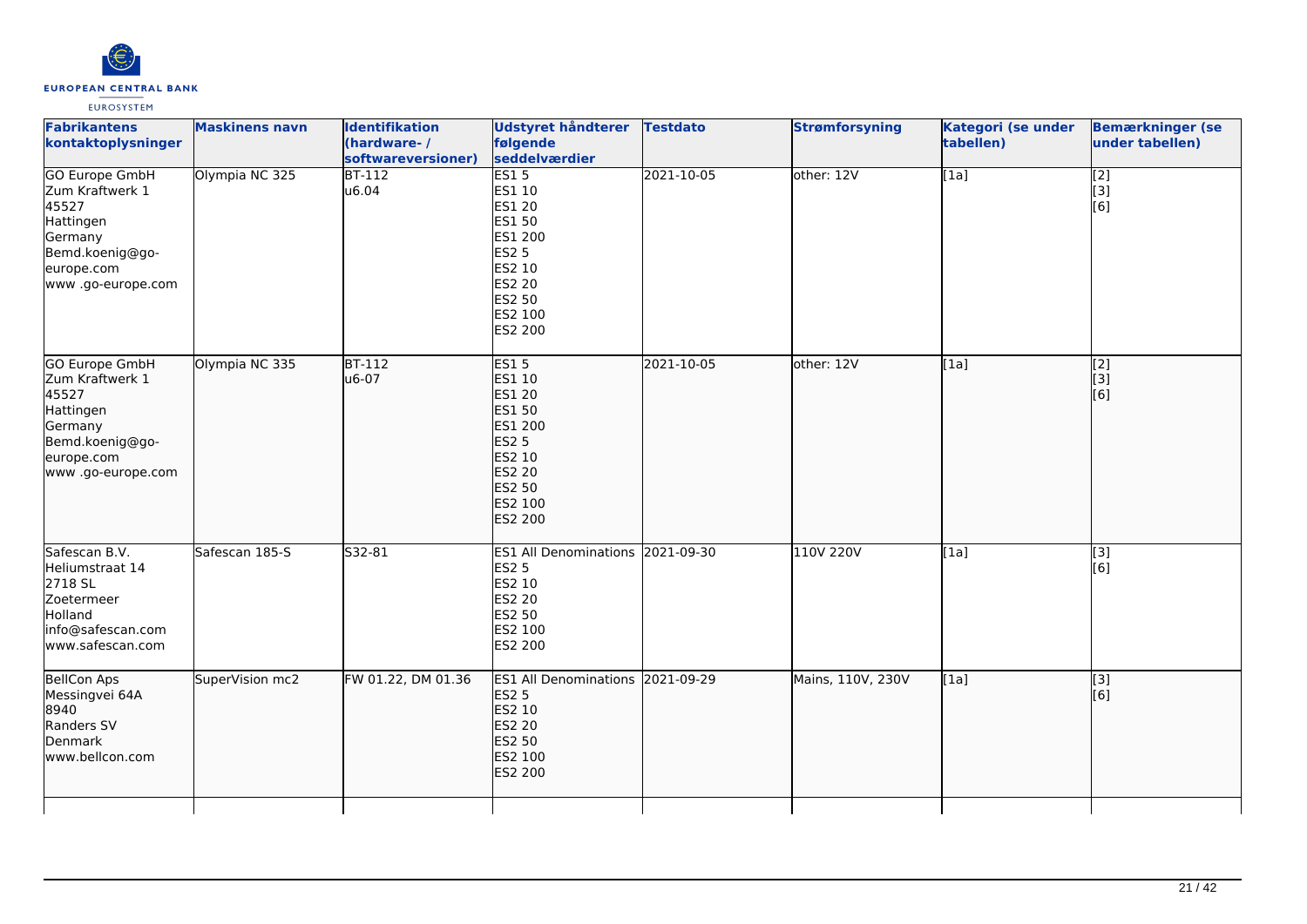

| <b>Fabrikantens</b><br>kontaktoplysninger                                                                                                                                  | <b>Maskinens navn</b> | <b>Identifikation</b><br>(hardware-/<br>softwareversioner) | Udstyret håndterer Testdato<br>følgende<br>seddelværdier                                                    | <b>Strømforsyning</b> | Kategori (se under<br>tabellen) | <b>Bemærkninger (se</b><br>under tabellen) |
|----------------------------------------------------------------------------------------------------------------------------------------------------------------------------|-----------------------|------------------------------------------------------------|-------------------------------------------------------------------------------------------------------------|-----------------------|---------------------------------|--------------------------------------------|
| <b>BellCon Aps</b><br>Messingvei 64A<br>8940<br>Randers SV<br>Denmark<br>www.bellcon.com                                                                                   | Evision 5             | CO <sub>2</sub>                                            | ES1 All Denominations 2021-09-29<br><b>ES2 5</b><br>ES2 10<br>ES2 20<br>ES2 50<br>ES2 100<br>ES2 200        | Mains, 230V           | [1a]                            | [3]<br>[6]                                 |
| <b>BellCon Aps</b><br>Messingvei 64A<br>8940<br>Randers SV<br>Denmark<br>www.bellcon.com                                                                                   | BellCount V2510       | C20 (EUR: V2.004a)                                         | ES1 All Denominations 2021-09-28<br><b>ES2 5</b><br>ES2 10<br><b>ES2 20</b><br>ES2 50<br>ES2 100<br>ES2 200 | Mains, 110V, 220V     | $\overline{[2]}$                | $\overline{[3]}$<br>[6]                    |
| Hilton Europe S.L.<br>Principe de Vergara<br>5-bajo dcha.<br>28001<br>Madrid<br>Spain<br>www.hiltoneurope.com                                                              | b330                  | CO <sub>2</sub>                                            | ES1 All Denominations 2021-09-28<br><b>ES2 5</b><br>ES2 10<br>ES2 20<br>ES2 50<br>ES2 100<br>ES2 200        | Mains, 220V           | [1a]                            | [3]                                        |
| <b>SOUTH Automation</b><br>International GmbH<br>Waldeckerstr. 6<br>64546<br>Walldorf-Mörfelden<br>Germany<br>mjb@southautomation.<br>lnet<br>www.southautomation.<br> net | <b>TN10</b>           | <b>EUR SW: EUR.03.03</b>                                   | ES1 All Denominations 2021-09-27<br><b>ES2 5</b><br>ES2 10<br><b>ES2 20</b><br>ES2 50<br>ES2 100<br>ES2 200 | Mains: 110V, 220V     | $\overline{[2]}$                | $\overline{[}3]$<br>[6]                    |
| Detectalia Europe<br>S.L.U.<br>C/Catalunya 25B<br>Poligono Industrial El<br>Pastoret<br>3640                                                                               | D7X                   | CO <sub>2</sub>                                            | ES1 All Denominations 2021-09-24<br><b>ES2 5</b><br>ES2 10<br>ES2 20<br>ES2 50<br>ES2 100                   | Mains, 220V           | [1a]                            | $\overline{[3]}$                           |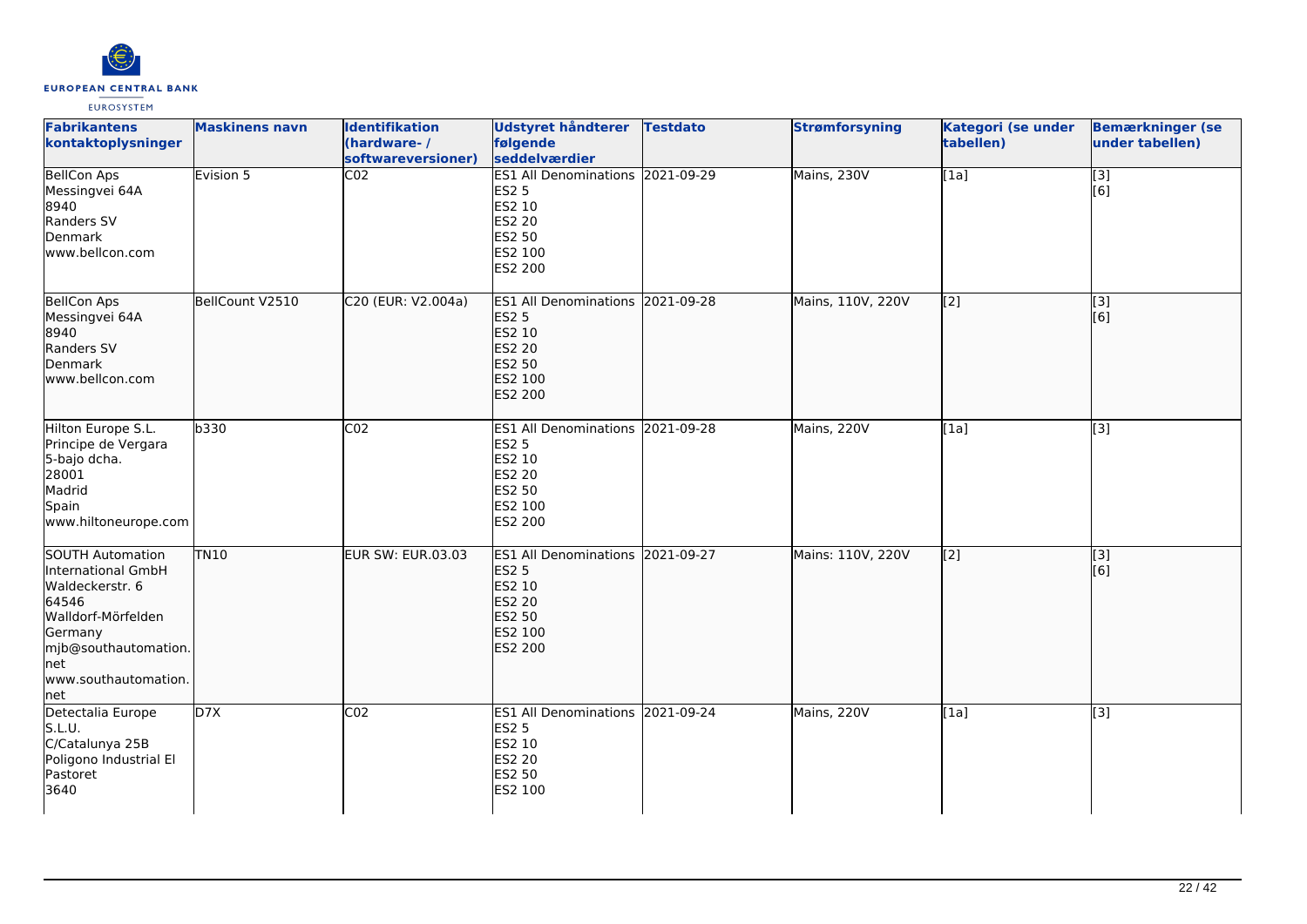

| <b>Fabrikantens</b><br>kontaktoplysninger                                                                                                         | <b>Maskinens navn</b> | <b>Identifikation</b><br>(hardware-/<br>softwareversioner) | Udstyret håndterer<br>følgende<br>seddelværdier                                                                           | <b>Testdato</b> | <b>Strømforsyning</b> | Kategori (se under<br>tabellen) | <b>Bemærkninger (se</b><br>under tabellen) |
|---------------------------------------------------------------------------------------------------------------------------------------------------|-----------------------|------------------------------------------------------------|---------------------------------------------------------------------------------------------------------------------------|-----------------|-----------------------|---------------------------------|--------------------------------------------|
| Monóvar (Alicante)<br>Spain<br>www.detectalia.com                                                                                                 |                       |                                                            | <b>ES2 200</b>                                                                                                            |                 |                       |                                 |                                            |
| Strongpoint AB<br>Torshamnsgatan 5<br>16440<br>Kista<br>Sweden<br>dario.costamagna@str<br>ongpoint.com<br>www.strongpoint.com                     | Note Cassette SV      | (01.08.21)                                                 | ES1 All Denominations 2021-09-23<br><b>ES2 5</b><br>ES2 10<br><b>ES2 20</b><br><b>ES2 50</b><br>ES2 100<br><b>ES2 200</b> |                 | Other: 12-24V         | [1b]                            | $\overline{[}3]$<br>[6]                    |
| Strongpoint AB<br>Torshamnsgatan 5<br>16440<br>Kista<br>Sweden<br>dario.costamagna@str<br>ongpoint.com<br>www.strongpoint.com                     | Note Cassette SV      | 11(01.09.21)                                               | ES1 All Denominations 2021-09-23<br><b>ES2 5</b><br>ES2 10<br><b>ES2 20</b><br>ES2 50<br>ES2 100<br>ES2 200               |                 | Other: 12-24V         | [1b]                            | [3]<br>[6]                                 |
| Strongpoint AB<br>Torshamnsgatan 5<br>16440<br>Kista<br>Sweden<br>dario.costamagna@str<br>ongpoint.com<br>www.strongpoint.com                     | Note Cassette HV      | <b>EUR</b><br>7(01.09.21)                                  | ES1 All Denominations 2021-09-23<br><b>ES2 5</b><br>ES2 10<br>ES2 20<br><b>ES2 50</b><br>ES2 100<br><b>ES2 200</b>        |                 | Other: 12-24V         | [1b]                            | $\overline{[3]}$<br>[6]                    |
| <b>GRG Banking</b><br>Equipment Co Ltd<br>9 Kelin Road Science<br>City<br>510663<br>Guangzhou, District<br>Luogang<br>China<br>www.grgbanking.com | <b>BA-08</b>          | M520040030                                                 | ES1 All Denominations 2021-09-23<br><b>ES2 5</b><br>ES2 10<br>ES2 20<br>ES2 50<br>ES2 100<br>ES2 200                      |                 | 12V                   | [1a]                            | [3]<br>[6]                                 |
| Cima S.p.A.<br>Via di Mezzo 2/4<br>41037<br>Mirandola (MO)                                                                                        | <b>BV1000</b>         | <b>BV1000</b><br>B1-EUR-105001                             | ES1 All Denominations 2021-09-14<br><b>ES2 5</b><br>ES2 10<br>ES2 20                                                      |                 | Mains                 | [1b]                            | $\vert$ [3]<br>[6]                         |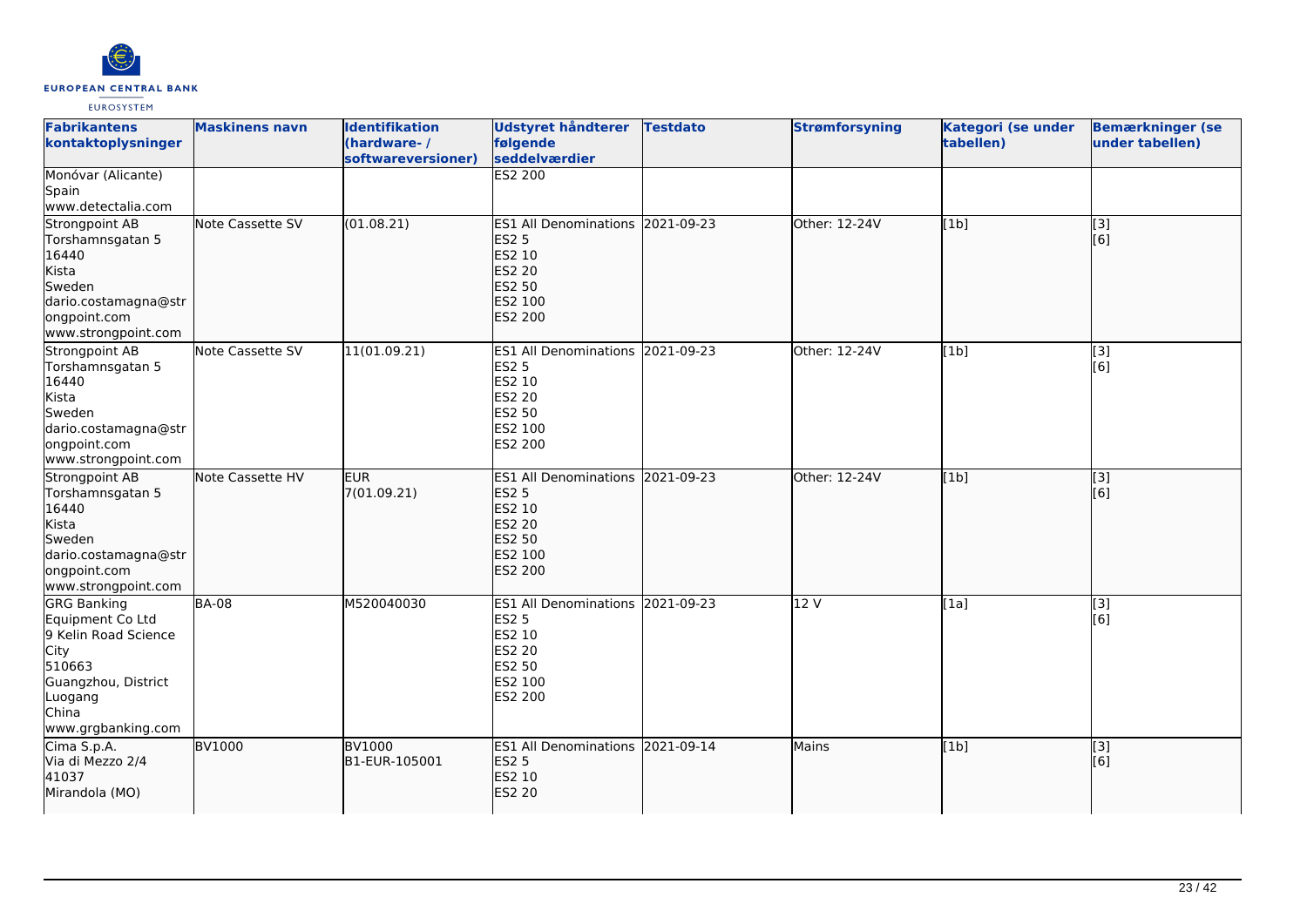

| <b>Fabrikantens</b><br>kontaktoplysninger                                                                                                                                                                                  | <b>Maskinens navn</b> | <b>Identifikation</b><br>(hardware-/<br>softwareversioner) | <b>Udstyret håndterer</b><br>følgende<br>seddelværdier                                                      | <b>Testdato</b> | <b>Strømforsyning</b> | Kategori (se under<br>tabellen) | <b>Bemærkninger (se</b><br>under tabellen) |
|----------------------------------------------------------------------------------------------------------------------------------------------------------------------------------------------------------------------------|-----------------------|------------------------------------------------------------|-------------------------------------------------------------------------------------------------------------|-----------------|-----------------------|---------------------------------|--------------------------------------------|
| <b>Italy</b><br>info@cimaspa.it<br>www.cimaspa.it                                                                                                                                                                          |                       |                                                            | <b>ES2 50</b><br>ES2 100<br>ES2 200                                                                         |                 |                       |                                 |                                            |
| Cima S.p.A.<br>Via di Mezzo 2/4<br>41037<br>Mirandola (MO)<br>Italy<br>info@cimaspa.it<br>www.cimaspa.it                                                                                                                   | <b>SDM-50</b>         | <b>BV1000L</b><br>B1-EUR-106001                            | ES1 All Denominations 2021-09-14<br>ES2 5<br>ES2 10<br>ES2 20<br>ES2 50<br>ES2 100<br>ES2 200               |                 | Mains                 | [1a]                            | [3]<br>[6]                                 |
| Cima S.p.A.<br>Via di Mezzo 2/4<br>41037<br>Mirandola (MO)<br><b>Italy</b><br>info@cimaspa.it<br>www.cimaspa.it                                                                                                            | <b>SDM-10</b>         | <b>BV1000L</b><br>B1-EUR-106001                            | ES1 All Denominations 2021-09-14<br><b>ES2 5</b><br>ES2 10<br><b>ES2 20</b><br>ES2 50<br>ES2 100<br>ES2 200 |                 | Mains                 | [1a]                            | [3]<br>[6]                                 |
| Cima S.p.A.<br>Via di Mezzo 2/4<br>41037<br>Mirandola (MO)<br>Italy<br>info@cimaspa.it<br>www.cimaspa.it                                                                                                                   | <b>BV1000</b>         | <b>BV1000</b><br>B1-EUR-106001                             | ES1 All Denominations 2021-09-14<br>ES2 5<br>ES2 10<br>ES2 20<br>ES2 50<br>ES2 100<br>ES2 200               |                 | Mains                 | [1b]                            | [3]<br>[6]                                 |
| <b>SHENZEN POLYFIT</b><br>TECHNOLOGY Co.Ltd.<br>6/F, Blk Hengtemei,<br>No. 3 Ganli Road,<br>Longgang District<br>518112<br>Shenzhen<br>China<br>info@futuremoneydete<br>ctor.com<br>http://www.futuremone<br>ydetector.com | <b>FMD-520</b>        | <b>Banknote Detector</b><br>U15 108                        | ES1 All Denominations 2021-09-06<br><b>ES2 5</b><br>ES2 10<br><b>ES2 20</b><br>ES2 50<br>ES2 100<br>ES2 200 |                 | 100V-240V             | [1a]                            | $\overline{[}3]$<br>[6]                    |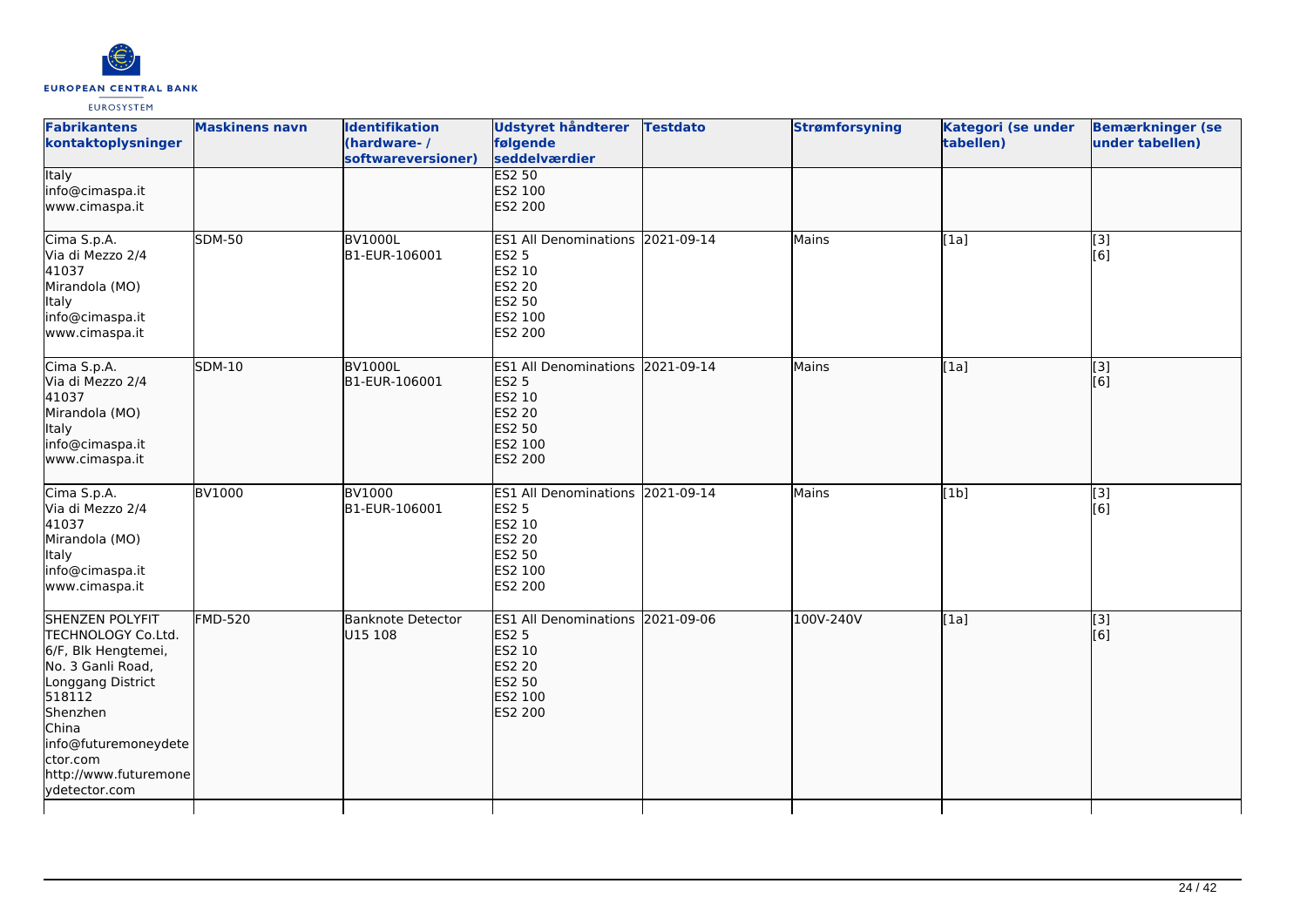

| <b>Fabrikantens</b><br>kontaktoplysninger                                                                                                                                        | <b>Maskinens navn</b> | <b>Identifikation</b><br>(hardware-/<br>softwareversioner) | Udstyret håndterer Testdato<br>følgende<br>seddelværdier                                                           | <b>Strømforsyning</b> | Kategori (se under<br>tabellen) | <b>Bemærkninger (se</b><br>under tabellen) |
|----------------------------------------------------------------------------------------------------------------------------------------------------------------------------------|-----------------------|------------------------------------------------------------|--------------------------------------------------------------------------------------------------------------------|-----------------------|---------------------------------|--------------------------------------------|
| Francopost srl<br>Via Prina 15<br>20154<br>Milano<br>Italy<br>www.francopost.it                                                                                                  | Flash                 | <b>FMD-520</b><br>U15 108                                  | ES1 All Denominations 2021-09-06<br>ES2 5<br>ES2 10<br>ES2 20<br>ES2 50<br>ES2 100<br>ES2 200                      | 100V-240V             | [1a]                            | [3]<br>[6]                                 |
| Shenzhen Double<br>Power Electronics Co.,<br>Ltd<br>Rm 1281, 12/F,<br>Yunsong Building<br>Tairan 8rh Road<br>District Shenzen<br>Chegongmiao Futian<br>China<br>www.szdpower.com | DP-2258               | Software type?C22                                          | ES1 All Denominations 2021-09-02<br><b>ES2 5</b><br>ES2 10<br><b>ES2 20</b><br>ES2 50<br>ES2 100<br>ES2 200        | 12V Adapter           | [1a]                            | [3]<br>[6]                                 |
| <b>CCE - Cash Concepts</b><br>Europe GmbH<br>Kemtener Strasse 99<br>88131<br>Lindau<br>Germany<br>www.cce.gmbh                                                                   | <b>CCE 6000</b>       | Software type: C21-1                                       | ES1 All Denominations 2021-09-02<br><b>ES2 5</b><br>ES2 10<br>ES2 20<br>ES2 50<br>ES2 100<br>ES2 200               | Other: 100-240V       | $\overline{[2]}$                | [3]<br>[6]                                 |
| Shenzhen Double<br>Power Electronics Co.,<br>Ltd<br>Rm 1281, 12/F,<br>Yunsong Building<br>Tairan 8rh Road<br>District Shenzen<br>Chegongmiao Futian<br>China<br>www.szdpower.com | DP-2318               | Software type: C02                                         | ES1 All Denominations 2021-09-02<br><b>ES2 5</b><br>ES2 10<br><b>ES2 20</b><br>ES2 50<br>ES2 100<br><b>ES2 200</b> | other:12V Adapter     | [1a]                            | [3]<br>[6]                                 |
| Shenzhen Double<br>Power Electronics Co.,<br>Ltd<br>Rm 1281, 12/F,                                                                                                               | DP-7300Plus           | $C21-1$                                                    | ES1 All Denominations 2021-08-31<br>ES2 5<br>ES2 10<br>ES2 20                                                      | Other: 100-240V       | $\overline{[2]}$                | [3]<br>[6]                                 |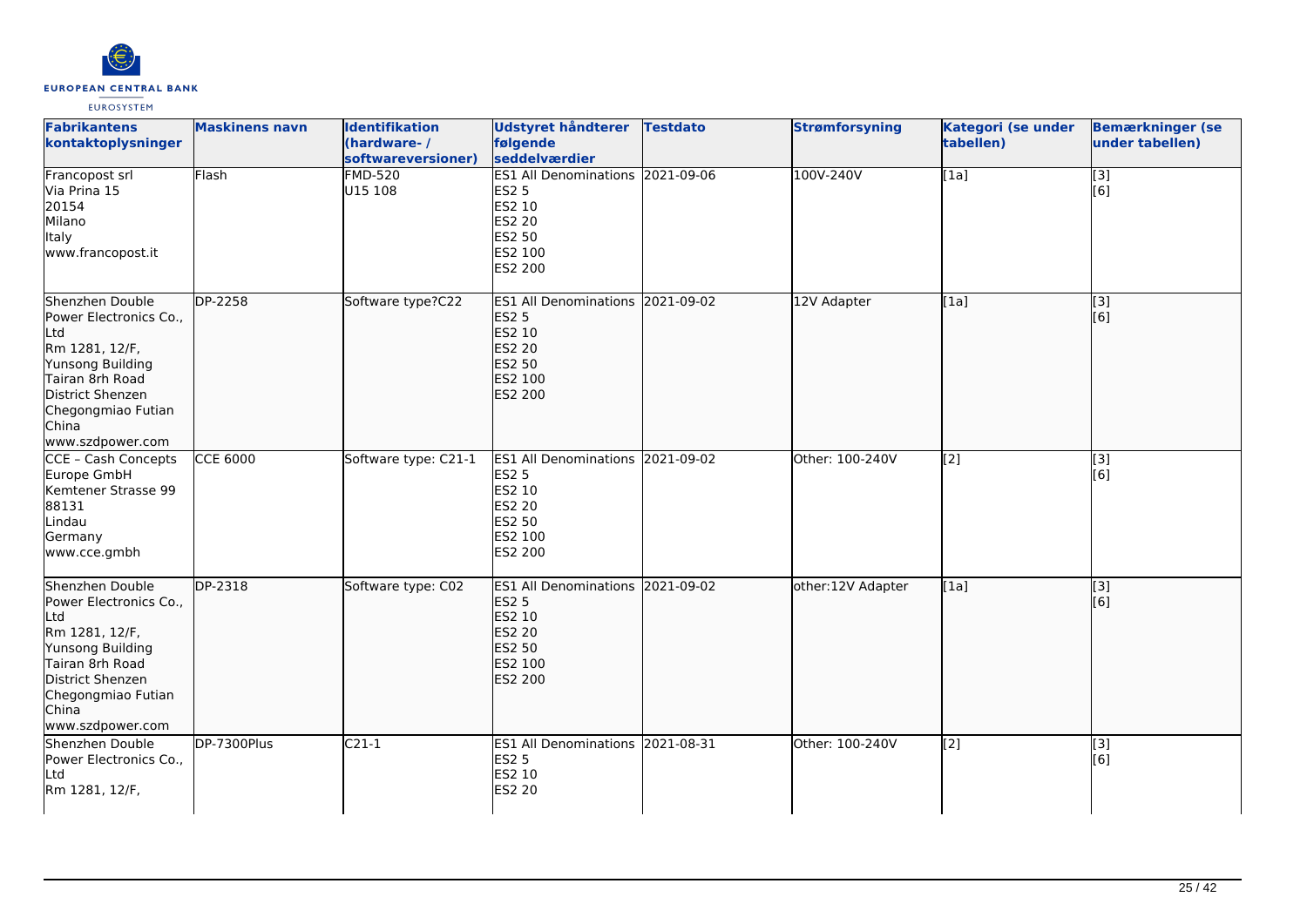

|                       | (hardware-/<br>softwareversioner)                        | <b>Udstyret håndterer</b><br>følgende                                                                          |                                |                                                                                                                     | tabellen)                                                                        | <b>Bemærkninger (se</b><br>under tabellen) |
|-----------------------|----------------------------------------------------------|----------------------------------------------------------------------------------------------------------------|--------------------------------|---------------------------------------------------------------------------------------------------------------------|----------------------------------------------------------------------------------|--------------------------------------------|
|                       |                                                          | ES2 100<br>ES2 200                                                                                             |                                |                                                                                                                     |                                                                                  |                                            |
|                       |                                                          | <b>ES1 All Denominations</b><br><b>ES2 5</b><br>ES2 10<br><b>ES2 20</b><br>ES2 50<br>ES2 100<br><b>ES2 200</b> |                                |                                                                                                                     | [[1a]                                                                            | [[6]<br>[[4a]                              |
|                       |                                                          | <b>ES2 5</b><br>ES2 10<br>ES2 20<br>ES2 50<br>ES2 100<br>ES2 200                                               |                                |                                                                                                                     |                                                                                  | [3]<br>[6]                                 |
|                       | C <sub>01</sub>                                          | <b>ES2 5</b><br><b>ES2 10</b><br>ES2 20<br><b>ES2 50</b><br>ES2 100<br><b>ES2 200</b>                          |                                |                                                                                                                     | [1a]                                                                             | $\overline{[3]}$<br>[[6]                   |
| <b>UBA Pro Series</b> |                                                          | <b>ES1 All Denominations</b><br><b>ES2 5</b><br>ES2 10<br>ES2 20<br>ES2 50<br>ES2 100<br>ES2 200               |                                | 12/24V                                                                                                              |                                                                                  | $\overline{[}3]$<br>[6]<br>[8]             |
|                       | <b>Maskinens navn</b><br>DP-2268<br>$CCE$ 10<br>$CCE$ 20 | <b>Identifikation</b><br>C12<br>C <sub>01</sub><br><b>UBA-500</b><br>V1.49-38                                  | seddelværdier<br><b>ES2 50</b> | <b>Testdato</b><br>2021-08-31<br>ES1 All Denominations 2021-08-27<br>ES1 All Denominations 2021-08-27<br>2021-08-20 | <b>Strømforsyning</b><br>12V Adapter<br>Other: 12V Adapter<br>Other: 12V Adapter | <b>Kategori (se under</b><br>[1a]<br>[1b]  |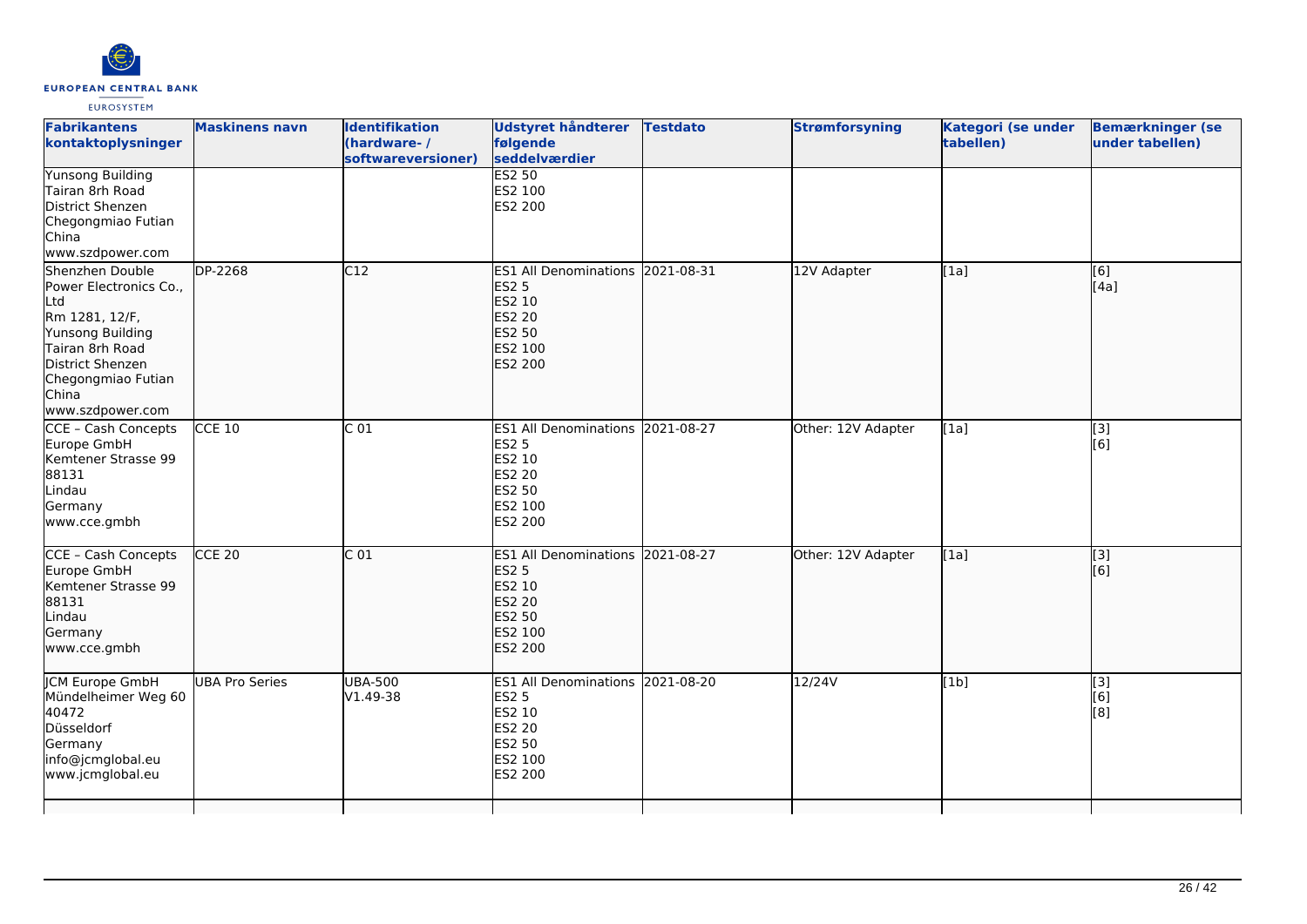

| <b>Fabrikantens</b><br>kontaktoplysninger                                                                                | <b>Maskinens navn</b>    | <b>Identifikation</b><br>(hardware-/<br>softwareversioner) | Udstyret håndterer<br>følgende<br>seddelværdier                                                                    | <b>Testdato</b> | <b>Strømforsyning</b> | Kategori (se under<br>tabellen) | <b>Bemærkninger (se</b><br>under tabellen)                       |
|--------------------------------------------------------------------------------------------------------------------------|--------------------------|------------------------------------------------------------|--------------------------------------------------------------------------------------------------------------------|-----------------|-----------------------|---------------------------------|------------------------------------------------------------------|
| <b>ICM Europe GmbH</b><br>Mündelheimer Weg 60<br>40472<br>Düsseldorf<br>Germany<br>info@jcmglobal.eu<br>www.jcmglobal.eu | <b>UBA-10</b>            | <b>UBA-10</b><br>V3.04-52                                  | ES1 All Denominations 2021-08-20<br><b>ES2 5</b><br>ES2 10<br><b>ES2 20</b><br><b>ES2 50</b><br>ES2 100<br>ES2 200 |                 | $\overline{12V}$      | [1b]                            | $\overline{[}3]$<br>[6]                                          |
| JCM Europe GmbH<br>Mündelheimer Weg 60<br>40472<br>Düsseldorf<br>Germany<br>info@jcmglobal.eu<br>www.jcmglobal.eu        | UBA-10-RC                | <b>UBA-10</b><br>V2.01-23                                  | ES1 All Denominations 2021-08-20<br><b>ES2 5</b><br>ES2 10<br>ES2 20<br><b>ES2 50</b><br>ES2 100<br>ES2 200        |                 | 24V                   | [1b]                            | $\overline{[}3]$<br>[6]<br>$\overline{[}8\overline{]}$           |
| <b>JCM Europe GmbH</b><br>Mündelheimer Weg 60<br>40472<br>Düsseldorf<br>Germany<br>info@jcmglobal.eu<br>www.jcmglobal.eu | iVizion-100              | iVIZION-100<br>V2.98-44                                    | ES1 All Denominations 2021-08-19<br><b>ES2 5</b><br>ES2 10<br><b>ES2 20</b><br><b>ES2 50</b><br>ES2 100<br>ES2 200 |                 | 12V/24V               | [1b]                            | $\left[ \begin{matrix} 1 & 3 \end{matrix} \right]$<br>[6]<br>[8] |
| <b>JCM Europe GmbH</b><br>Mündelheimer Weg 60<br>40472<br>Düsseldorf<br>Germany<br>info@jcmglobal.eu<br>www.jcmglobal.eu | <b>UBA-Pro RC Series</b> | <b>UBA-500-SH2-RT</b><br>V1.49-38                          | ES1 All Denominations 2021-08-19<br>ES2 5<br>ES2 10<br>ES2 20<br>ES2 50<br>ES2 100<br>ES2 200                      |                 | 24V                   | [1b]                            | [3]<br>[6]<br>[8]                                                |
| JCM Europe GmbH<br>Mündelheimer Weg 60<br>40472<br>Düsseldorf<br>Germany<br>info@jcmglobal.eu<br>www.jcmglobal.eu        | TBV-100 Series           | <b>TBV-100-FSH</b><br>V1.28-93                             | ES1 All Denominations 2021-08-19<br><b>ES2 5</b><br>ES2 10<br><b>ES2 20</b><br><b>ES2 50</b><br>ES2 100<br>ES2 200 |                 | 24V                   | $\overline{[2]}$                | [3]<br>[6]<br>[8]                                                |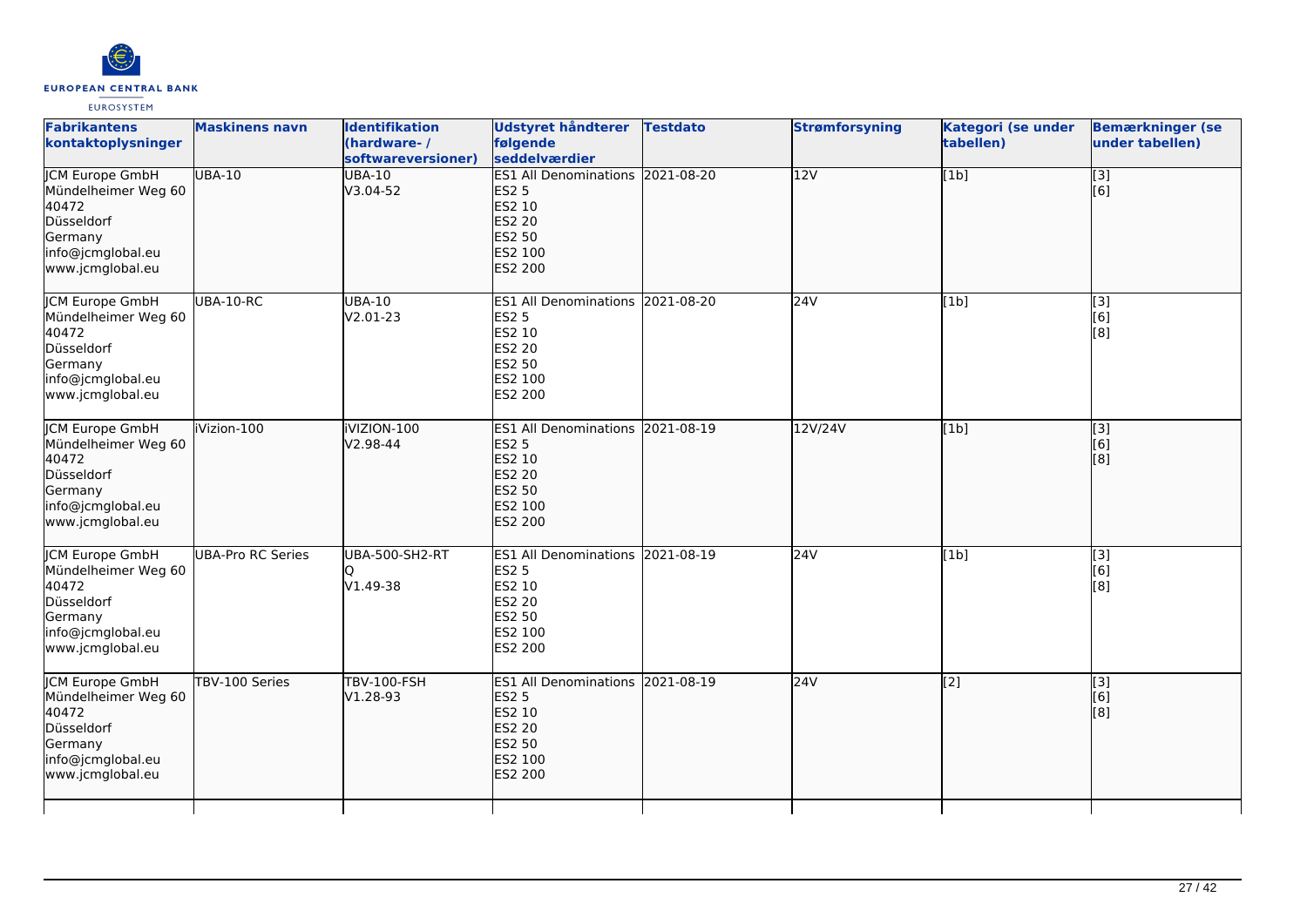

| <b>Fabrikantens</b><br>kontaktoplysninger                                                                                            | <b>Maskinens navn</b>  | <b>Identifikation</b><br>(hardware-/<br>softwareversioner) | <b>Udstyret håndterer</b><br>følgende<br>seddelværdier                                                 | <b>Testdato</b> | <b>Strømforsyning</b> | Kategori (se under<br>tabellen) | <b>Bemærkninger (se</b><br>under tabellen) |
|--------------------------------------------------------------------------------------------------------------------------------------|------------------------|------------------------------------------------------------|--------------------------------------------------------------------------------------------------------|-----------------|-----------------------|---------------------------------|--------------------------------------------|
| <b>JCM Europe GmbH</b><br>Mündelheimer Weg 60<br>40472<br>Düsseldorf<br>Germany<br>info@jcmglobal.eu<br>www.jcmglobal.eu             | <b>iPRO-100 Series</b> | $V3.06 - 38$                                               | ES1 All Denominations 2021-08-18<br>ES2 5<br>ES2 10<br>ES2 20<br>ES2 50<br>ES2 100<br>ES2 200          |                 | $\overline{12V}$      | [1b]                            | $\overline{[}3]$<br>[6]<br>[8]             |
| Cashtester/Amwit<br>Security B.V.<br>De Corridor 9<br>3621 ZA<br>Breukelen<br>Netherlands<br>mw@cashtester.com<br>www.cashtester.com | CT 432 SD              | CO <sub>2</sub>                                            | ES1 All Denominations 2021-08-18<br>ES2 5<br>ES2 10<br>ES2 20<br><b>ES2 50</b><br>ES2 100<br>ES2 200   |                 | 12V                   | [1a]                            | [3]<br>[6]                                 |
| Cashtester/Amwit<br>Security B.V.<br>De Corridor 9<br>3621 ZA<br>Breukelen<br>Netherlands<br>mw@cashtester.com<br>www.cashtester.com | CT 433 SD              | CO <sub>2</sub>                                            | ES1 All Denominations 2021-08-18<br>ES2 5<br>ES2 10<br>ES2 20<br>ES2 50<br>ES2 100<br>ES2 200          |                 | 12V                   | [1a]                            | [3]<br>[6]                                 |
| <b>ICM Europe GmbH</b><br>Mündelheimer Weg 60<br>40472<br>Düsseldorf<br>Germany<br>info@jcmglobal.eu<br>www.jcmglobal.eu             | <b>DBV-500</b>         | <b>DBV-50x</b><br>V1.54-38                                 | ES15<br>ES1 10<br>ES1 20<br>ES1 50<br>ES2 5<br>ES2 10<br>ES2 20<br><b>ES2 50</b><br>ES2 100<br>ES2 200 | 2021-08-18      | 12V/24V               | [1b]                            | $\overline{[2]}$<br>[[3]<br>[6]<br>[[8]    |
| <b>CM Europe GmbH</b><br>Mündelheimer Weg 60<br>40472<br>Düsseldorf<br>Germany                                                       | <b>IPRO-SH2-RC</b>     | <b>iPRO-100</b><br>V3.08-38                                | ES1 All Denominations 2021-08-18<br>ES2 5<br>ES2 10<br><b>ES2 20</b><br>ES2 50                         |                 | 24V                   | [1b]                            | [3]<br>[6]<br>[8]                          |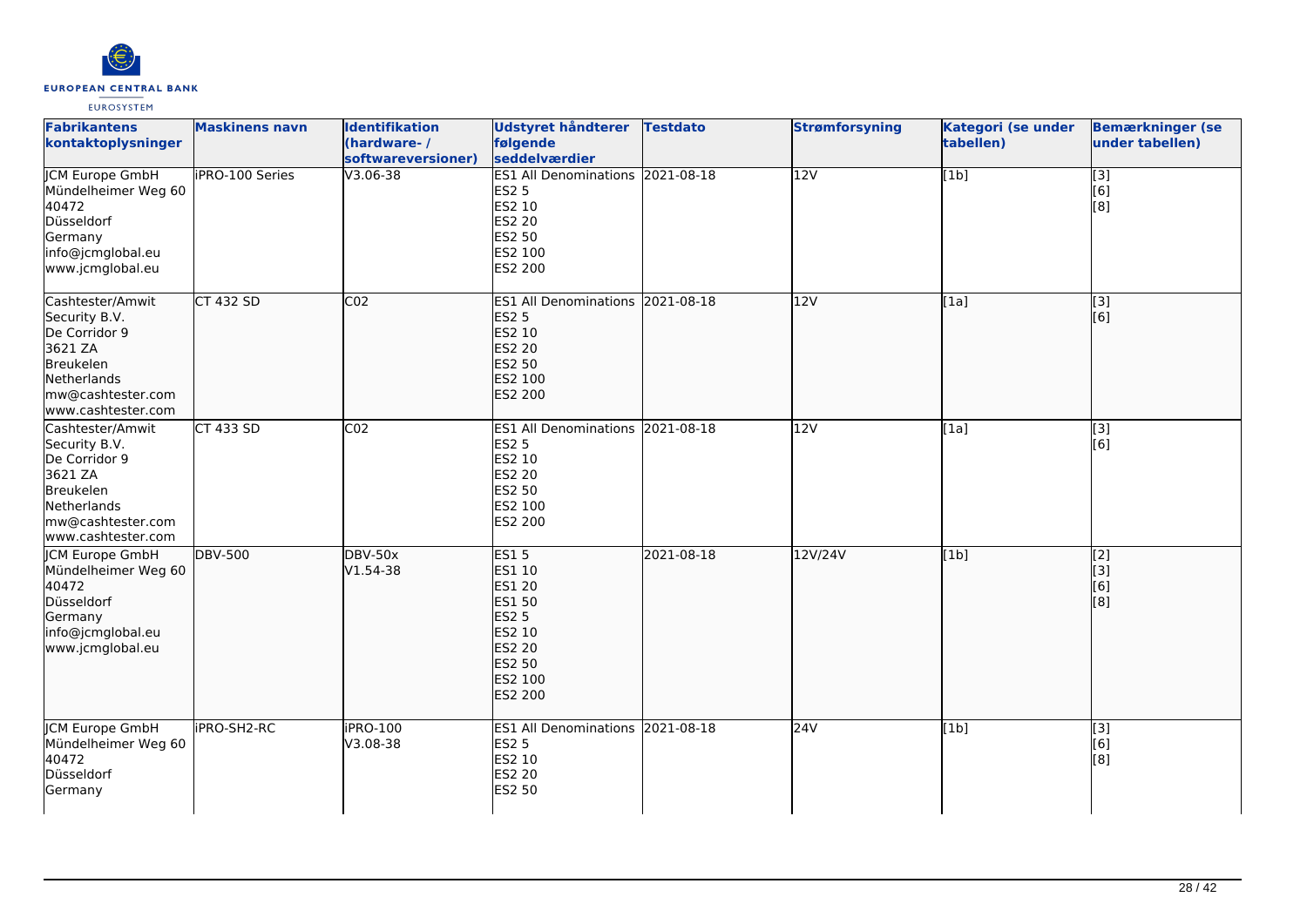

| <b>Fabrikantens</b><br>kontaktoplysninger                                                                                       | <b>Maskinens navn</b> | <b>Identifikation</b><br>(hardware-/<br>softwareversioner) | <b>Udstyret håndterer</b><br>følgende<br>seddelværdier                                                                                               | <b>Testdato</b> | <b>Strømforsyning</b> | Kategori (se under<br>tabellen) | <b>Bemærkninger (se</b><br>under tabellen)    |
|---------------------------------------------------------------------------------------------------------------------------------|-----------------------|------------------------------------------------------------|------------------------------------------------------------------------------------------------------------------------------------------------------|-----------------|-----------------------|---------------------------------|-----------------------------------------------|
| info@jcmglobal.eu<br>www.jcmglobal.eu                                                                                           |                       |                                                            | <b>ES2 100</b><br>ES2 200                                                                                                                            |                 |                       |                                 |                                               |
| Giesecke+Devrient<br>Currency Technology<br>GmbH<br>Prinzregentenstraße<br>159<br>81677<br>Munich<br>Germany<br>www.gi-de.com   | ProNote 300           | <b>EUR V1.010</b>                                          | ES1 All Denominations 2021-08-12<br><b>ES2 5</b><br>ES2 10<br><b>ES2 20</b><br>ES2 50<br>ES2 100<br><b>ES2 200</b>                                   |                 | 110V, 220V            | $\overline{[2]}$                | $\begin{bmatrix} 3 \\ 6 \end{bmatrix}$        |
| <b>GO Europe GmbH</b><br>Zum Kraftwerk 1<br>45527<br>Hattingen<br>Germany<br>Bemd.koenig@go-<br>europe.com<br>www.go-europe.com | Olympia NC 355        | <b>BJ-219</b><br>V11                                       | ES1 All Denominations 2021-08-06<br><b>ES2 5</b><br>ES2 10<br>ES2 20<br>ES2 50<br>ES2 100<br>ES2 200                                                 |                 | DC12 V                | [1a]                            | $[3]$<br>[6]                                  |
| Arca Technologies srl<br>Via Statale 17<br>10012<br>Bollengo (TO)<br>Italy<br>www.arca.com                                      | CS1one                | CS1 Ver 1.1<br>EUR_06_00                                   | <b>ES15</b><br>ES1 10<br><b>ES1 20</b><br>ES1 50<br>ES1 200<br><b>ES2 5</b><br><b>ES2 10</b><br><b>ES2 20</b><br>ES2 50<br>ES2 100<br><b>ES2 200</b> | 2021-07-26      | 110V - 220V           | [1a]                            | $\begin{bmatrix} 2 \\ 3 \end{bmatrix}$<br>[6] |
| Arca Technologies srl<br>Via Statale 17<br>10012<br>Bollengo (TO)<br>Italy<br>www.arca.com                                      | <b>CS1oneT</b>        | $CS1$ Ver $1.1$<br>EUR_06_00                               | <b>ES15</b><br>ES1 10<br>ES1 20<br>ES1 50<br>ES1 200<br><b>ES2 5</b><br>ES2 10<br><b>ES2 20</b>                                                      | 2021-07-26      | 110V - 220V           | [1a]                            | $\overline{[3]}$<br>[6]                       |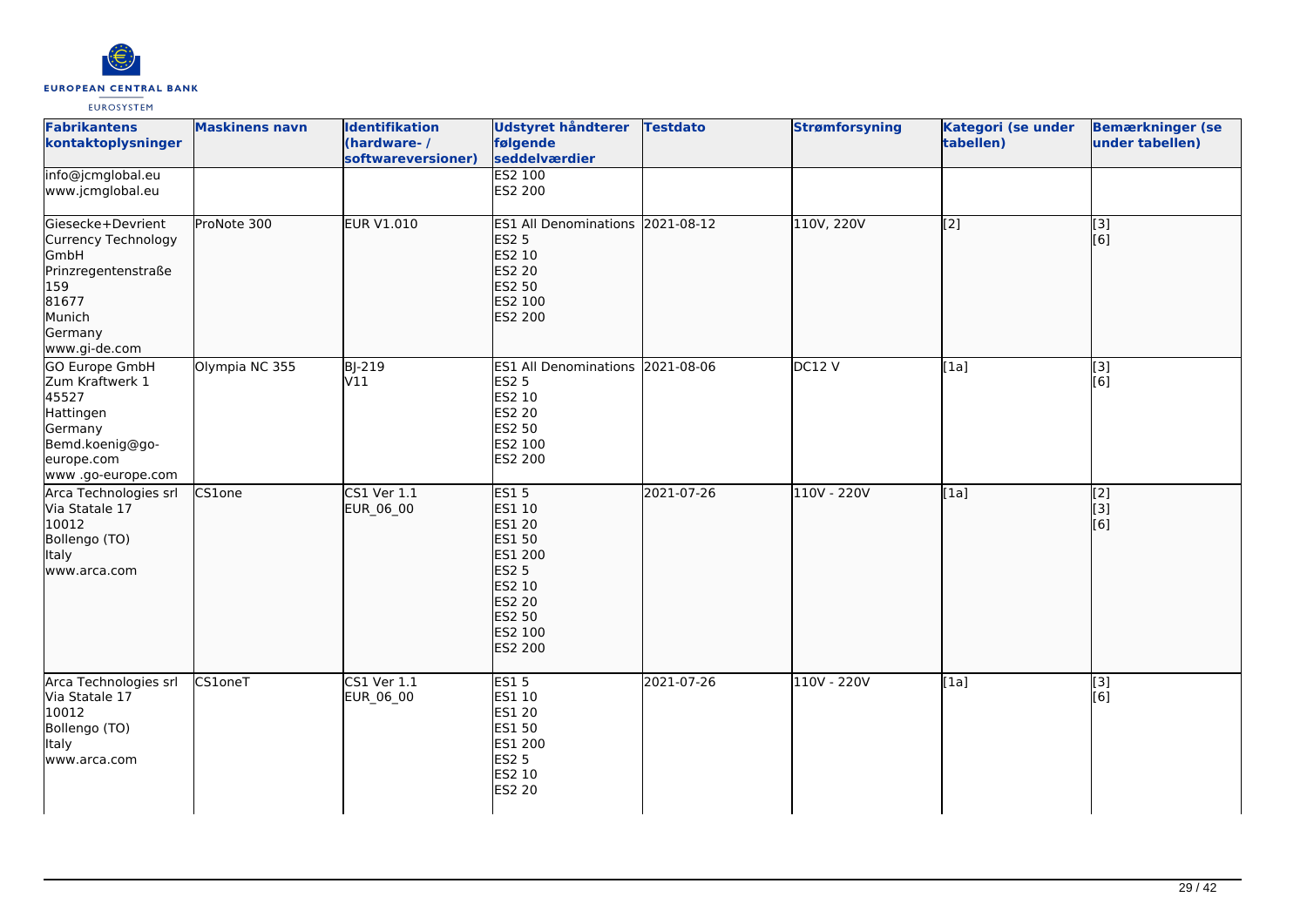

| <b>Fabrikantens</b><br>kontaktoplysninger                                                                                                               | <b>Maskinens navn</b>     | <b>Identifikation</b><br>(hardware-/<br>softwareversioner) | <b>Udstyret håndterer</b><br>følgende<br>seddelværdier                                                                       | <b>Testdato</b> | <b>Strømforsyning</b>                                | Kategori (se under<br>tabellen) | <b>Bemærkninger (se</b><br>under tabellen) |
|---------------------------------------------------------------------------------------------------------------------------------------------------------|---------------------------|------------------------------------------------------------|------------------------------------------------------------------------------------------------------------------------------|-----------------|------------------------------------------------------|---------------------------------|--------------------------------------------|
|                                                                                                                                                         |                           |                                                            | <b>ES2 50</b><br>ES2 100<br>ES2 200                                                                                          |                 |                                                      |                                 |                                            |
| Ratiotec GmbH & Co<br> KG<br>Max Keith Strasse 66<br>D-45136<br>Essen<br>Germany<br>www.ratio-tec.de                                                    | <b>Smart Protect</b>      | $C-03$                                                     | <b>ES1 All Denominations</b><br><b>ES2 5</b><br>ES2 10<br><b>ES2 20</b><br>ES2 50<br>ES2 100<br>ES2 200                      | 2021-07-26      | 12V                                                  | [1a]                            | $\overline{[}3]$<br>[6]<br>[8]             |
| Ratiotec GmbH & Co<br>kG<br>Max Keith Strasse 66<br>D-45136<br>Essen<br>Germany<br>www.ratio-tec.de                                                     | <b>Smart Protect Plus</b> | 020                                                        | ES1 All Denominations 2021-07-26<br><b>ES2 5</b><br>ES2 10<br>ES2 20<br>ES2 50<br>ES2 100<br>ES2 200                         |                 | 12V                                                  | [1a]                            | [3]<br>[6]                                 |
| Kisan Electronics Co<br>Ltd<br>273-1 Sungsoo-Dong<br>2GA 3 Dong<br>Sungdong-Gu 133, 831<br>Seoul<br>South Korea<br>yshin21@kisane.com<br>www.kisane.com | <b>NEWTON</b> mini        | Main: v1.3, Reco: v1.3                                     | <b>ES1 All Denominations</b><br><b>ES2 5</b><br><b>ES2 10</b><br><b>ES2 20</b><br><b>ES2 50</b><br>ES2 100<br><b>ES2 200</b> | 2021-07-22      | 110-220V                                             | $\overline{[2]}$                | [3]<br>[6]                                 |
| CI Tech Components<br>AG<br>Oberburgstrasse 10<br>3400<br>Burgdorf<br>Switzerland<br>info@citech.com<br>www.citech.com                                  | CI Note Line Recycle      | CI Note Line Recycle<br>13-EU-16                           | ES1 All Denominations 2021-07-21<br><b>ES2 5</b><br>ES2 10<br>ES2 20<br>ES2 50<br>ES2 100<br>ES2 200                         |                 | other: 24V; 220 V with [1b]<br>external power supply |                                 | [3]<br>[6]                                 |
| Francopost srl<br>Via Prina 15<br>20154                                                                                                                 | 920                       | CIS20D5:ALC<br>02021000                                    | ES1 All Denominations 2021-07-19<br><b>ES2 5</b><br>ES2 10                                                                   |                 | 100V-240V                                            | [2]                             | [3]<br>[6]                                 |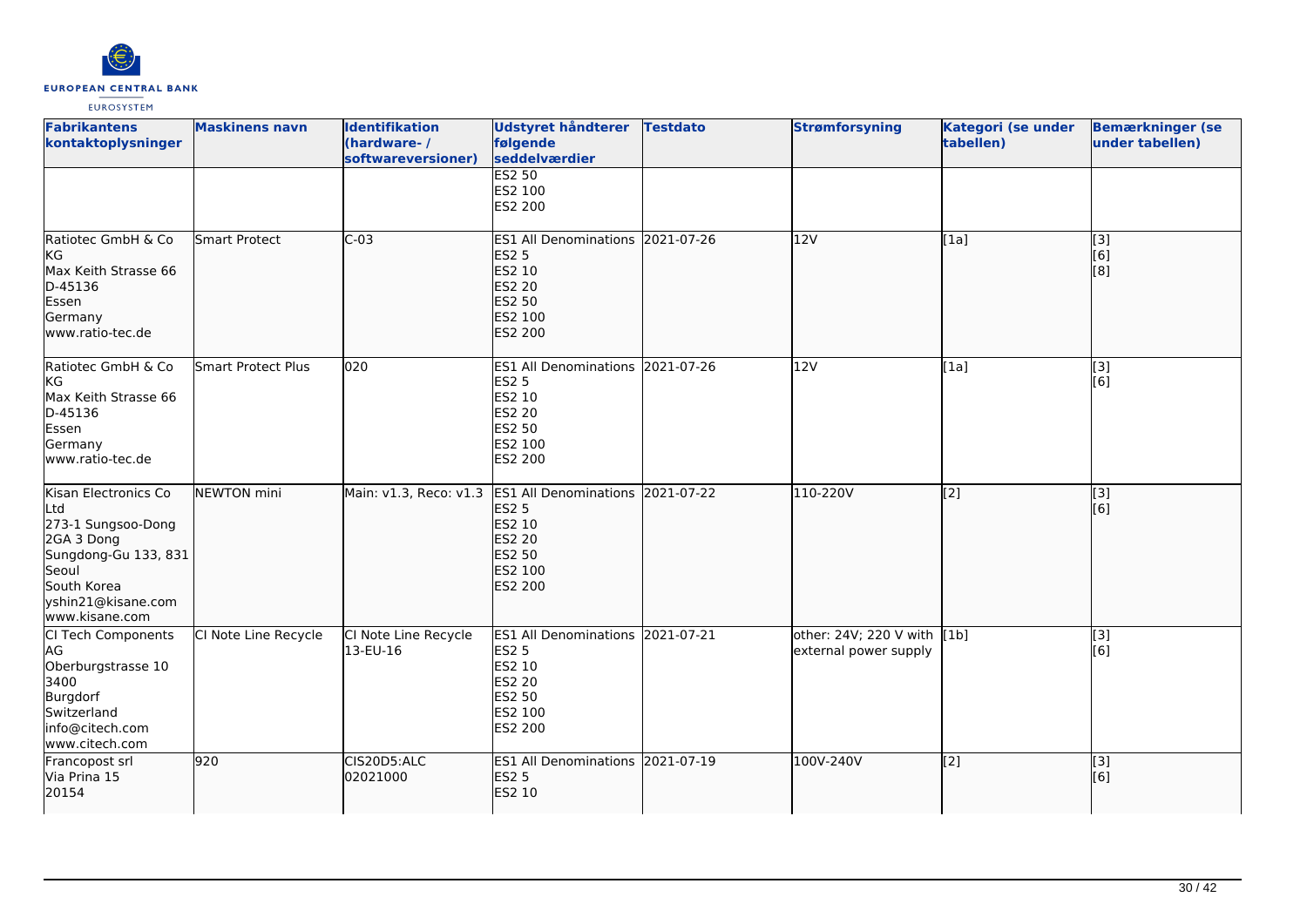

| <b>Fabrikantens</b><br>kontaktoplysninger                                                                                                                                                                           | <b>Maskinens navn</b> | <b>Identifikation</b><br>(hardware-/<br>softwareversioner) | <b>Udstyret håndterer</b><br>følgende<br>seddelværdier                                                                    | <b>Testdato</b> | <b>Strømforsyning</b> | Kategori (se under<br>tabellen) | <b>Bemærkninger (se</b><br>under tabellen) |
|---------------------------------------------------------------------------------------------------------------------------------------------------------------------------------------------------------------------|-----------------------|------------------------------------------------------------|---------------------------------------------------------------------------------------------------------------------------|-----------------|-----------------------|---------------------------------|--------------------------------------------|
| Milano<br>Italy<br>www.francopost.it                                                                                                                                                                                |                       |                                                            | <b>ES2 20</b><br><b>ES2 50</b><br>ES2 100<br><b>ES2 200</b>                                                               |                 |                       |                                 |                                            |
| SHENZEN POLYFIT<br>TECHNOLOGY Co.Ltd.<br>6/F, Blk Hengtemei,<br>No. 3 Ganli Road,<br>Longgang District<br>518112<br>Shenzhen<br>China<br>info@futuremoneydete<br>ctor.com<br>http://www.futuremone<br>ydetector.com | FMD-920CIS            | CIS20D5:ALC<br>02021000                                    | ES1 All Denominations 2021-07-19<br><b>ES2 5</b><br>ES2 10<br><b>ES2 20</b><br>ES2 50<br>ES2 100<br>ES2 200               |                 | 100-240V              | $\overline{[2]}$                | [3]<br>[6]                                 |
| GO Europe GmbH<br>Zum Kraftwerk 1<br>45527<br>Hattingen<br>Germany<br>Bemd.koenig@go-<br>europe.com<br>www .go-europe.com                                                                                           | Olympia NC 345        | <b>BJ-219</b><br>V11                                       | ES1 All Denominations 2021-07-14<br><b>ES2 5</b><br>ES2 10<br><b>ES2 20</b><br><b>ES2 50</b><br>ES2 100<br><b>ES2 200</b> |                 | DC12V                 | [1a]                            | $\overline{[}3]$<br>[[6]                   |
| GO Europe GmbH<br>Zum Kraftwerk 1<br>45527<br>Hattingen<br>Germany<br>Bemd.koenig@go-<br>europe.com<br>www.go-europe.com                                                                                            | Olympia NC 365        | <b>BJ-219</b><br>V11                                       | ES1 All Denominations 2021-07-14<br><b>ES2 5</b><br>ES2 10<br><b>ES2 20</b><br><b>ES2 50</b><br>ES2 100<br>ES2 200        |                 | DC12V                 | [1a]                            | [3]<br>[6]                                 |
| Ratiotec GmbH & Co<br>KG<br>Max Keith Strasse 66<br>D-45136<br>Essen<br>Germany<br>www.ratio-tec.de                                                                                                                 | Smart Protect         | $C-02$                                                     | <b>ES15</b><br>ES1 10<br><b>ES1 20</b><br><b>ES1 50</b><br>ES1 100<br>ES1 200<br><b>ES2 5</b>                             | 2021-07-12      | 12V                   | [1a]                            | [[2]<br>[[3]<br>[6]<br>[8]                 |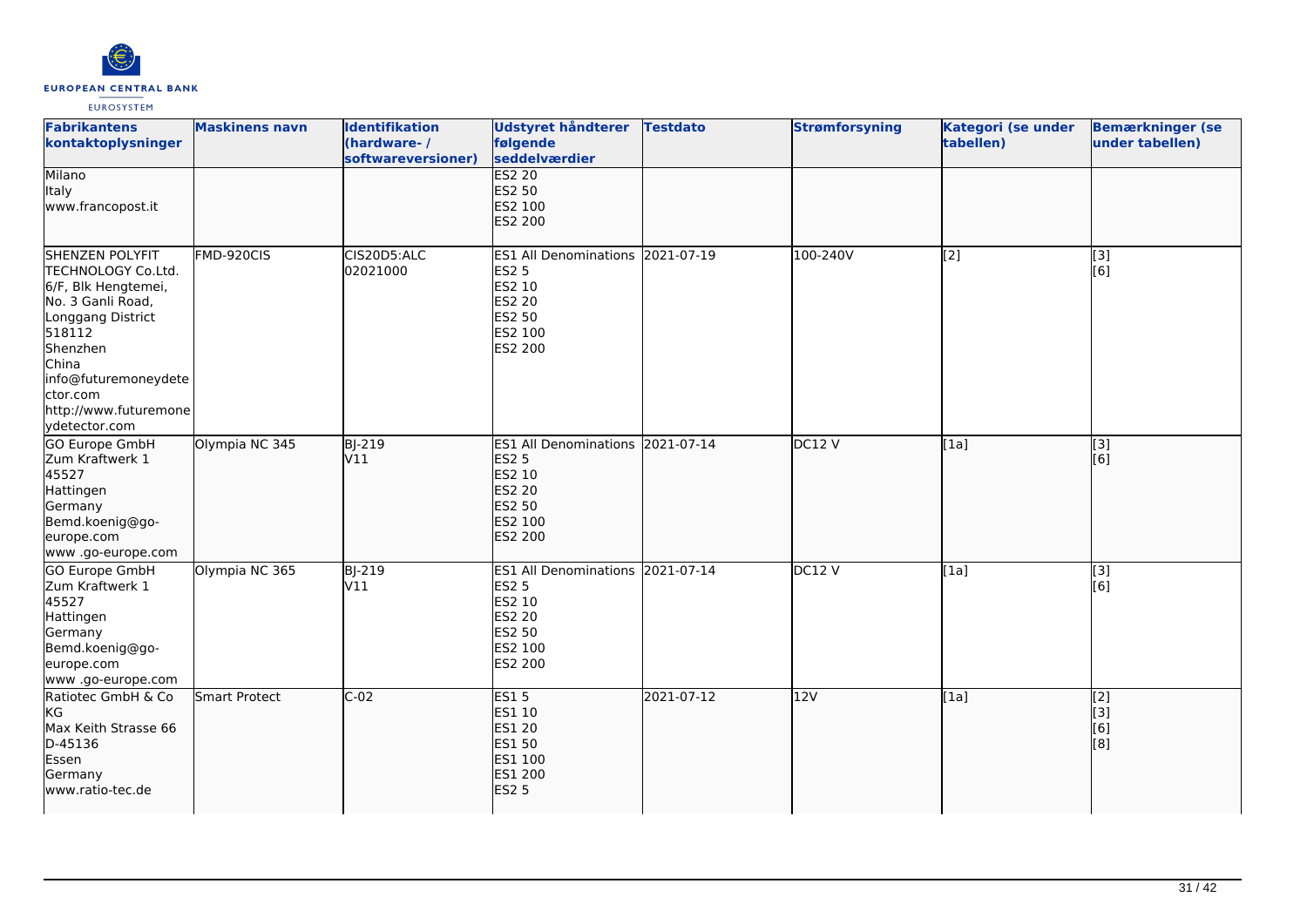

| <b>Fabrikantens</b><br>kontaktoplysninger                                                           | <b>Maskinens navn</b> | <b>Identifikation</b><br>(hardware-/<br>softwareversioner) | Udstyret håndterer<br>følgende<br>seddelværdier                                                                              | <b>Testdato</b> | <b>Strømforsyning</b> | Kategori (se under<br>tabellen) | <b>Bemærkninger (se</b><br>under tabellen) |
|-----------------------------------------------------------------------------------------------------|-----------------------|------------------------------------------------------------|------------------------------------------------------------------------------------------------------------------------------|-----------------|-----------------------|---------------------------------|--------------------------------------------|
|                                                                                                     |                       |                                                            | <b>ES2 10</b><br><b>ES2 20</b><br><b>ES2 50</b><br>ES2 100<br>ES2 200                                                        |                 |                       |                                 |                                            |
| Ratiotec GmbH & Co<br>KG<br>Max Keith Strasse 66<br>D-45136<br>Essen<br>Germany<br>www.ratio-tec.de | Rapidcount T 575      | 2.001                                                      | ES1 All Denominations 2021-07-12<br><b>ES2 5</b><br>ES2 10<br>ES2 20<br>ES2 50<br>ES2 100<br>ES2 200                         |                 | 220V                  | [2]                             | [3]<br>[6]                                 |
| Ratiotec GmbH & Co<br>kg<br>Max Keith Strasse 66<br>D-45136<br>Essen<br>Germany<br>www.ratio-tec.de | Rapidcount X 400      | 1.4.0.4                                                    | ES1 All Denominations 2021-07-12<br><b>ES2 5</b><br>ES2 10<br><b>ES2 20</b><br>ES2 50<br>ES2 100<br>ES2 200                  |                 | 220V                  | $\overline{[2]}$                | $\overline{[}3]$<br>[6]                    |
| Ratiotec GmbH & Co<br>KG<br>Max Keith Strasse 66<br>D-45136<br>Essen<br>Germany<br>www.ratio-tec.de | Smart Protect Plus    | 016                                                        | <b>ES15</b><br>ES1 10<br>ES1 20<br>ES1 50<br>ES1 100<br>ES1 200<br>ES2 5<br>ES2 10<br>ES2 20<br>ES2 50<br>ES2 100<br>ES2 200 | 2021-07-12      | 12V                   | [1a]                            | $\overline{[2]}$<br>[3]<br>[6]             |
| Gunnebo Cash<br>Automation AB<br>Stora Åvägen 1<br>SE-436 34<br>Askim                               | NV4                   | <b>EUR 3.7</b>                                             | ES1 All Denominations 2021-07-08<br><b>ES2 5</b><br>ES2 10<br>ES2 20<br>ES2 50                                               |                 | 24VDC                 | [1b]                            | $\overline{[}$ [3]<br>[6]                  |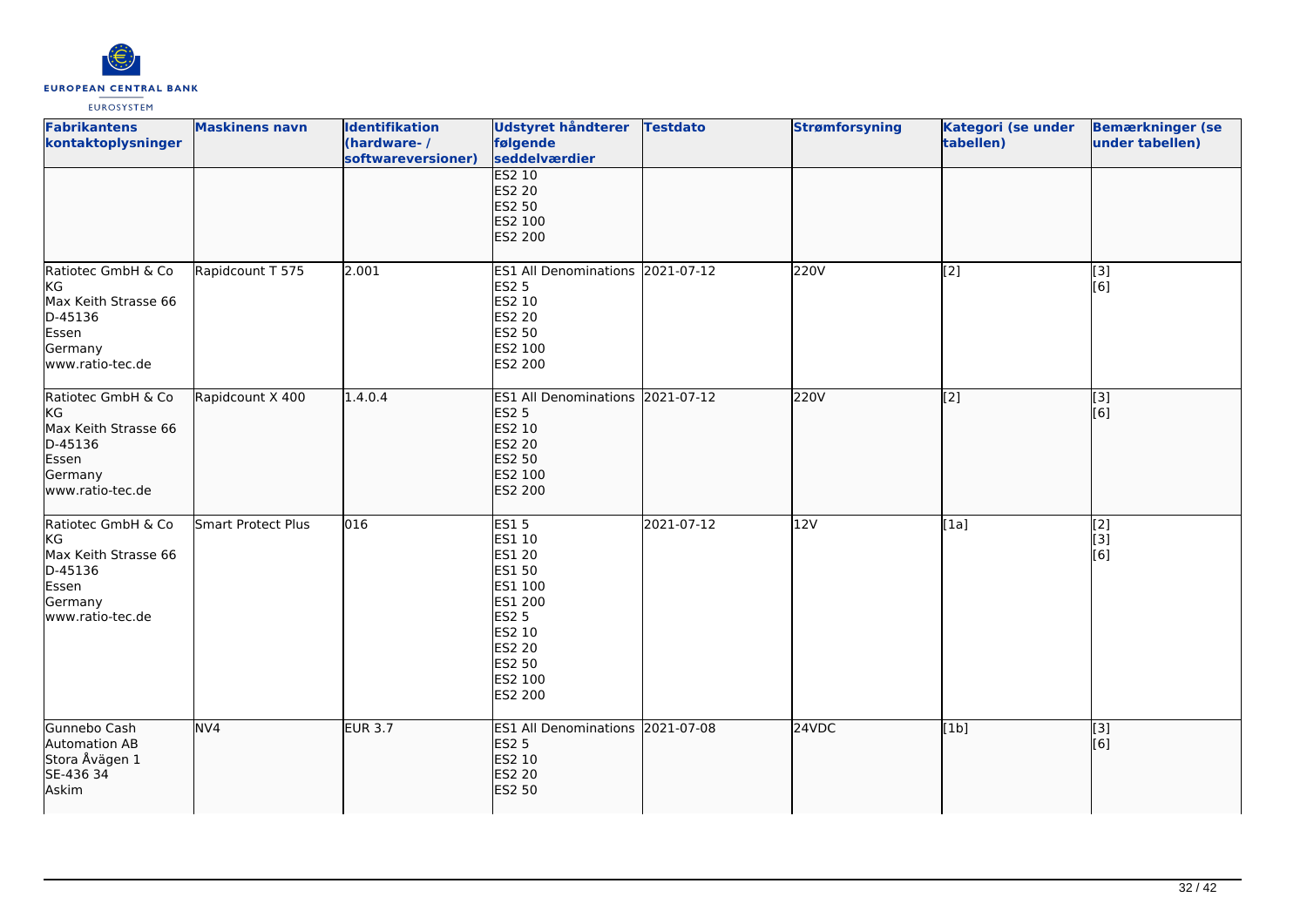

| <b>Fabrikantens</b><br>kontaktoplysninger                                                                                          | <b>Maskinens navn</b> | <b>Identifikation</b><br>(hardware-/<br>softwareversioner) | <b>Udstyret håndterer</b><br>følgende<br>seddelværdier                                                                    | <b>Testdato</b> | <b>Strømforsyning</b> | Kategori (se under<br>tabellen) | <b>Bemærkninger (se</b><br>under tabellen) |
|------------------------------------------------------------------------------------------------------------------------------------|-----------------------|------------------------------------------------------------|---------------------------------------------------------------------------------------------------------------------------|-----------------|-----------------------|---------------------------------|--------------------------------------------|
| Sweden<br>www.gunnebo.com                                                                                                          |                       |                                                            | <b>ES2 100</b><br>ES2 200                                                                                                 |                 |                       |                                 |                                            |
| Azkoyen S.A.<br>Adva San Silvestre S/N<br>31550<br>Peralta Navarra<br>Spain<br>www.azkoyen.com                                     | <b>POS 1500 EU</b>    | $V$ 5.7                                                    | ES1 All Denominations 2021-06-25<br><b>ES2 5</b><br>ES2 10<br><b>ES2 20</b><br><b>ES2 50</b><br>ES2 100<br>ES2 200        |                 | Mains, 220V           | $\overline{[1a]}$               | [3]                                        |
| Azkoyen S.A.<br>Adva San Silvestre S/N<br>31550<br>Peralta Navarra<br>Spain<br>www.azkoyen.com                                     | <b>POS 1000 EU</b>    | V <sub>15.5</sub>                                          | ES1 All Denominations 2021-06-24<br><b>ES2 5</b><br>ES2 10<br><b>ES2 20</b><br><b>ES2 50</b><br>ES2 100<br><b>ES2 200</b> |                 | Mains, 220V           | [1a]                            | $\overline{[}3]$                           |
| Iternet-European<br>Distribution<br>Via S. Merli 64/66<br>29122<br>Piacenza<br><b>Italy</b><br>www.iternet-<br>securitysystems.com | HolenBecky HT 2800    | C <sub>41</sub>                                            | ES1 All Denominations 2021-06-10<br><b>ES2 5</b><br>ES2 10<br><b>ES2 20</b><br>ES2 50<br>ES2 100<br>ES2 200               |                 | Mains - 220V          | $\overline{[2]}$                | $\overline{[3]}$<br>[6]                    |
| Iternet-European<br>Distribution<br>Via S. Merli 64/66<br>29122<br>Piacenza<br><b>Italy</b><br>www.iternet-<br>securitysystems.com | Holenburg HT-2320     | C41                                                        | ES1 All Denominations 2021-06-10<br><b>ES2 5</b><br>ES2 10<br><b>ES2 20</b><br><b>ES2 50</b><br>ES2 100<br>ES2 200        |                 | Other: 100-240V       | $\overline{[2]}$                | $\vert$ [3]<br>[6]                         |
| Iternet-European<br>Distribution<br>Via S. Merli 64/66<br>29122<br>Piacenza                                                        | Holenburg HT-6600     | $\overline{C41}$                                           | ES1 All Denominations 2021-06-10<br><b>ES2 5</b><br>ES2 10<br><b>ES2 20</b><br>ES2 50                                     |                 | 220V                  | $\overline{[2]}$                | $\overline{[3]}$<br>[6]                    |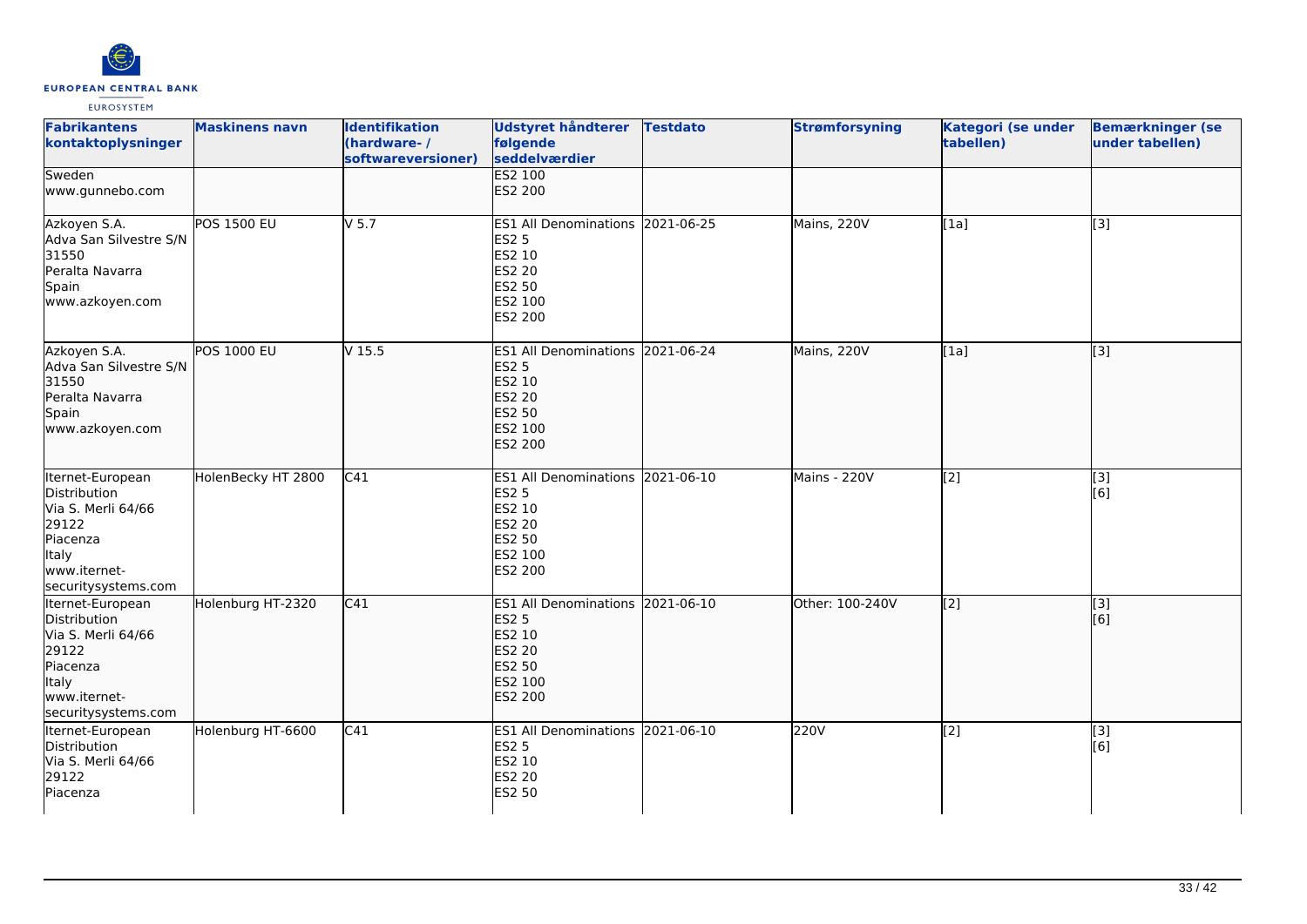

| <b>Fabrikantens</b><br>kontaktoplysninger                                                                                | <b>Maskinens navn</b> | <b>Identifikation</b><br>(hardware-/<br>softwareversioner) | Udstyret håndterer<br>følgende<br>seddelværdier                                                                           | <b>Testdato</b> | <b>Strømforsyning</b> | <b>Kategori (se under</b><br>tabellen) | <b>Bemærkninger (se</b><br>under tabellen)            |
|--------------------------------------------------------------------------------------------------------------------------|-----------------------|------------------------------------------------------------|---------------------------------------------------------------------------------------------------------------------------|-----------------|-----------------------|----------------------------------------|-------------------------------------------------------|
| <b>Italy</b><br>www.iternet-<br>securitysystems.com                                                                      |                       |                                                            | <b>ES2 100</b><br>ES2 200                                                                                                 |                 |                       |                                        |                                                       |
| <b>JCM Europe GmbH</b><br>Mündelheimer Weg 60<br>40472<br>Düsseldorf<br>Germany<br>info@jcmglobal.eu<br>www.jcmglobal.eu | <b>EBA-40</b>         | $EBA-4x$<br>$V1.55 - 38$                                   | ES1 All Denominations 2021-05-28<br><b>ES2 5</b><br>ES2 10<br><b>ES2 20</b><br><b>ES2 50</b><br>ES2 100<br><b>ES2 200</b> |                 | Other: 12V/24V        | [1b]                                   | $\overline{[}3]$<br>[6]<br>[8]                        |
| <b>Buic VIP srl</b><br>Via Marconi 11<br>20080<br>Vermezzo (MI)<br>Italy<br>info@buicvip.it<br>www.buicvip.it            | CD330                 | 329                                                        | ES1 All Denominations 2021-05-20<br>ES2 5<br>ES2 10<br>ES2 20<br><b>ES2 50</b><br>ES2 100<br>ES2 200                      |                 | Mains - 110V - 220V   | [1a]                                   | $\left[ \begin{matrix} 3 \end{matrix} \right]$<br>[6] |
| <b>Buic VIP srl</b><br>Via Marconi 11<br>20080<br>Vermezzo (MI)<br>Italy<br>info@buicvip.it<br>www.buicvip.it            | CD350                 | 329                                                        | ES1 All Denominations 2021-05-20<br><b>ES2 5</b><br>ES2 10<br><b>ES2 20</b><br><b>ES2 50</b><br>ES2 100<br>ES2 200        |                 | Mains - 110V - 220V   | [1a]                                   | $\overline{[3]}$<br>[6]                               |
| <b>HBW Cash Solutions</b><br>GmbH<br>Jurastrasse 1<br>73119<br>Zell<br>Germany<br>Info@hbw-cs.de<br>www.hbw-cs.de        | <b>BT 500</b>         | 329                                                        | ES1 All Denominations 2021-05-20<br>ES2 5<br>ES2 10<br><b>ES2 20</b><br><b>ES2 50</b><br>ES2 100<br>ES2 200               |                 | 220V                  | [1a]                                   | $\left[ \begin{matrix} 3 \end{matrix} \right]$<br>[6] |
| <b>HBW Cash Solutions</b><br>GmbH<br>Jurastrasse 1<br>73119<br>Zell                                                      | <b>BT 600</b>         | 329                                                        | ES1 All Denominations 2021-05-20<br><b>ES2 5</b><br>ES2 10<br><b>ES2 20</b><br><b>ES2 50</b>                              |                 | 220V                  | [1a]                                   | [3]<br>[6]                                            |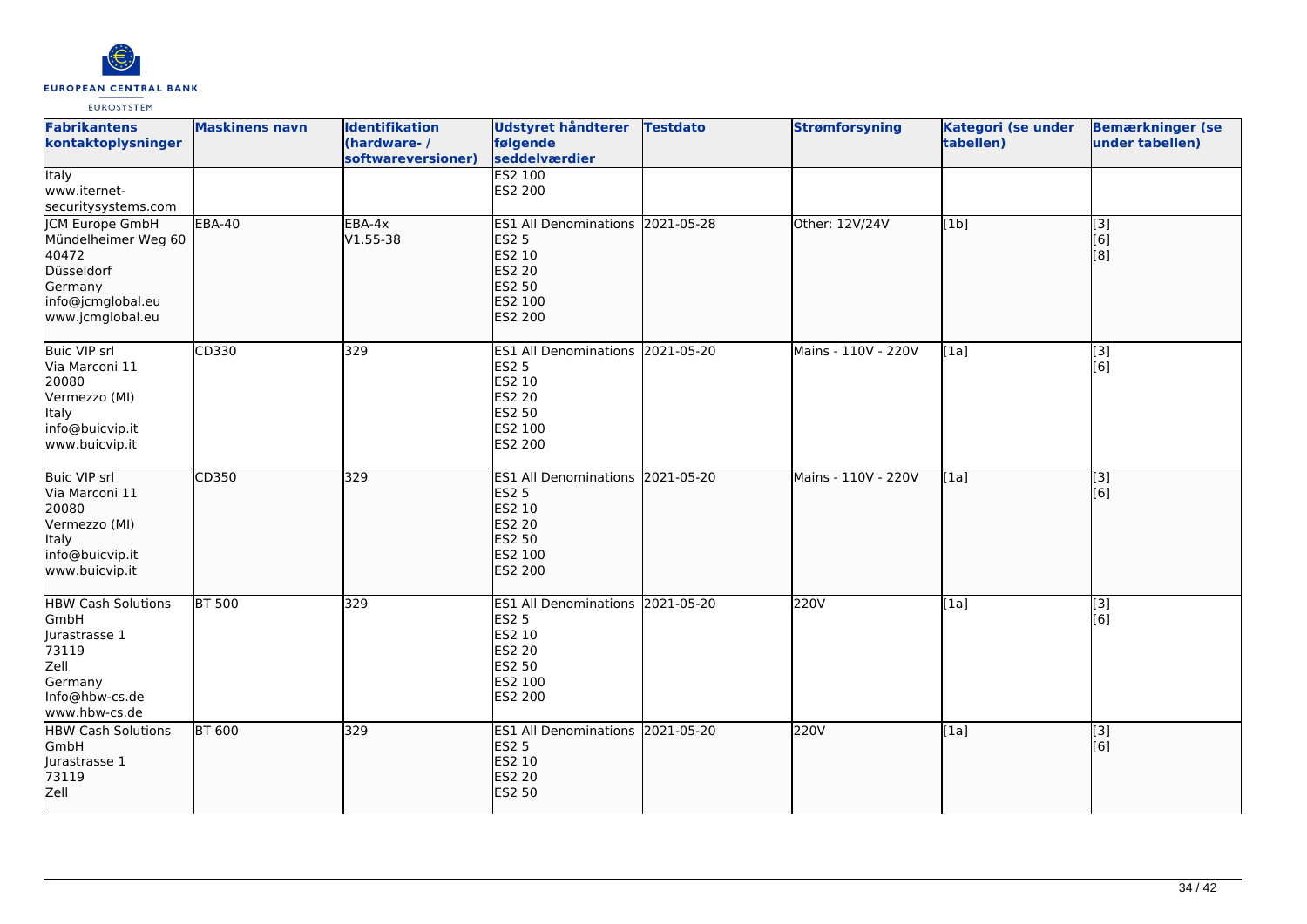

| <b>Fabrikantens</b><br>kontaktoplysninger                                                                                                                                                                              | <b>Maskinens navn</b> | <b>Identifikation</b><br>(hardware-/<br>softwareversioner) | <b>Udstyret håndterer</b><br>følgende<br>seddelværdier                                                      | <b>Testdato</b> | <b>Strømforsyning</b>          | <b>Kategori (se under</b><br>tabellen) | <b>Bemærkninger (se</b><br>under tabellen) |
|------------------------------------------------------------------------------------------------------------------------------------------------------------------------------------------------------------------------|-----------------------|------------------------------------------------------------|-------------------------------------------------------------------------------------------------------------|-----------------|--------------------------------|----------------------------------------|--------------------------------------------|
| Germany<br>Info@hbw-cs.de<br>www.hbw-cs.de                                                                                                                                                                             |                       |                                                            | <b>ES2 100</b><br>ES2 200                                                                                   |                 |                                |                                        |                                            |
| Shenzhen Easycount<br>Technology Co., Ltd.<br>Building A2, YiFang<br>Huigu Technology Park<br>LingNan Road, Tanxia<br>Town<br>523729<br>Dongguan<br>China<br>sales@easycount.com.<br>lcn<br>www.easycount.com.c<br>In. | EC330                 | 329                                                        | ES1 All Denominations 2021-05-20<br><b>ES2 5</b><br>ES2 10<br><b>ES2 20</b><br>ES2 50<br>ES2 100<br>ES2 200 |                 | Mains, 110V, 220V              | [1a]                                   | $\overline{[3]}$<br>[6]                    |
| Shenzhen Easycount<br>Technology Co., Ltd.<br>Building A2, YiFang<br>Huigu Technology Park<br>LingNan Road, Tanxia<br>Town<br>523729<br>Dongguan<br>China<br>sales@easycount.com.<br>lcn<br>www.easycount.com.c<br>In. | EC350                 | 329                                                        | ES1 All Denominations 2021-05-20<br><b>ES2 5</b><br>ES2 10<br>ES2 20<br>ES2 50<br>ES2 100<br><b>ES2 200</b> |                 | Mains, 110V, 220V              | [[1a]                                  | $\overline{[3]}$<br>[6]                    |
| Shenzhen Easycount<br>Technology Co., Ltd.<br>Building A2, YiFang<br>Huigu Technology Park<br>LingNan Road, Tanxia<br>Town<br>523729<br>Dongguan<br>China<br>sales@easycount.com.<br>lcn<br>www.easycount.com.c        | EC500                 | 329                                                        | ES1 All Denominations 2021-05-20<br><b>ES2 5</b><br>ES2 10<br>ES2 20<br>ES2 50<br>ES2 100<br>ES2 200        |                 | 220V - Rechargeable<br>battery | [1a]                                   | [3]<br>[6]                                 |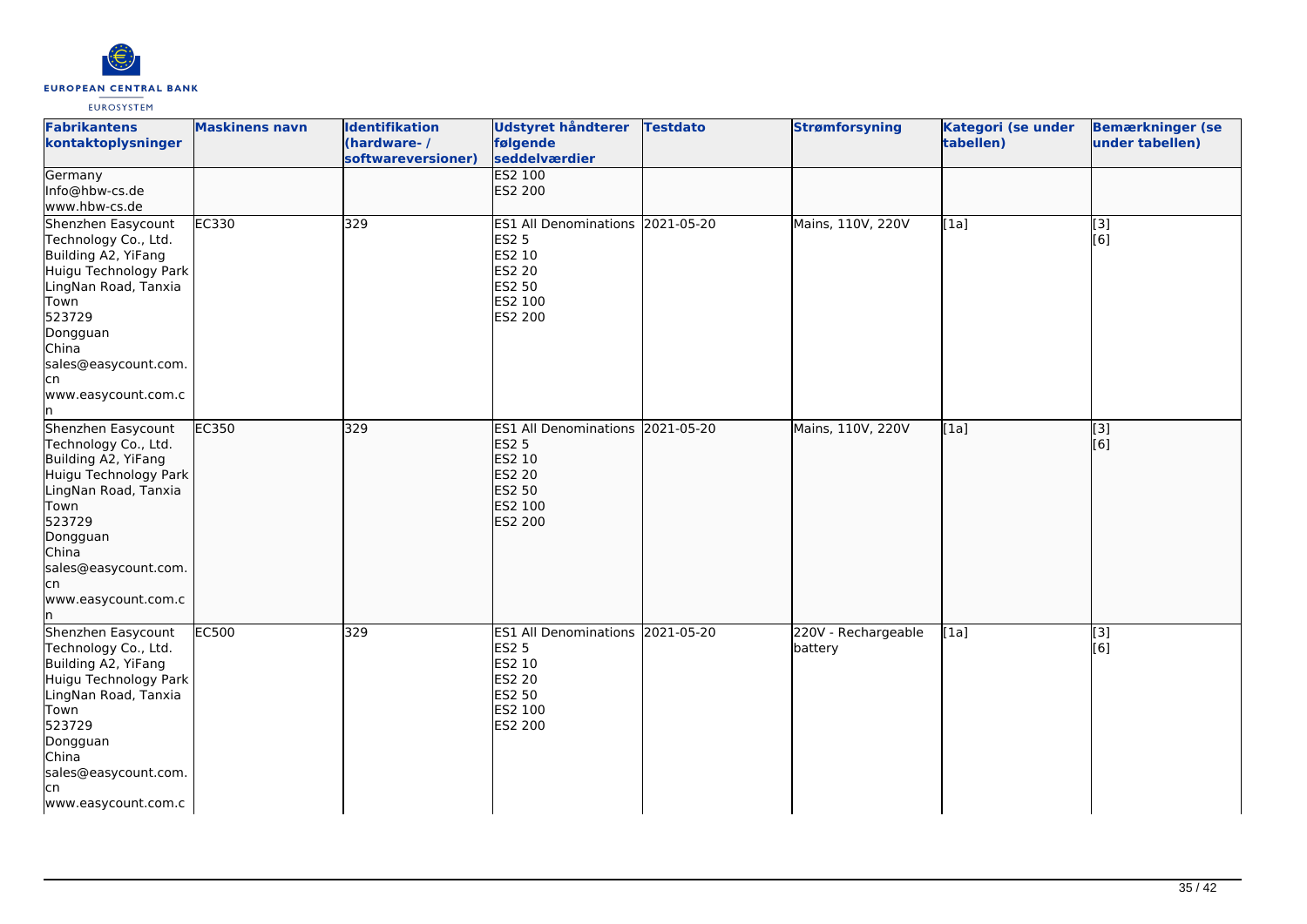

| <b>Fabrikantens</b><br>kontaktoplysninger                                                                                                                                                                             | <b>Maskinens navn</b> | <b>Identifikation</b><br>(hardware-/<br>softwareversioner) | Udstyret håndterer<br>følgende<br>seddelværdier                                                             | <b>Testdato</b> | <b>Strømforsyning</b>          | Kategori (se under<br>tabellen) | <b>Bemærkninger (se</b><br>under tabellen)            |
|-----------------------------------------------------------------------------------------------------------------------------------------------------------------------------------------------------------------------|-----------------------|------------------------------------------------------------|-------------------------------------------------------------------------------------------------------------|-----------------|--------------------------------|---------------------------------|-------------------------------------------------------|
| Shenzhen Easycount<br>Technology Co., Ltd.<br>Building A2, YiFang<br>Huigu Technology Park<br>LingNan Road, Tanxia<br>Town<br>523729<br>Dongguan<br>China<br>sales@easycount.com.<br>cn,<br>www.easycount.com.c<br>In | <b>EC580</b>          | 329                                                        | ES1 All Denominations 2021-05-20<br><b>ES2 5</b><br>ES2 10<br><b>ES2 20</b><br>ES2 50<br>ES2 100<br>ES2 200 |                 | 220V - Rechargeable<br>battery | [1a]                            | $\left[ \begin{matrix} 3 \end{matrix} \right]$<br>[6] |
| Shenzhen Easycount<br>Technology Co., Ltd.<br>Building A2, YiFang<br>Huigu Technology Park<br>LingNan Road, Tanxia<br>Town<br>523729<br>Dongguan<br>China<br>sales@easycount.com.<br>lcn<br>www.easycount.com.c<br>In | <b>EC 1800</b>        | 1.9                                                        | ES1 All Denominations 2021-05-20<br><b>ES2 5</b><br>ES2 10<br>ES2 20<br>ES2 50<br>ES2 100<br>ES2 200        |                 | Mains, 110V, 220V              | [2]                             | [3]<br>[6]                                            |
| Sourxing Ltd<br>G1, 13/F, World Tech<br>Centre<br>95 How Ming Street<br>Kwun Tong<br>Kowloon<br>Hong Kong<br>China<br>info@sourxing.com<br>www.sourxing.com                                                           | SX530                 | 329                                                        | ES1 All Denominations 2021-05-20<br><b>ES2 5</b><br>ES2 10<br><b>ES2 20</b><br>ES2 50<br>ES2 100<br>ES2 200 |                 | 220V - rechargeable<br>battery | [1a]                            | $\sqrt{3}$<br>[6]                                     |
| <b>HBW Cash Solutions</b><br>GmbH<br>Jurastrasse 1                                                                                                                                                                    | <b>BT 700</b>         | 329                                                        | ES1 All Denominations 2021-05-20<br>ES2 5<br>ES2 10                                                         |                 | <b>220V</b>                    | $\overline{[1a]}$               | [3]<br>[6]                                            |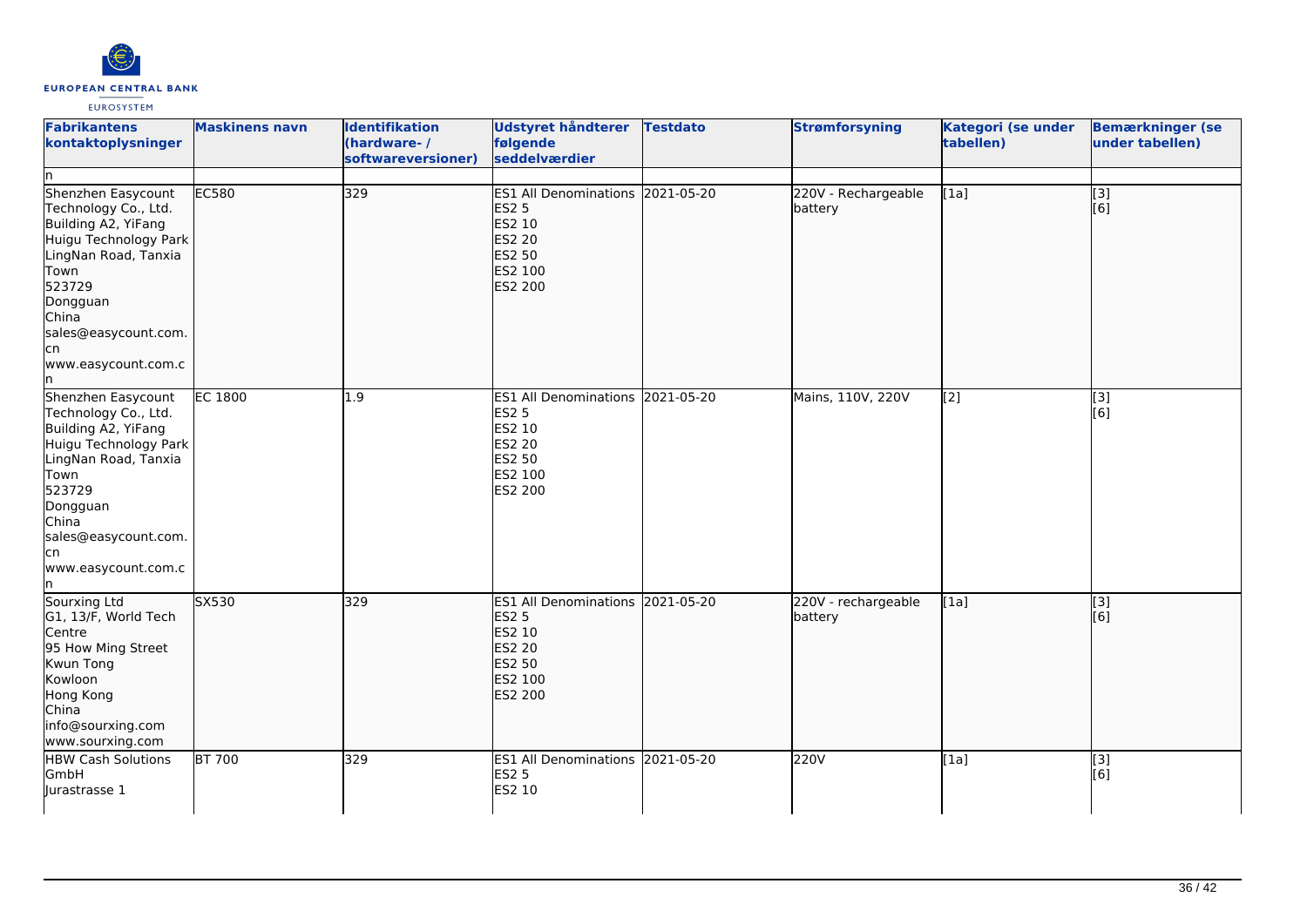

| <b>Fabrikantens</b><br>kontaktoplysninger                                                                                                                                                                       | <b>Maskinens navn</b> | <b>Identifikation</b><br>(hardware-/<br>softwareversioner) | <b>Udstyret håndterer</b><br>følgende<br>seddelværdier                                                      | <b>Testdato</b> | <b>Strømforsyning</b>          | <b>Kategori (se under</b><br>tabellen) | <b>Bemærkninger (se</b><br>under tabellen) |
|-----------------------------------------------------------------------------------------------------------------------------------------------------------------------------------------------------------------|-----------------------|------------------------------------------------------------|-------------------------------------------------------------------------------------------------------------|-----------------|--------------------------------|----------------------------------------|--------------------------------------------|
| 73119<br>Zell<br>Germany<br>Info@hbw-cs.de<br>www.hbw-cs.de                                                                                                                                                     |                       |                                                            | <b>ES2 20</b><br>ES2 50<br>ES2 100<br>ES2 200                                                               |                 |                                |                                        |                                            |
| Sourxing Ltd<br>G1, 13/F, World Tech<br>Centre<br>95 How Ming Street<br>Kwun Tong<br>Kowloon<br>Hong Kong<br>China<br>info@sourxing.com<br>www.sourxing.com                                                     | SX333                 | 329                                                        | ES1 All Denominations 2021-05-20<br><b>ES2 5</b><br>ES2 10<br>ES2 20<br>ES2 50<br>ES2 100<br>ES2 200        |                 | Mains - 110V - 220v            | [1a]                                   | [3]<br>[6]                                 |
| Sourxing Ltd<br>G1, 13/F, World Tech<br>Centre<br>95 How Ming Street<br>Kwun Tong<br>Kowloon<br>Hong Kong<br>China<br>info@sourxing.com<br>www.sourxing.com                                                     | SX580                 | 329                                                        | ES1 All Denominations 2021-05-20<br><b>ES2 5</b><br>ES2 10<br><b>ES2 20</b><br>ES2 50<br>ES2 100<br>ES2 200 |                 | 220V - rechargeable<br>battery | [1a]                                   | $\overline{[3]}$<br>[6]                    |
| Shenzhen Easycount<br>Technology Co., Ltd.<br>Building A2, YiFang<br>Huigu Technology Park<br>LingNan Road, Tanxia<br>Town<br>523729<br>Dongguan<br>China<br>sales@easycount.com.<br>lcn<br>www.easycount.com.c | <b>EC600</b>          | 329                                                        | ES1 All Denominations 2021-05-20<br><b>ES2 5</b><br>ES2 10<br>ES2 20<br>ES2 50<br>ES2 100<br>ES2 200        |                 | Mains, 110V, 220V              | [1a]                                   | [3]<br>[6]                                 |
| POSIFLEX NORESTE SL Mustek D8<br>C/ Entenza, 202                                                                                                                                                                |                       | 329                                                        | ES1 All Denominations 2021-05-20<br><b>ES2 5</b>                                                            |                 | 220V                           | [1a]                                   | [3]<br>[6]                                 |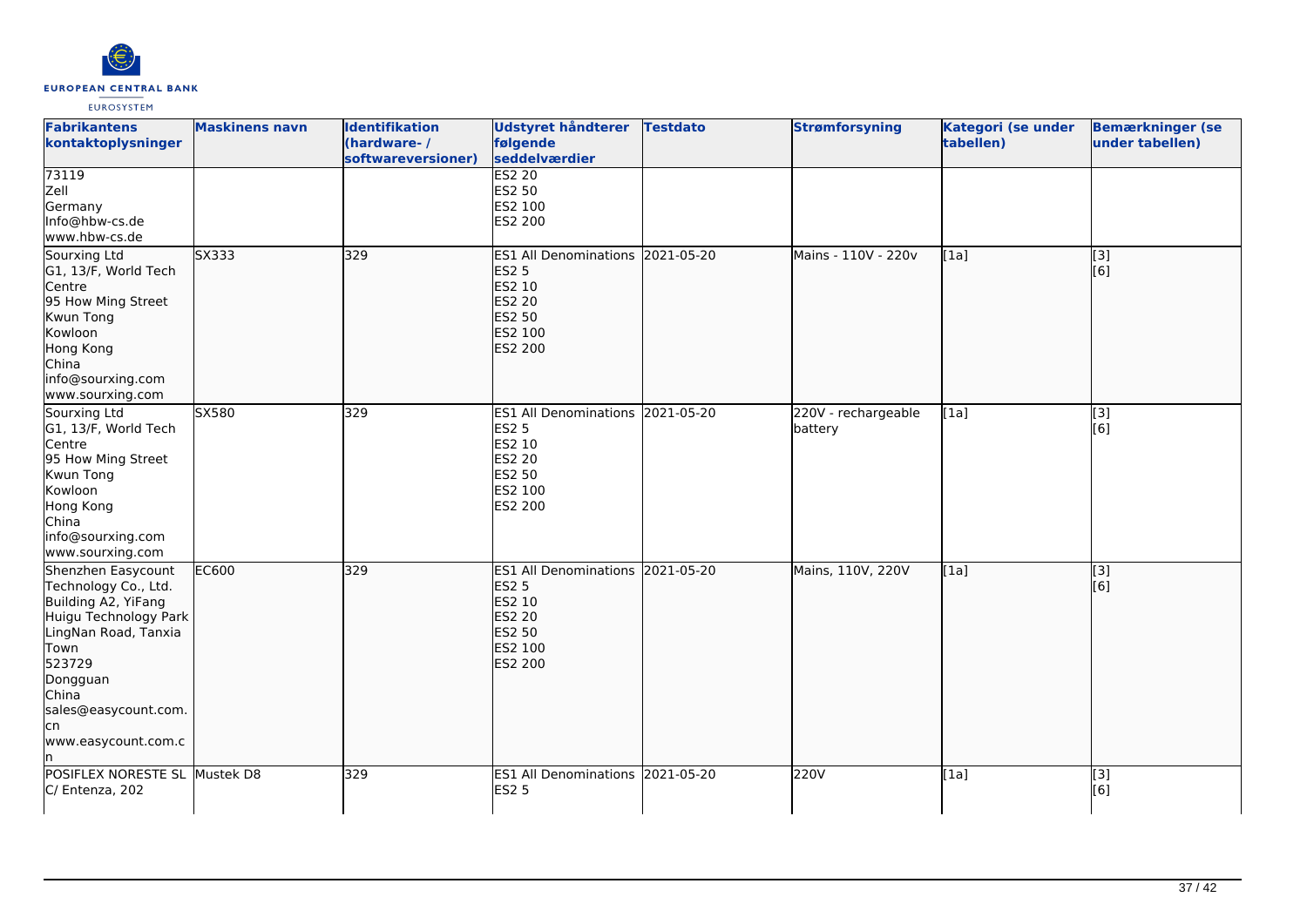

| <b>Fabrikantens</b><br>kontaktoplysninger                                                                                    | <b>Maskinens navn</b> | <b>Identifikation</b><br>(hardware-/<br>softwareversioner) | Udstyret håndterer<br>følgende<br>seddelværdier                                                                    | <b>Testdato</b> | <b>Strømforsyning</b>          | Kategori (se under<br>tabellen) | <b>Bemærkninger (se</b><br>under tabellen) |
|------------------------------------------------------------------------------------------------------------------------------|-----------------------|------------------------------------------------------------|--------------------------------------------------------------------------------------------------------------------|-----------------|--------------------------------|---------------------------------|--------------------------------------------|
| 08029<br>Barcelona<br>Spain<br>compras@posiflex.es<br>www.posiflex.es                                                        |                       |                                                            | ES2 10<br><b>ES2 20</b><br>ES2 50<br>ES2 100<br>ES2 200                                                            |                 |                                |                                 |                                            |
| <b>HBW Cash Solutions</b><br>GmbH<br>Jurastrasse 1<br>73119<br>Zell<br>Germany<br>Info@hbw-cs.de<br>www.hbw-cs.de            | VC 4040               | 1.9                                                        | <b>ES1 All Denominations</b><br><b>ES2 5</b><br>ES2 10<br><b>ES2 20</b><br><b>ES2 50</b><br>ES2 100<br>ES2 200     | 2021-05-20      | Mains - 110V - 220V            | [2]                             | [3]<br>[6]                                 |
| POSIFLEX NORESTE SL Mustek C1800<br>C/ Entenza, 202<br>08029<br>Barcelona<br>Spain<br>compras@posiflex.es<br>www.posiflex.es |                       | 1.9                                                        | ES1 All Denominations 2021-05-20<br><b>ES2 5</b><br>ES2 10<br><b>ES2 20</b><br>ES2 50<br>ES2 100<br>ES2 200        |                 | Mains-110V-220V                | [2]                             | $\overline{[3]}$<br>[6]                    |
| POSIFLEX NORESTE SL Mustek D9<br>C/ Entenza, 202<br>08029<br>Barcelona<br>Spain<br>compras@posiflex.es<br>www.posiflex.es    |                       | 329                                                        | ES1 All Denominations 2021-05-20<br><b>ES2 5</b><br>ES2 10<br><b>ES2 20</b><br><b>ES2 50</b><br>ES2 100<br>ES2 200 |                 | 220V                           | [1a]                            | $\overline{[3]}$<br>[6]                    |
| Francopost srl<br>Via Prina 15<br>20154<br>Milano<br>Italy<br>www.francopost.it                                              | SPEEDY UV             | 329                                                        | ES1 All Denominations 2021-05-20<br><b>ES2 5</b><br>ES2 10<br><b>ES2 20</b><br>ES2 50<br>ES2 100<br>ES2 200        |                 | 220V - Rechargeable<br>battery | [1a]                            | [3]<br>[6]                                 |
| Francopost srl<br>Via Prina 15                                                                                               | <b>SPEEDY</b>         | 329                                                        | ES1 All Denominations 2021-05-20<br><b>ES2 5</b>                                                                   |                 | 220V - Rechargeable<br>battery | [1a]                            | $\overline{[3]}$<br>[6]                    |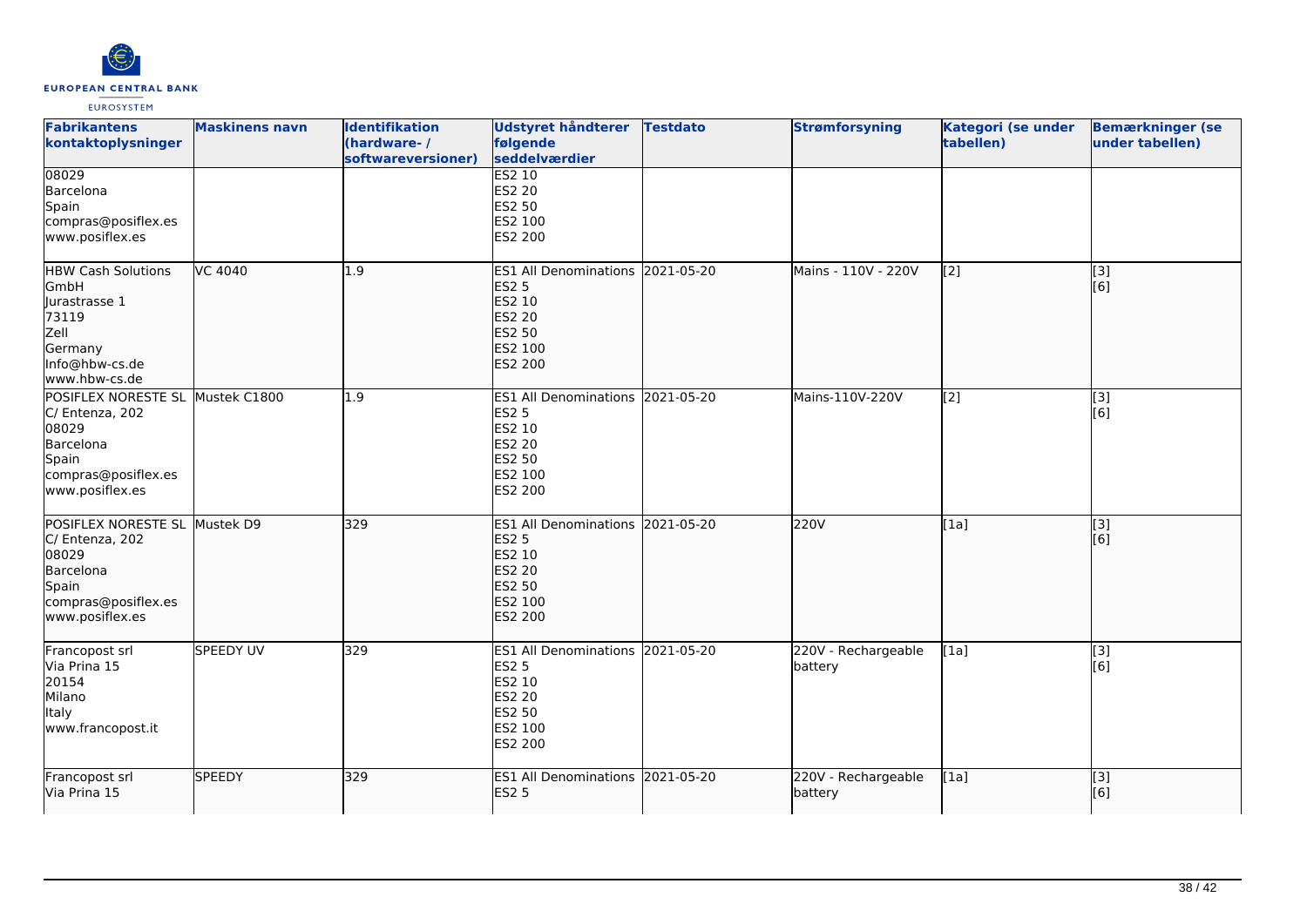

| <b>Fabrikantens</b><br>kontaktoplysninger                                                                                                                               | <b>Maskinens navn</b>             | <b>Identifikation</b><br>(hardware-/<br>softwareversioner) | <b>Udstyret håndterer</b><br>følgende<br>seddelværdier                                                                    | <b>Testdato</b> | <b>Strømforsyning</b> | Kategori (se under<br>tabellen) | <b>Bemærkninger (se</b><br>under tabellen) |
|-------------------------------------------------------------------------------------------------------------------------------------------------------------------------|-----------------------------------|------------------------------------------------------------|---------------------------------------------------------------------------------------------------------------------------|-----------------|-----------------------|---------------------------------|--------------------------------------------|
| 20154<br>Milano<br>Italy<br>www.francopost.it                                                                                                                           |                                   |                                                            | <b>ES2 10</b><br><b>ES2 20</b><br>ES2 50<br>ES2 100<br><b>ES2 200</b>                                                     |                 |                       |                                 |                                            |
| MBS s.r.l.<br>Via Cosenza, 5<br>81030<br>Succivo (CE)<br>Italy<br>info@mbs-srl.com<br>www.mbs-srl.com                                                                   | <b>EASYCONTROL NEW</b><br>AGE PRO | 329                                                        | ES1 All Denominations 2021-05-20<br><b>ES2 5</b><br>ES2 10<br><b>ES2 20</b><br><b>ES2 50</b><br>ES2 100<br>ES2 200        |                 | 220v                  | [1a]                            | [3]<br>[6]                                 |
| MBS s.r.l.<br>Via Cosenza, 5<br>81030<br>Succivo (CE)<br>Italy<br>info@mbs-srl.com<br>www.mbs-srl.com                                                                   | <b>MBS 1800N</b>                  | 1.9                                                        | ES1 All Denominations 2021-05-20<br><b>ES2 5</b><br>ES2 10<br><b>ES2 20</b><br><b>ES2 50</b><br>ES2 100<br><b>ES2 200</b> |                 | mains-110v-220v       | [2]                             | $\overline{[}3]$<br>[6]                    |
| <b>DISTRIBUCIONES</b><br>MYLAR S.A.U.<br>Avda. De la Industria 1,<br>Pol. Ind. Guadalquivir<br>41120<br>Gelves<br>Spain<br>mariaj@mylar.es<br>www.mylar.es              | appBILLDETECTOR                   | 329                                                        | ES1 All Denominations 2021-05-20<br><b>ES2 5</b><br>ES2 10<br><b>ES2 20</b><br><b>ES2 50</b><br>ES2 100<br>ES2 200        |                 | Mains - 110V - 220V   | [1a]                            | [3]<br>[6]                                 |
| Guangzhou SuperEyes SE330<br>Electronics Technology<br>Co. Ltd<br>3/F, No. 5, East Eleven<br>Heng Road, Xingye<br>Avenue, Chenchong Vil<br>511400<br>Guangzhou<br>China |                                   | 329                                                        | ES1 All Denominations 2021-05-20<br><b>ES2 5</b><br>ES2 10<br><b>ES2 20</b><br><b>ES2 50</b><br>ES2 100<br><b>ES2 200</b> |                 | Mains - 110V - 220V   | [1a]                            | $\overline{[}3]$<br>[6]                    |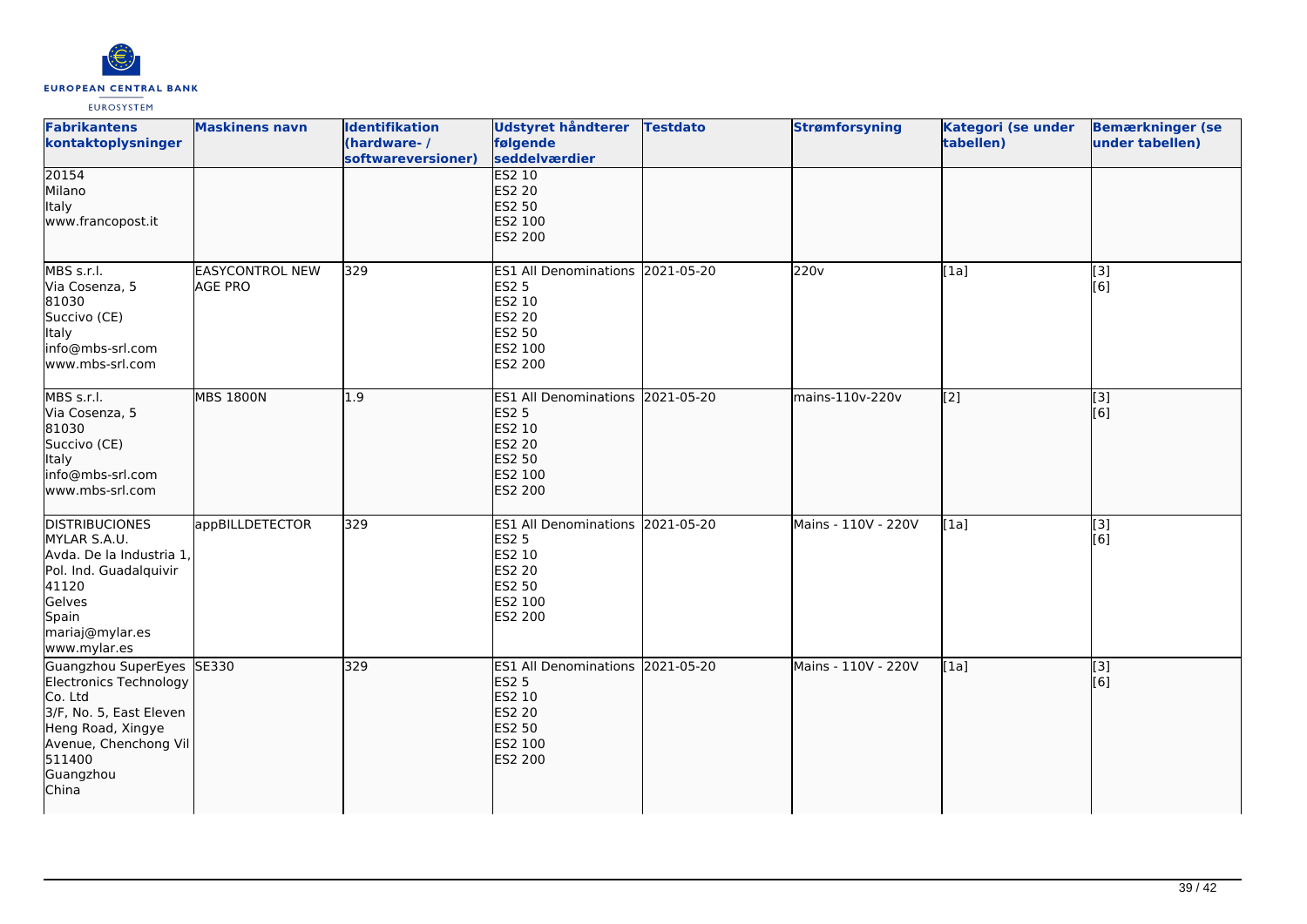

| <b>Fabrikantens</b><br>kontaktoplysninger                                                                                                                                                                            | <b>Maskinens navn</b> | <b>Identifikation</b><br>(hardware-/<br>softwareversioner) | Udstyret håndterer<br>følgende<br>seddelværdier                                                                | <b>Testdato</b> | <b>Strømforsyning</b> | Kategori (se under<br>tabellen) | <b>Bemærkninger (se</b><br>under tabellen)                |
|----------------------------------------------------------------------------------------------------------------------------------------------------------------------------------------------------------------------|-----------------------|------------------------------------------------------------|----------------------------------------------------------------------------------------------------------------|-----------------|-----------------------|---------------------------------|-----------------------------------------------------------|
| info@super-eyes.com<br>www.super-eyes.com                                                                                                                                                                            |                       |                                                            |                                                                                                                |                 |                       |                                 |                                                           |
| Guangzhou SuperEyes SE350<br>Electronics Technology<br>Co. Ltd<br>3/F, No. 5, East Eleven<br>Heng Road, Xingye<br>Avenue, Chenchong Vil<br>511400<br>Guangzhou<br>China<br>info@super-eyes.com<br>www.super-eyes.com |                       | 329                                                        | ES1 All Denominations 2021-05-20<br><b>ES2 5</b><br>ES2 10<br>ES2 20<br>ES2 50<br>ES2 100<br>ES2 200           |                 | Mains - 110V - 220V   | [1a]                            | $\begin{bmatrix} 3 \\ 6 \end{bmatrix}$                    |
| Guangzhou SuperEyes SE500<br>Electronics Technology<br>Co. Ltd<br>3/F, No. 5, East Eleven<br>Heng Road, Xingye<br>Avenue, Chenchong Vil<br>511400<br>Guangzhou<br>China<br>info@super-eyes.com<br>www.super-eyes.com |                       | 329                                                        | <b>ES1 All Denominations</b><br><b>ES2 5</b><br>ES2 10<br><b>ES2 20</b><br>ES2 50<br>ES2 100<br><b>ES2 200</b> | 2021-05-20      | Mains - 110V - 220V   | [1a]                            | $\left[ \begin{matrix} 1 & 3 \end{matrix} \right]$<br>[6] |
| Guangzhou SuperEyes SE580<br>Electronics Technology<br>Co. Ltd<br>3/F, No. 5, East Eleven<br>Heng Road, Xingye<br>Avenue, Chenchong Vil<br>511400<br>Guangzhou<br>China<br>info@super-eyes.com<br>www.super-eyes.com |                       | 329                                                        | ES1 All Denominations 2021-05-20<br><b>ES2 5</b><br>ES2 10<br>ES2 20<br>ES2 50<br>ES2 100<br>ES2 200           |                 | Mains - 110V - 220V   | [1a]                            | $\overline{[3]}$<br>[6]                                   |
| Guangzhou SuperEyes SE600<br>Electronics Technology<br>Co. Ltd<br>3/F, No. 5, East Eleven<br>Heng Road, Xingye                                                                                                       |                       | 329                                                        | ES1 All Denominations 2021-05-20<br><b>ES2 5</b><br>ES2 10<br><b>ES2 20</b><br><b>ES2 50</b>                   |                 | Mains - 110V - 220V   | [1a]                            | [3]<br>[6]                                                |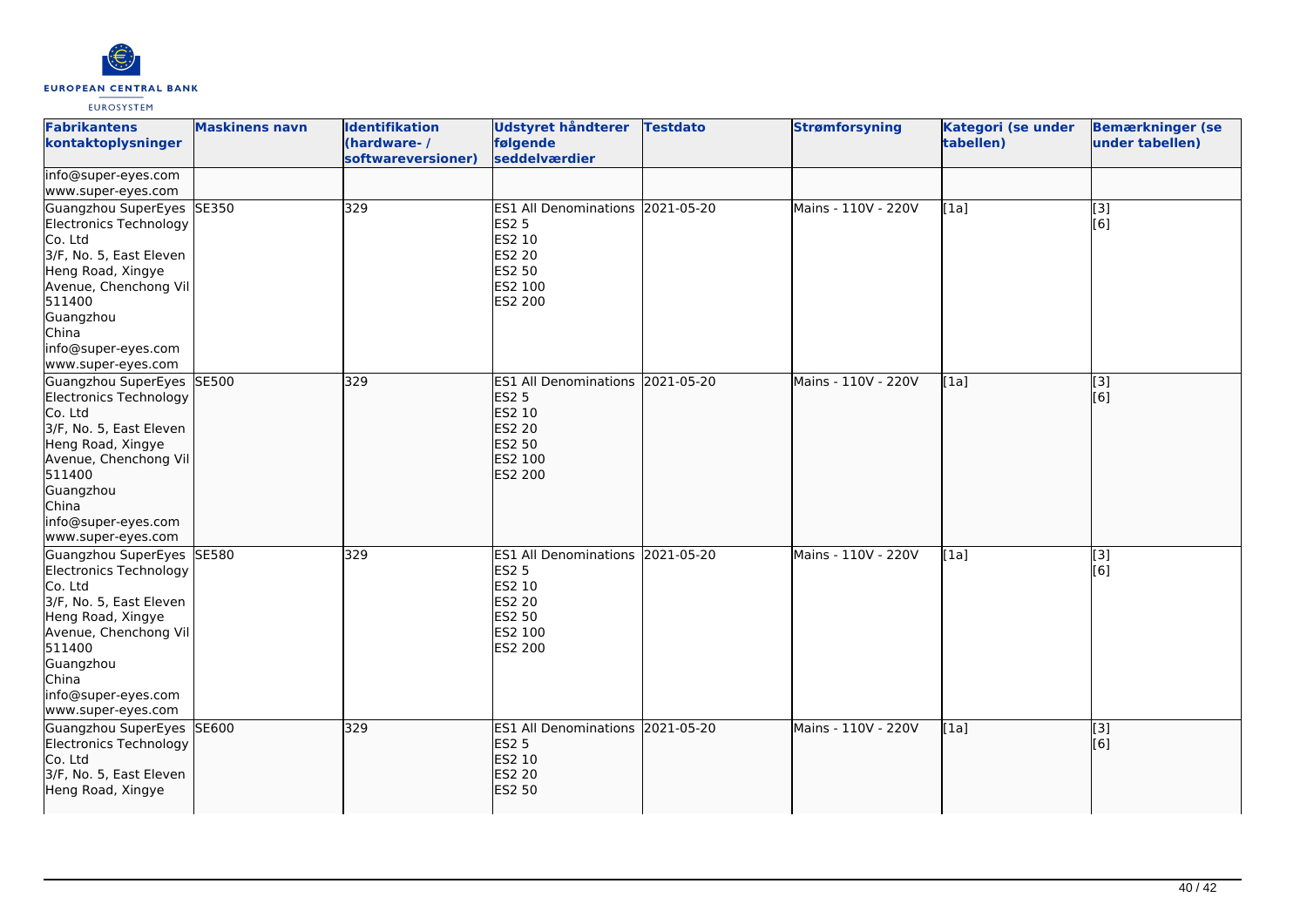

| <b>Fabrikantens</b><br>kontaktoplysninger                                                                                                                                                                              | <b>Maskinens navn</b> | <b>Identifikation</b><br>(hardware-/<br>softwareversioner) | <b>Udstyret håndterer</b><br>følgende<br><b>seddelværdier</b>                                                                            | <b>Testdato</b> | <b>Strømforsyning</b> | Kategori (se under<br>tabellen) | <b>Bemærkninger (se</b><br>under tabellen) |
|------------------------------------------------------------------------------------------------------------------------------------------------------------------------------------------------------------------------|-----------------------|------------------------------------------------------------|------------------------------------------------------------------------------------------------------------------------------------------|-----------------|-----------------------|---------------------------------|--------------------------------------------|
| Avenue, Chenchong Vil<br>511400<br>Guangzhou<br><b>China</b><br>info@super-eyes.com<br>www.super-eyes.com                                                                                                              |                       |                                                            | <b>ES2 100</b><br><b>ES2 200</b>                                                                                                         |                 |                       |                                 |                                            |
| Guangzhou SuperEyes SE3020<br>Electronics Technology<br>Co. Ltd<br>3/F, No. 5, East Eleven<br>Heng Road, Xingye<br>Avenue, Chenchong Vil<br>511400<br>Guangzhou<br>China<br>info@super-eyes.com<br>www.super-eyes.com  |                       | .9                                                         | ES1 All Denominations 2021-05-20<br><b>ES2 5</b><br><b>ES2 10</b><br><b>ES2 20</b><br><b>ES2 50</b><br><b>IES2 100</b><br>ES2 200        |                 | Mains - 110V - 220V   | $\left[2\right]$                | [3]<br>[6]                                 |
| Hyundai MIB<br>International Co. Ltd.<br>3301, A Bld, 17, Gosan-<br>ro 148beon-gil<br>15850<br>Gunpo-si, Gyeonggi-do,<br>15850, Gunpo City<br>KOREA (Republic)<br>sjpark5423@hyundaim<br>lib.com<br>www.hyundaimib.com | MIB-1S                | Main: 5.5; Image: 3.0                                      | <b>ES1 All Denominations 2021-05-17</b><br><b>ES2 5</b><br>ES2 10<br><b>ES2 20</b><br><b>IES2 50</b><br><b>ES2 100</b><br><b>ES2 200</b> |                 | Mains                 | $\overline{[2]}$                | $\begin{bmatrix} 3 \\ 6 \end{bmatrix}$     |

## **Kategori**

- [1a] 1a. Selvstændigt udstyr til at kontrollere ægtheden af en enkelt euroseddel automatisk.
- [1b] 1b. Modul, der kontrollerer eurosedler enkeltvis, for at fastslå om de kan accepteres.
- [2] 2. Udstyr til at tælle og kontrollere ægtheden af seddelbundter.

# **Bemærkninger**

- [1] Det er ikke klart, hvorvidt udstyret opfylder national eller EU-lovgivning på sundheds- og sikkerhedsområdet.
- [2] Udstyret kan ikke kontrullere alle seddelværdier. Kontakt venligst leverandøren, hvis De ønsker information om, hvilke seddelværdier udstyret kan kontrullere.
- [3] Sedlerne kan kontrulleres uanset ilægningsretning.